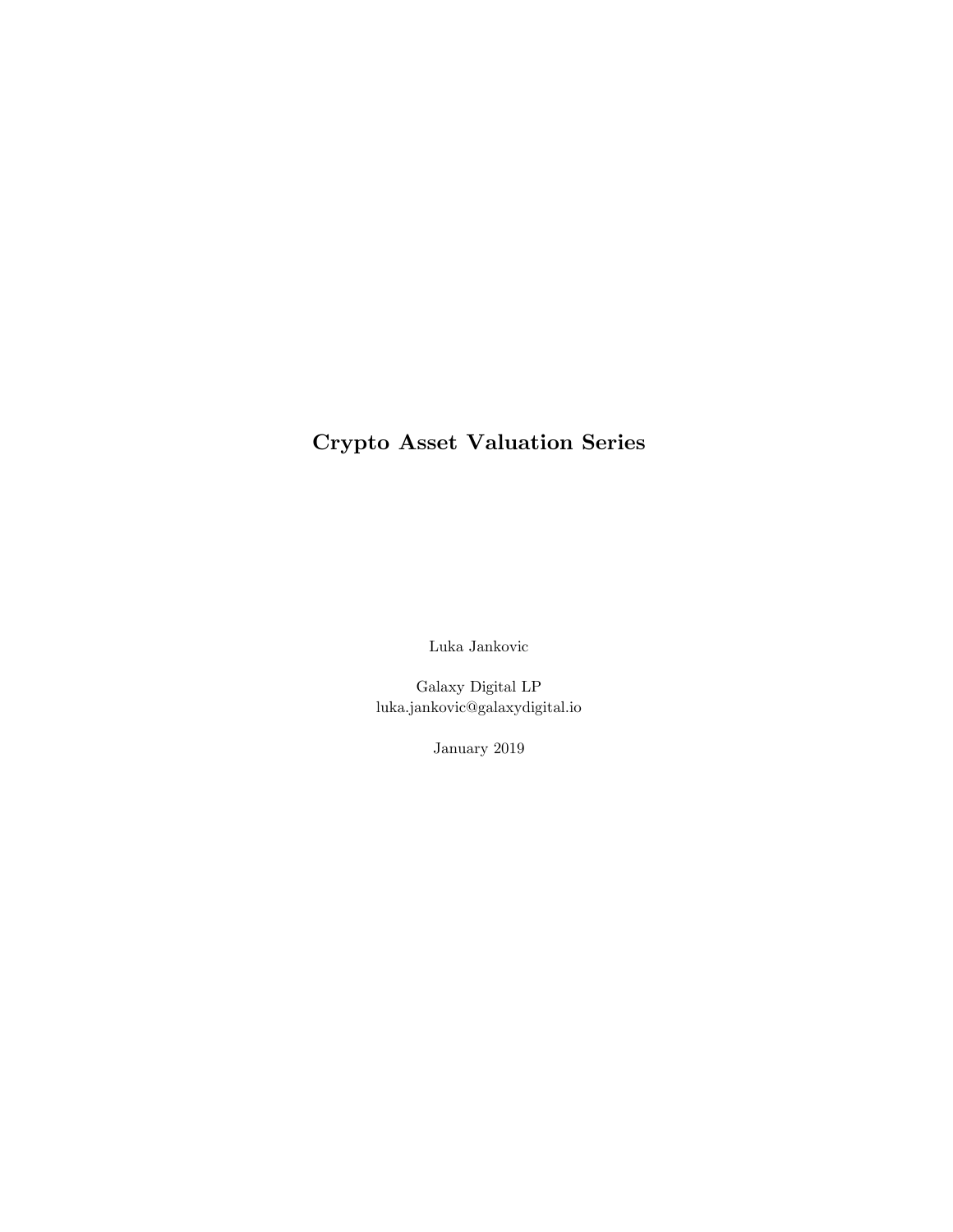#### Legal Disclosure & Disclaimer:

This paper has been provided to you by Galaxy Digital LP and its affiliates solely for informational purposes. Neither the information, nor any opinion contained in this paper, constitutes an offer to buy or sell, or a solicitation of an offer to buy or sell, any securities, futures, options or other financial instruments or to participate in any trading strategy. Nothing contained in this commentary constitutes investment, legal or tax advice. Decisions based on information contained in this commentary are the sole responsibility of the reader. For all inquiries, please email contact@galaxydigital.io. © Copyright Galaxy Digital LP 2019. All rights reserved.

Certain statements in this document reflect Galaxy Digital's views, estimates, opinions or predictions (which may be based on proprietary models and assumptions, including, in particular, Galaxy Digital's views on the current and future market for certain digital assets), and there is no guarantee that these views, estimates, opinions or predictions are currently accurate or that they will be ultimately realized. To the extent these assumptions or models are not correct or circumstances change, the actual performance may vary substantially from, and be less than, the estimates included herein. None of Galaxy Digital nor any of its affiliates, shareholders, partners, members, directors, officers, management, employees or representatives makes any representation or warranty, express or implied, as to the accuracy or completeness of any of the information or any other information (whether communicated in written or oral form) transmitted or made available to you. Each of the aforementioned parties expressly disclaims any and all liability relating to or resulting from the use of this information.

Certain information contained herein (including financial information) has been obtained from published and non-published sources. Such information has not been independently verified by Galaxy Digital and, Galaxy Digital, does not assume responsibility for the accuracy of such information. Affiliates of Galaxy Digital own investments in some of the digital assets, protocols and companies discussed in this document.

Except where otherwise indicated, the information is based on matters as they exist as of the date of preparation and not as of any future date, and will not be updated or otherwise revised to reflect information that subsequently becomes available, or circumstances existing or changes occurring after the date hereof.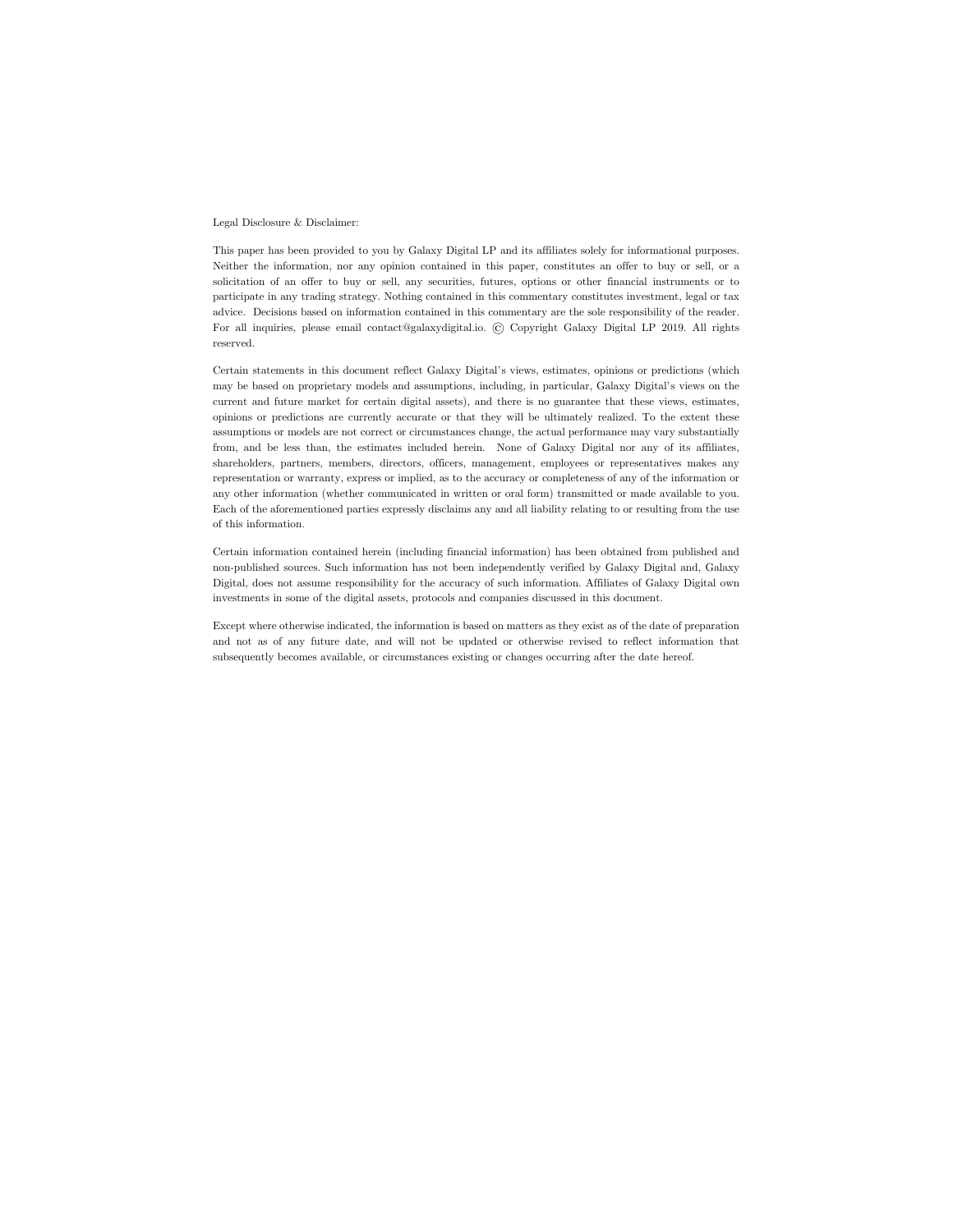This page is intentionally left blank.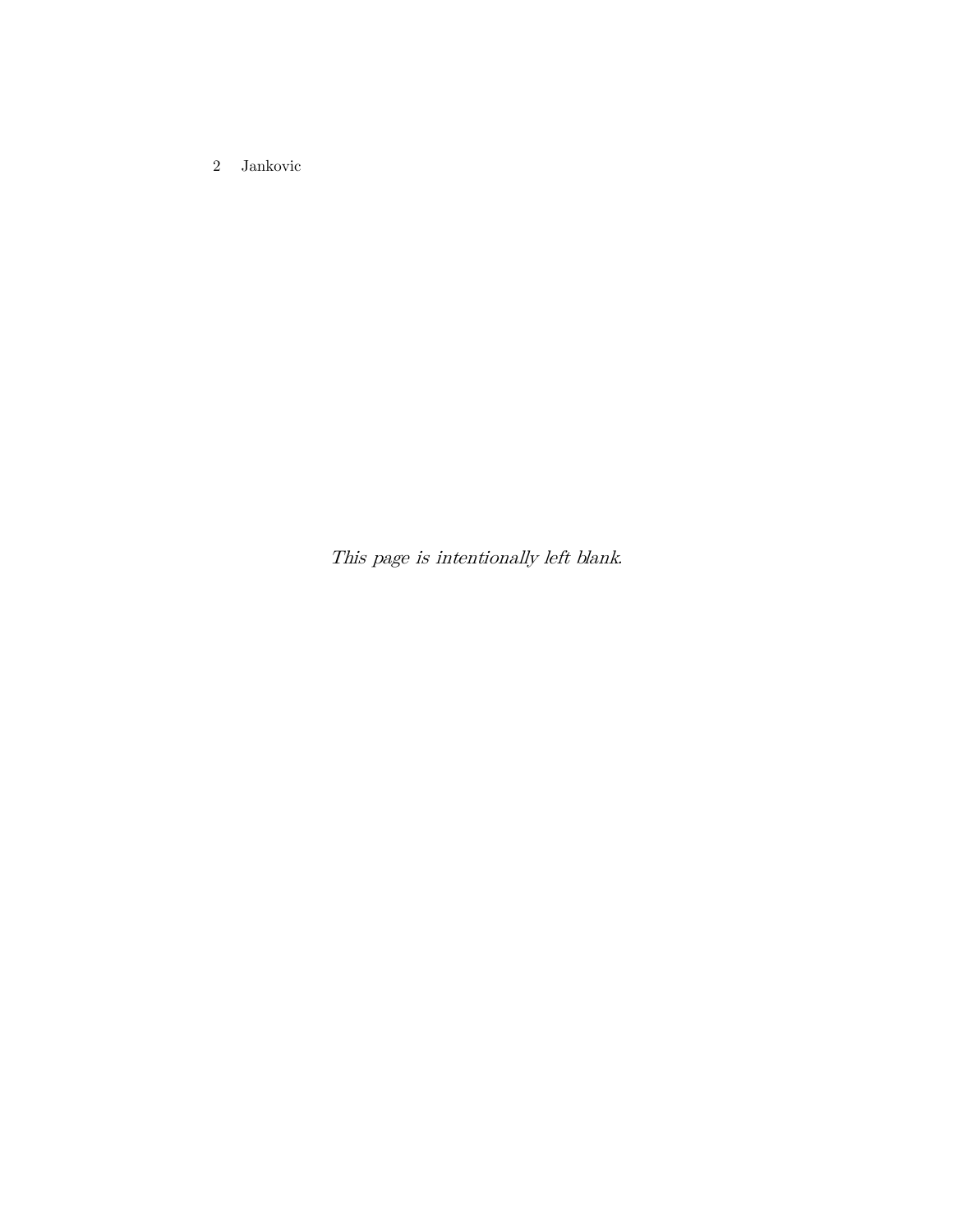# Contents

| 1              |                |                                                                                                                                                                                                                                                                                                                                             |  |  |  |  |
|----------------|----------------|---------------------------------------------------------------------------------------------------------------------------------------------------------------------------------------------------------------------------------------------------------------------------------------------------------------------------------------------|--|--|--|--|
| $\overline{2}$ |                |                                                                                                                                                                                                                                                                                                                                             |  |  |  |  |
|                | 2.1<br>2.2     |                                                                                                                                                                                                                                                                                                                                             |  |  |  |  |
|                | 2.3            |                                                                                                                                                                                                                                                                                                                                             |  |  |  |  |
|                | 2.3.1          |                                                                                                                                                                                                                                                                                                                                             |  |  |  |  |
|                | 2.3.2<br>2.3.3 |                                                                                                                                                                                                                                                                                                                                             |  |  |  |  |
|                | 2.4            |                                                                                                                                                                                                                                                                                                                                             |  |  |  |  |
|                | 2.4.1          |                                                                                                                                                                                                                                                                                                                                             |  |  |  |  |
|                | 2.4.2          |                                                                                                                                                                                                                                                                                                                                             |  |  |  |  |
| 3              |                |                                                                                                                                                                                                                                                                                                                                             |  |  |  |  |
|                | 3.1            |                                                                                                                                                                                                                                                                                                                                             |  |  |  |  |
|                | 3.2            |                                                                                                                                                                                                                                                                                                                                             |  |  |  |  |
|                | 3.2.1          |                                                                                                                                                                                                                                                                                                                                             |  |  |  |  |
|                | 3.2.2          |                                                                                                                                                                                                                                                                                                                                             |  |  |  |  |
|                | 3.2.3          | $\textbf{Relative Valuation}\dots\hspace{-0.5mm}\dots\hspace{-0.5mm}\dots\hspace{-0.5mm}\dots\hspace{-0.5mm}\dots\hspace{-0.5mm}\dots\hspace{-0.5mm}\dots\hspace{-0.5mm}\dots\hspace{-0.5mm}\dots\hspace{-0.5mm}\dots\hspace{-0.5mm}\dots\hspace{-0.5mm}\dots\hspace{-0.5mm}\dots\hspace{-0.5mm}\dots\hspace{-0.5mm}\dots\hspace{-0.5mm}18$ |  |  |  |  |
|                | $3.3\,$        |                                                                                                                                                                                                                                                                                                                                             |  |  |  |  |
|                | 3.3.1          |                                                                                                                                                                                                                                                                                                                                             |  |  |  |  |
|                | 3.3.2          |                                                                                                                                                                                                                                                                                                                                             |  |  |  |  |
|                | 3.3.3          |                                                                                                                                                                                                                                                                                                                                             |  |  |  |  |
|                | 3.4            |                                                                                                                                                                                                                                                                                                                                             |  |  |  |  |
| 4              |                |                                                                                                                                                                                                                                                                                                                                             |  |  |  |  |
|                |                | Part II: Networks, Decentralization, and Asset Hybridization  22                                                                                                                                                                                                                                                                            |  |  |  |  |
| 1              |                |                                                                                                                                                                                                                                                                                                                                             |  |  |  |  |
| $\overline{2}$ |                |                                                                                                                                                                                                                                                                                                                                             |  |  |  |  |
|                | 2.1            |                                                                                                                                                                                                                                                                                                                                             |  |  |  |  |
|                | 2.2            |                                                                                                                                                                                                                                                                                                                                             |  |  |  |  |
|                | 2.3            |                                                                                                                                                                                                                                                                                                                                             |  |  |  |  |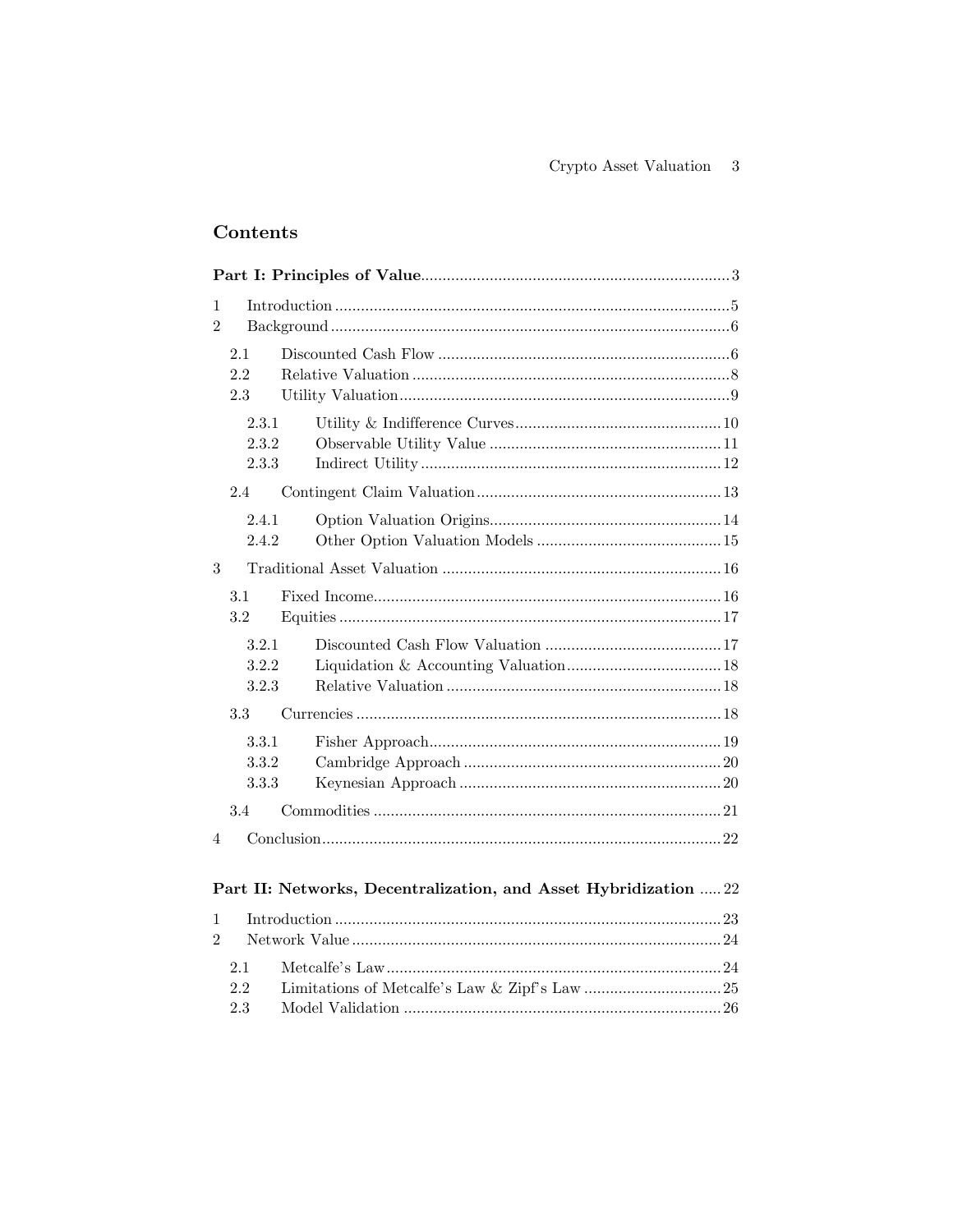|                | 2.4                              |                                                                 |  |
|----------------|----------------------------------|-----------------------------------------------------------------|--|
| 3              |                                  |                                                                 |  |
|                | 3.1                              |                                                                 |  |
|                | 3.1.1<br>3.1.2<br>3.1.3<br>3.1.4 | Censorship Resistance & Information Ownership34                 |  |
|                | 3.2<br>3.3                       |                                                                 |  |
| 4<br>5         |                                  |                                                                 |  |
|                |                                  | Part III: Valuation of Stores of Value & Mediums of Exchange 39 |  |
| 1              |                                  |                                                                 |  |
| $\overline{2}$ |                                  |                                                                 |  |
|                | 2.1<br>2.2                       |                                                                 |  |
| 3              |                                  |                                                                 |  |
|                |                                  |                                                                 |  |
|                | 3.1                              |                                                                 |  |
|                | 3.2<br>3.3                       |                                                                 |  |
|                | 3.4                              |                                                                 |  |
| $\overline{4}$ |                                  |                                                                 |  |
|                | 4.1                              |                                                                 |  |
|                | 4.2                              |                                                                 |  |
|                | 4.3                              |                                                                 |  |
| 5              |                                  |                                                                 |  |
|                |                                  |                                                                 |  |
|                |                                  |                                                                 |  |
|                |                                  |                                                                 |  |
|                |                                  |                                                                 |  |
|                |                                  |                                                                 |  |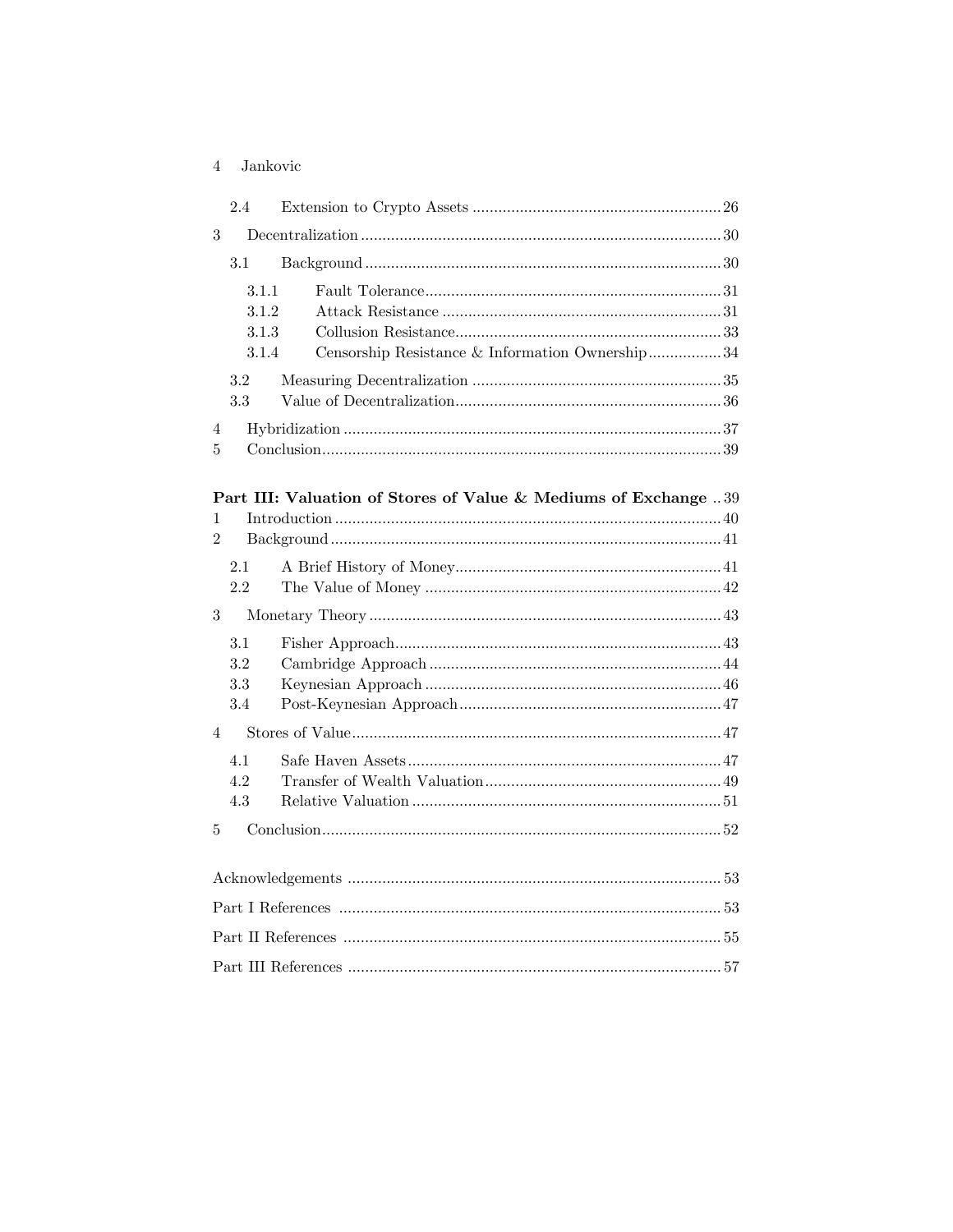# Crypto Asset Valuation Series **Part I: Principles of Value**

Luka Jankovic

Galaxy Digital LP luka.jankovic@galaxydigital.io

January 2019

**Abstract.** Valuation theory and methodologies for traditional assets are widely accepted and understood but are relatively nascent in crypto assets. In part, the novel characteristics and diversity of crypto assets and lack of empirical data makes valuation methodology construction and expost valuation analyses challenging. Our motivation for this series is to propose valuation frameworks that academics and practitioners may utilize. In this paper, we explore and compare traditional valuation theories, including discounted cash flows, relative, utility, and contingent claim valuations. We review how leading valuation methodologies for traditional asset classes are utilized in contemporary valuation theory.

# <span id="page-5-0"></span>**1 Introduction**

Valuation theory and practices for traditional financial assets have become widely accepted through decades of research and empirical analysis by both academics and practitioners. In contrast, valuation theory and methodologies for crypto assets remain in their nascent stages much like the broader crypto asset market. The lack of consensus regarding accepted valuation theory and methodology stems from the novel nature and variety of characteristics that crypto assets exhibit, which do not fit neatly into traditional asset valuation methodologies. Furthermore, the lack of robust data makes the evaluation of emerging valuation theory with empirical analysis difficult.

As interest in crypto assets as both utilities and financial instruments continue to grow, the need for robust and empirically supported valuation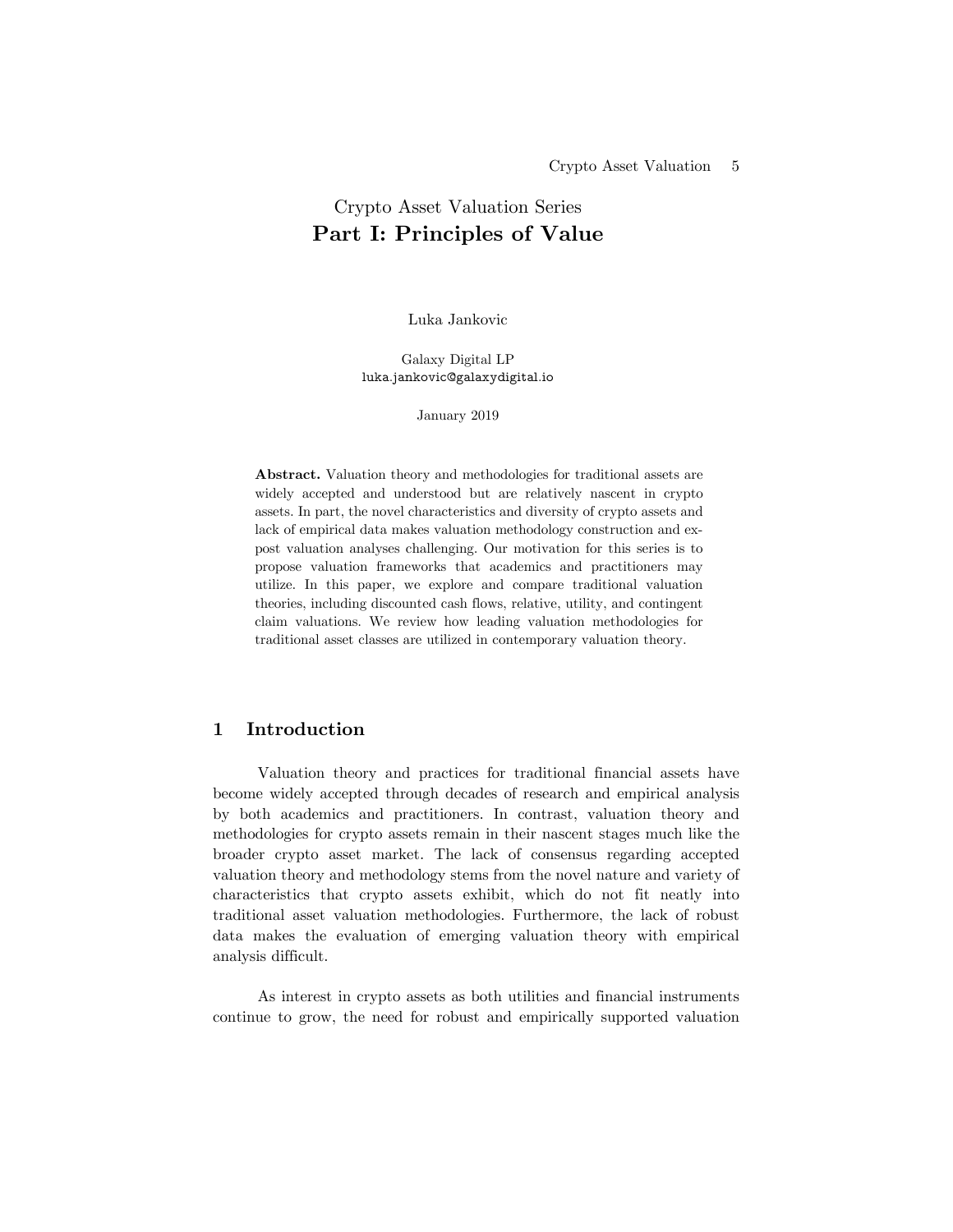methodologies is imperative. Our motivation is to formulate valuation frameworks that academics and practitioners may utilize for research and to make informed investment decisions.

This paper is structured as follows. Section 2 provides a background on the principles of valuation and provides a brief overview of past literature. Section 3 reviews existing leading valuation methodologies for traditional asset classes. Section 4 concludes the paper.

# <span id="page-6-0"></span>**2 Background**

Asset valuation lies at the foundation of finance and capital markets, spanning capital formation, markets, and asset management. Modern academics and practitioners enjoy decades of empirical evidence and work supporting modern valuation theory across a diverse set of assets and financial instruments. Given the sheer span and comprehensive nature of existing literature devoted to valuation, we will only provide a high-level overview of existing valuation theories and practices as context for this series. Prior literature reviews provide a useful starting point to examine leading work and valuation methodologies. (Damodaran, 2006b)

In a general sense, there are four broad approaches to valuation in traditional asset classes: discounted cash flow valuation, relative valuation, utility valuation, and contingent claim valuation.

## <span id="page-6-1"></span>**2.1 Discounted Cash Flow**

In discounted cash flow valuation models, the value of an asset is the present value of the expected cash flows on the asset, discounted back to the present at a rate (or rates) that reflect the potential variability of these cashflows. The value of an asset is determined by the cash value the asset can generate, not what others perceive its worth to be.

Central to the discounted cash flow theory is the concept of a discount rate dependent on 1) the time value of money (investors would rather have cash immediately than having to wait and must therefore be compensated by paying for the delay) and 2) risk premium (reflects the extra return investors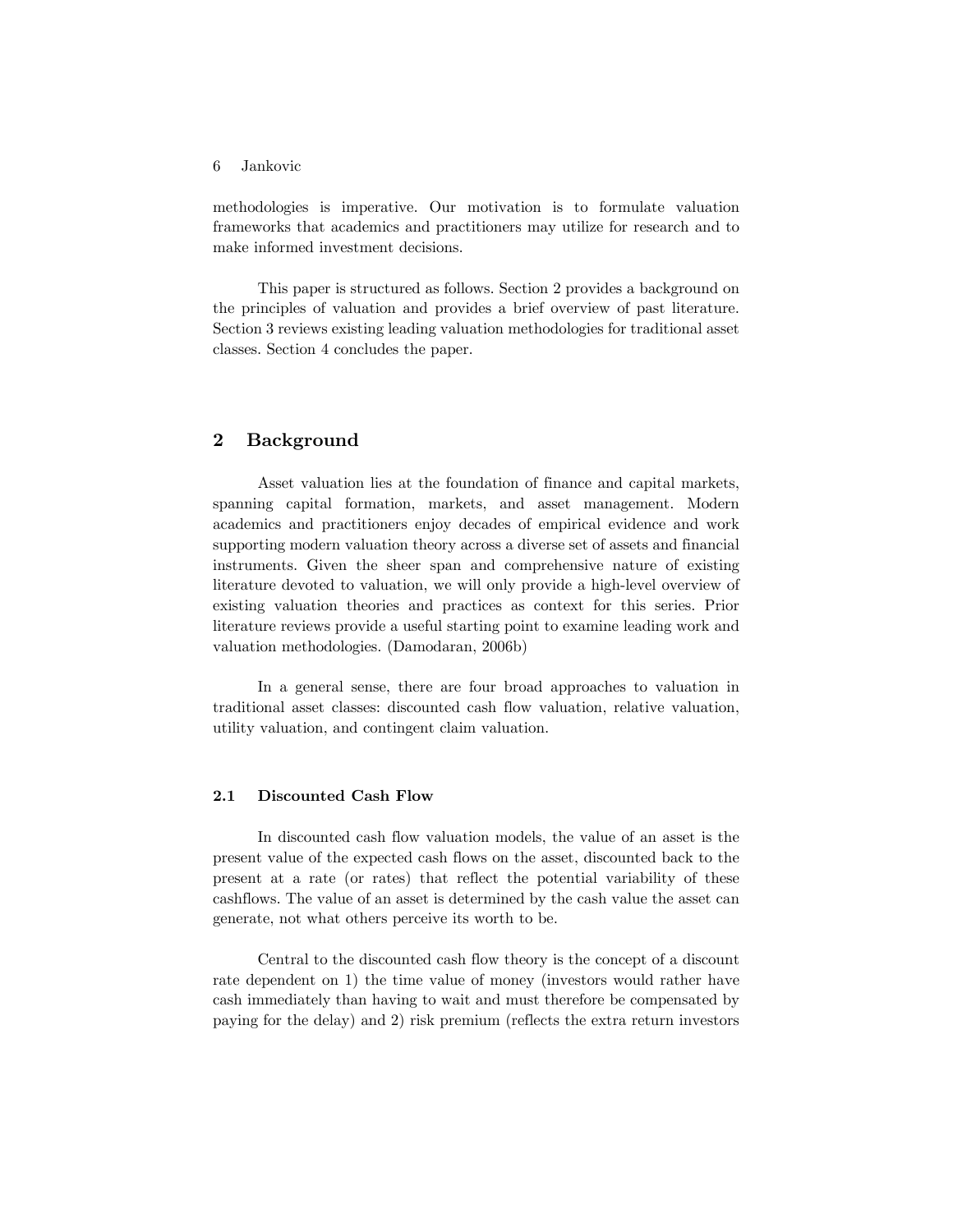demand because they want to be compensated for the risk that the cash flow might not materialize). The concept of discounting and interest rates are well established; early evidence from Mesopotamian interest rate tables to Italian commerce in the 1300s and railway valuations in the 1800s suggest that such economic constructs were understood. (Neugebauer, 1969; Parker, 1968; Wellington, 1914) The discounted cash flow formula is derived from the future value formula for calculating the time value of money and compounding returns. (Marshall, 1920) Concretely, a discounted cash flow valuation can be described as:

$$
DCF = \frac{CF_1}{(1+r)^1} + \frac{CF_2}{(1+r)^2} + \dots + \frac{CF_n}{(1+r)^n}
$$

$$
FV = DCF * (1+r)^n
$$

$$
DPV = \frac{FV}{(1+r)^n}
$$

where  $FV$  is the nominal value of a cash flow amount in a future period,  $CF$ is the normal value of a cash flow amount associated for a point in time,  $r$  is the interest rate or discount rate, which reflects the cost of tying up capital and may also allow for the risk that the payment may not be received in full,  $n$  is the time in years before the future cash flow occurs, and  $DPV$  is the discounted present value of the future cash flow FV.

When multiple cash flows in multiple time periods are being discounted, it is necessary to sum them:

$$
DPV = \sum_{i=1}^{n} \frac{FV_t}{(1+r)^t}
$$

for each future cash flow  $FV$  at any time period  $t$  in years from the present time, summed over all time periods. The sum can then be used as a net present value figure. If the amount to be paid at time  $\theta$  for all the future cash flows is known, then that amount can be substituted for  $DPV$  and the equation can be solved for  $r$ , or the internal rate of return.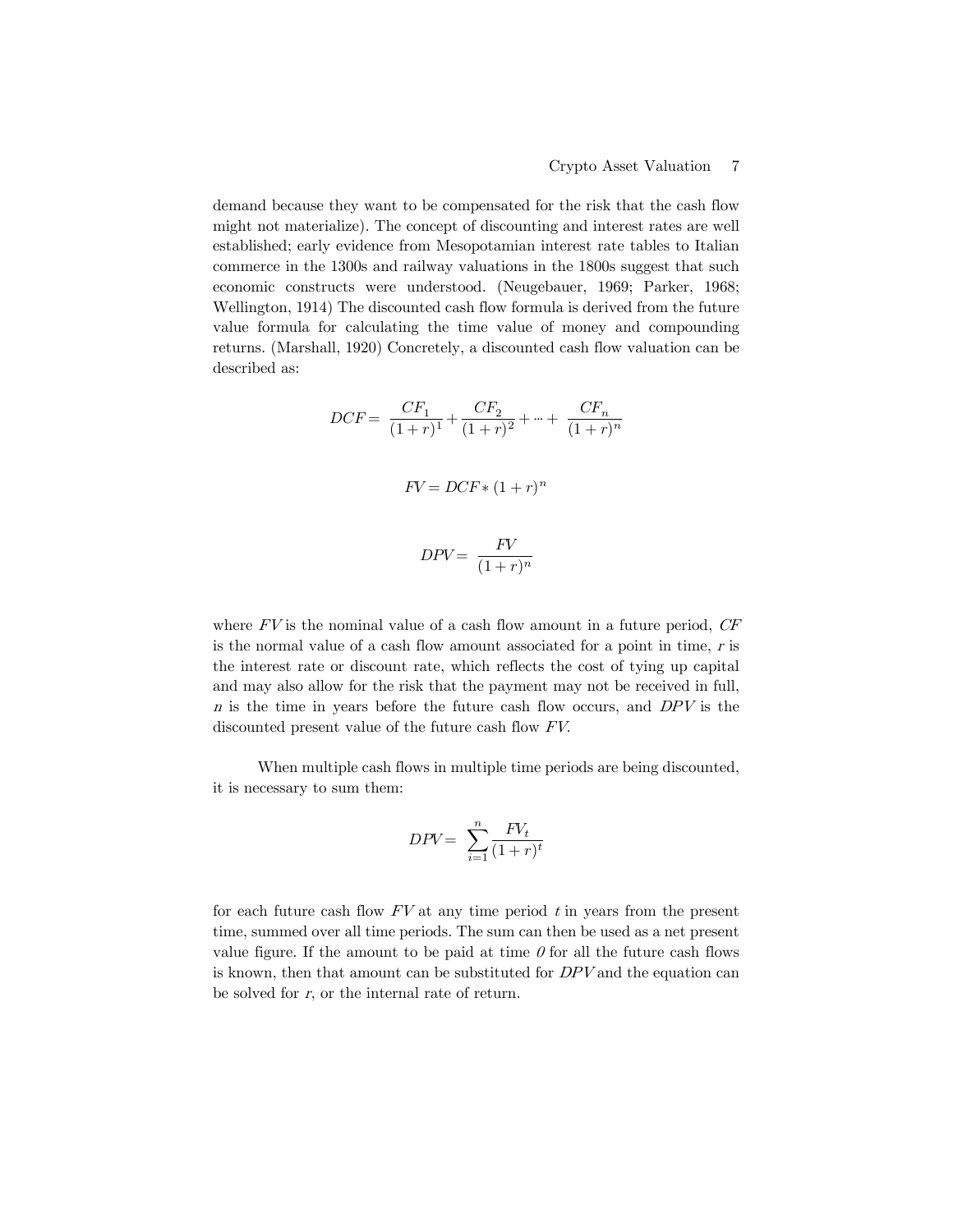For continuous cash flows, the summation in the above formula is replaced by an integration:

$$
\int_0^T FV(t)e^{-\lambda t} dt = \int_0^T \frac{FV_t}{(1+r)^t}
$$

where  $FV_t$  is now the rate of cash flow, and  $\lambda = \log(1+r)$ 

Discounted cash flows laid the foundations for fixed income valuation and financial statement and cash flow modeling as the basis for equity valuation.

# <span id="page-8-0"></span>**2.2 Relative Valuation**

In relative valuation, assets are valued based upon how similar assets in the market are priced. For example, a house buyer may compare the price of a prospective home by looking at the prices paid for similar homes in the neighborhood, while a stock investor may look at what the market is pricing similar stocks. There are marked differences between discounted cash flow and relative valuation. In discounted cash flow valuations, the intrinsic value of an asset based upon its ability to generate cash flows whereas in relative valuations, assets are worth what the market is paying for comparable assets. In an efficient market, on average, discounted cash flow and relative valuations should converge. If the market systematically over or under prices a group of assets, discounted cash flow valuations may diverge from relative valuations. This valuation method generally requires 1) finding comparable assets that are priced by the market, 2) scaling the market prices to a common variable to generate standardized prices that are comparable, and 3) adjusting for differences across assets when comparing their standardized values. (Damodaran, 2006b)

Relative valuation methodologies are commonly used across asset classes: prior research suggests 90% of equity research valuations and 50% of acquisition valuations use some combination of multiples and comparable companies. (Damodaran, 2002) In some instances, relative valuation can be accomplished using a multiple of revenue, earnings that asset generates, or book value, particularly in comparable equity valuation. Examples include P/E ratios and EV/EBITDA multiples.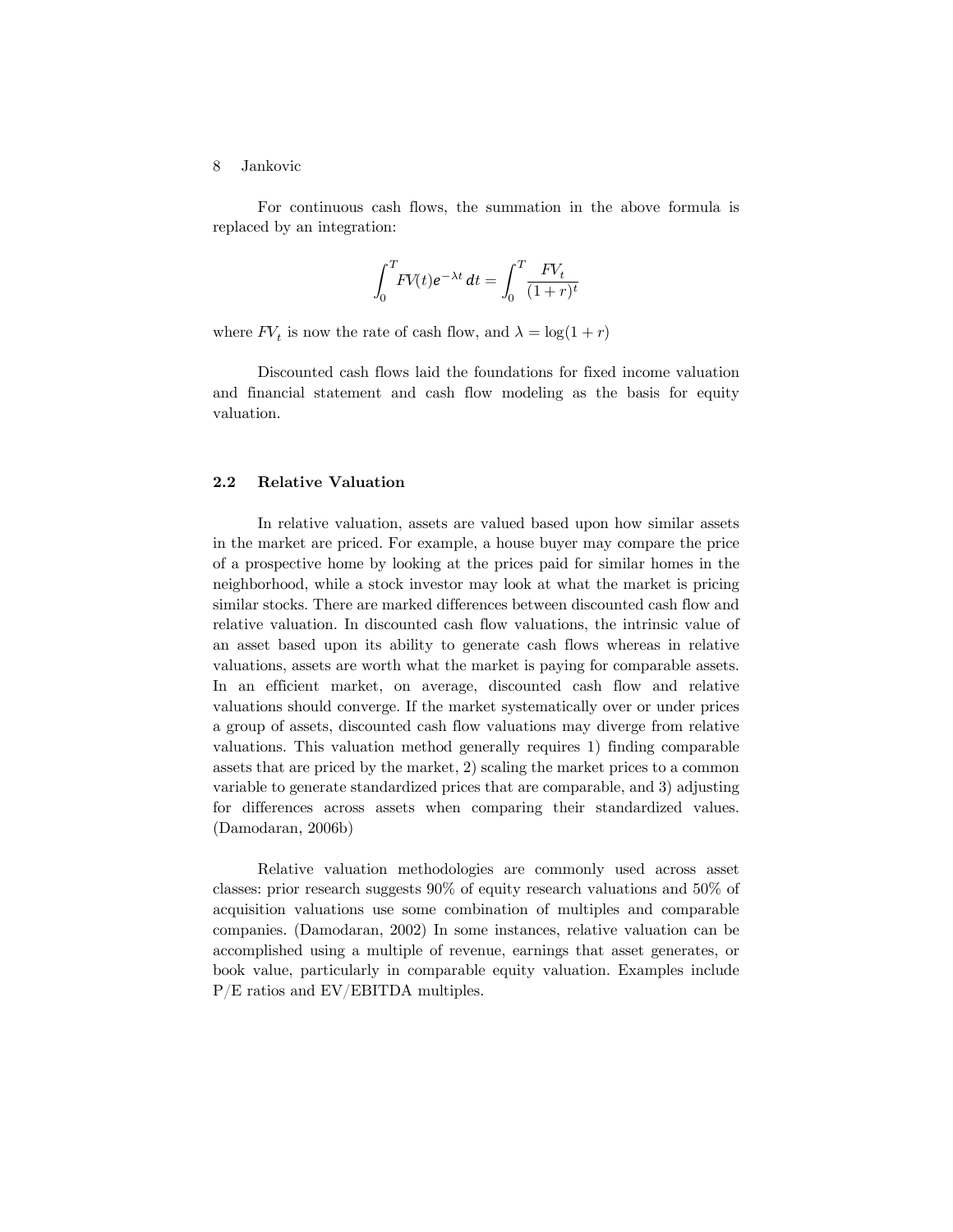### <span id="page-9-0"></span>**2.3 Utility Valuation**

The classical school of utility value, such as Smith and Ricardo (Ricardo, 1817; Smith, 1776) sought to explain pricing primarily on the basis of cost of production. If commodity  $A$  cost twice as much to produce as commodity  $B$ , then the price of  $A$  should be twice the level as that of  $B$ . Otherwise, the greater profitability of investing in the commodity that is relatively underpriced would cause its production to increase and drive down the price, while the production of the other commodity would decline, thus raising its price, until both commodities reached a pricing equilibrium. This analysis considered only part of the problem: since the cost of a commodity in part depends on the quantity produced (such as through economies of scale), the pricing analysis must consider the ultimate demand for the commodity. Modern value theory considers prices to be simultaneously determined by the cost and demand for such goods and recognizes the interactions between the demands and supplies of various commodities affecting one another. (Marshall, 1920)

Goods have ascribed value ultimately because of supply limitations and resource scarcity. If goods were available in unlimited supply, they would be effectively free. Non-zero prices serve as a rationing mechanism whereby consumption is limited to the available supply. Resources may be scarce in absolute and relative terms: there may be absolute scarcity of a commodity, but the consumption of that commodity for a purpose creates a relative scarcity of that commodity for substitutable uses. The usage of a commodity in one manufacturing process causes it to become scarcer in other uses. In an efficient market economy, the price of a good and the quantity supplied depends on the cost of production and the cost of not using it for substitutable uses.

Within economics, the concept of utility is used to model value, though its usage has evolved significantly over time since its introduction. The term was initially introduced as a measure of satisfaction within the theory of utilitarianism proposed by philosophers such as John Stuart Mill, though over time has been adapted within neoclassical economics, which dominates current modern economic theory. (Mill, 1863) Modern utility valuation construction revolves around modeling demand for the asset, driven by aggregate preferences and utility functions, and the supply for the asset, given production and supply constraints.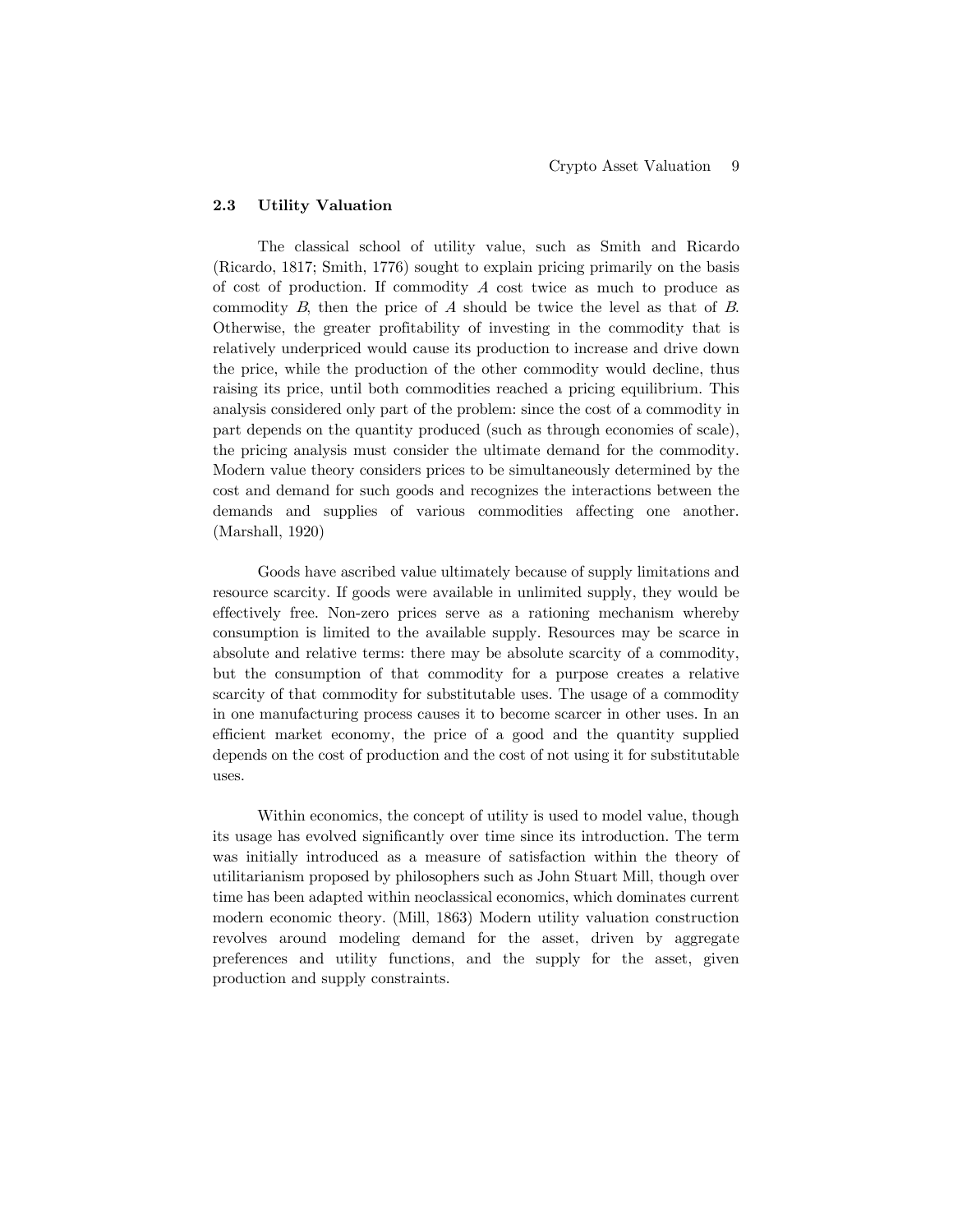# <span id="page-10-0"></span>*2.3.1 Utility & Indifference Curves*

In neoclassical economics, utility is described as a utility function that represents one's preference ordering over a choice set. A utility function represents preferences if it is possible to assign a real number to each alternative. An alternative <sup>a</sup> is assigned a real number greater than alternative  $b$ , if and only if, the individual prefers alternative a to alternative  $b$ . An individual that selects the most preferred alternative available is necessarily also selecting the alternative that maximizes the associated utility function.

Utility is commonly applied in constructs such as indifference curves, which plot the combination of commodities that an individual would accept to maintain a given level of satisfaction. Indifference curves are generally visualized as follows in Figure 1:





Concretely, an individual's utility can be expressed as a function of the quantities of commodities  $X$  and  $Y$  consumed:

$$
U = U(X, Y)
$$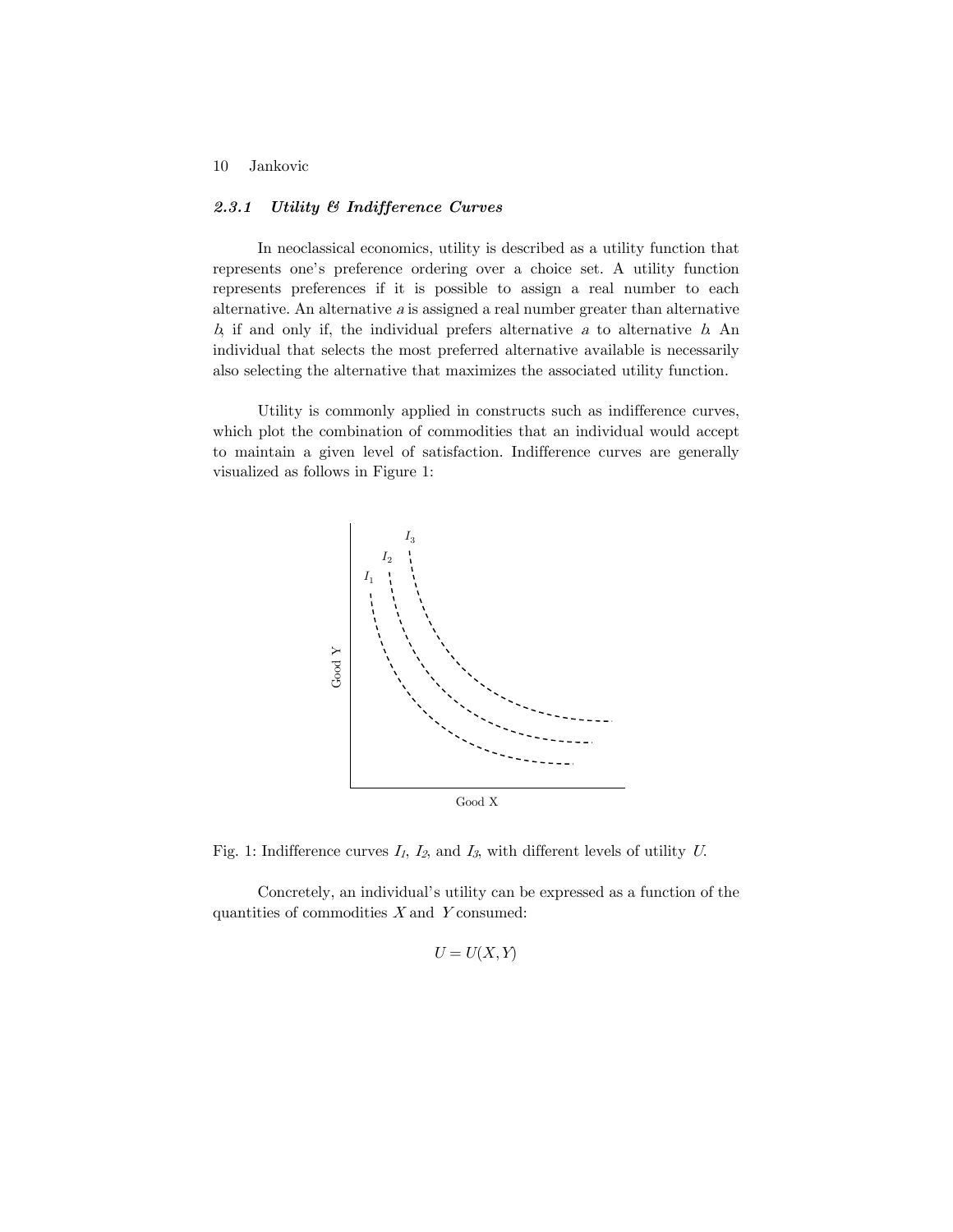where U is the level of utility and the function  $U(X, Y)$  states the level of utility depends in some fashion on the levels of commodities  $X$  and  $Y$ consumed by the individual.

We note several important features of the utility function. Increases in the levels of  $X$  and  $Y$  always lead to increases in  $U$ . In other words, the partial derivatives of the utility function with respect to  $X$  and  $Y$  are positive:

$$
\frac{\partial U}{\partial X} = \frac{\partial U(X, Y)}{\partial X} > 0 \quad \text{and} \quad \frac{\partial U}{\partial Y} = \frac{\partial U(X, Y)}{\partial Y} > 0
$$

Another feature of the function  $U(X, Y)$  is the principle of diminishing marginal utility, or the principle that the marginal utility of  $X$  declines as the quantity of X increases and the marginal utility of Y decreases as the quantity of <sup>Y</sup> increases. The slope of an indifference curve is the negative of the ratio of the marginal utility of  $X$  over the marginal utility of  $Y$ .

$$
\frac{dY}{dX} = -\frac{\partial U/\partial X}{\partial U/\partial Y}
$$

where  $dY/dX$  is the slope of the indifference curve, otherwise known as the marginal rate of substitution.

#### <span id="page-11-0"></span>*2.3.2 Observable Utility Value*

In financial economics, utility is applied to generate a price for an asset known as an indifference price. There has been some controversy whether the utility of a commodity can be measured or not. Utility functions are treated as either cardinal or ordinal, depending on whether the function is interpreted as providing more information than simply the rank ordering of preferences. The cardinal school of thought assumes that an individual is able to exactly measure the level of utility provided by the commodity, and that the cardinal utility function is a utility index that preserves preference orderings uniquely up to positive affine transformations. (Ellsberg, 1954) In modern economics, cardinal utility is considered somewhat outdated except for a few specific contexts. In contrast, ordinal theory claims that it is only meaningful to ask which option is better than the other, but not useful to inquire the magnitude of utility or differences between choices. (Pareto, 1906) Most modern theories of individual decision-making under conditions of certainty are typically expressed in terms of ordinal utility. As an example, an individual may state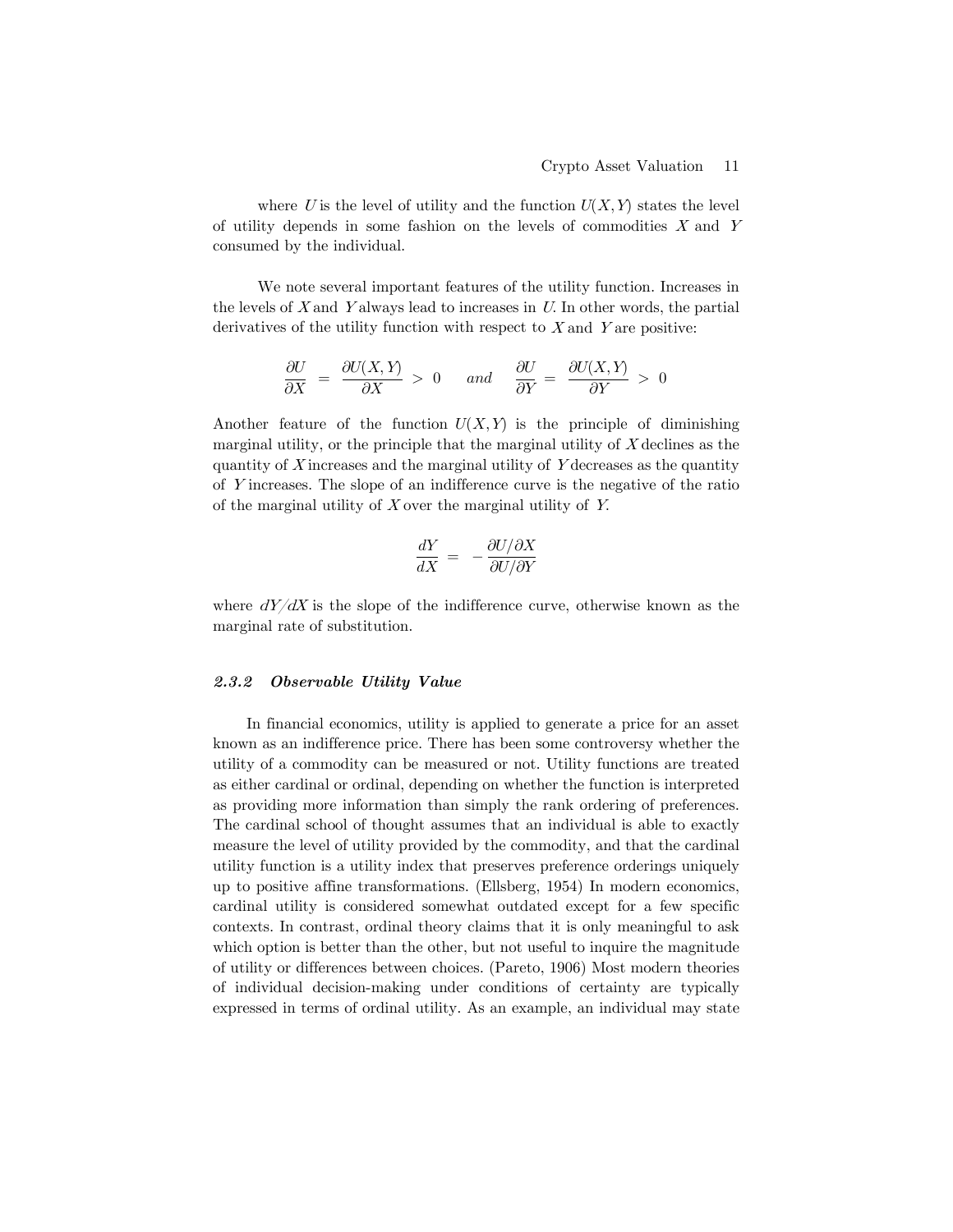"I prefer A to B and B to C." The individual's preferences may be described as (where  $u$  is the level of utility):

$$
u(A) = 13 \mid u(B) = 6 \mid u(C) = 2
$$

Under ordinal theory, the preference magnitudes do not matter and only the order  $u(A) > u(B) > u(C)$  is relevant; the preference order could just as easily be represented as by the function  $\nu$ :

$$
v(A) = 3 | v(B) = 2 | v(C) = 1
$$

Both preference ranks are ordinally equivalent, but not cardinally equivalent as the latter assumes that the differences between preferences are also important.

Many, however, argue that utility is not observable in the real world. Cambridge economist Robinson argued that "utility is a metaphysical concept of impregnable circularity; utility is the quality in commodities that makes individuals want to buy them, and the fact that individuals want to buy commodities shows that they have utility." (Robinson, 1962) Robinson argued that preferences have fixed utility is not a testable assumption, since we cannot know to what extent the change in an individual's behavior is due to changes in price/budget constraints, or how much was due to an actual change in preferences. Similarly, later work argued that if there are no conclusions regarding the tangible structure and stability of preferences, then demand and supply curves cannot be demonstrated empirically and are ontological in nature. (Albert, Arnold, & Maier-Rigaud, 2012)

# <span id="page-12-0"></span>*2.3.3 Indirect Utility*

As opposed to direct utility functions, which focus on an individual's derived benefit for a commodity, indirect utility functions reflect individual preferences and market conditions and hold that individuals think about their preferences in terms of what they consume rather than absolute prices. Indirect utility functions give the optimal attainable value of a given utility function depending on the prices of the goods and the income level of an individual. An indirect utility function  $v(p, w)$  gives an individual's maximum utility when faced with a vector  $p$  of goods prices and a given level of income w. An individual's indirect utility  $v(p, w)$  can be derived from their utility function  $u(x)$ , defined over vectors x of quantities of consumable goods.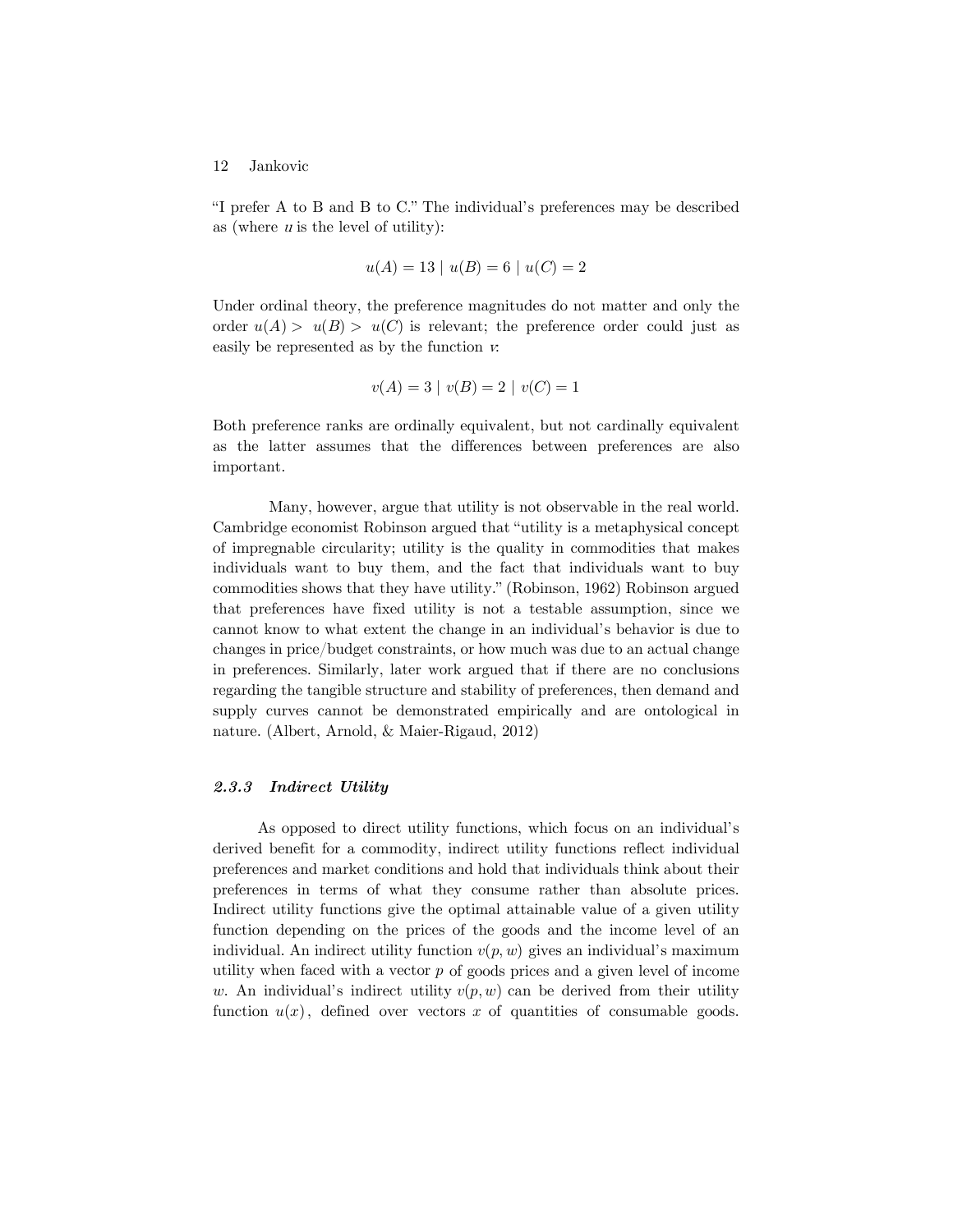Indirect utility can be computed by calculating the most preferred affordable bundle, or vector  $x(p, w)$ , by solving the utility maximization problem, and then deriving the utility  $u(x(p, w))$  the individual derives. Therefore, the consequent indirect utility function is:

$$
v(p, w) = u(x(p, w))
$$

Indirect utility is commonly applied to the utility of money. For money, the indirect utility function is a non-linear function, bounded and asymmetric about the origin. The utility function is concave in the positive region, thereby reflecting the diminishing marginal utility of money. The bounded nature of the indirect utility function for money reflects the concept that beyond a certain point money ceases to be useful, since an economy's size is naturally bounded at any given time. The asymmetry about the origin reflects the notion that gaining and losing money can have fundamentally dissimilar consequences for individuals. The utility function's non-linearity reflects the variance in possible outcomes where choices influence utility through gains or losses of money, and the optimal decision in such instances depends on the possible outcomes of all other decisions. (Berger, 1985)

# <span id="page-13-0"></span>**2.4 Contingent Claim Valuation**

We will briefly discuss contingent claim valuation as the basis for option valuation, though will note that it is not generally used for asset class valuation but rather the value of contractual obligations associated with such assets.

An option is a contract that gives the buyer the right but not the obligation to buy or sell an underlying asset at a specified strike price on a specified date. The seller has the corresponding obligation to fulfill the transaction if the buyer "exercises" the option. An option that gives the owner the right to buy at a specified price is referred to as a call; an option that gives the owner the right to sell at a specified price is referred to as a put.

The value of an option is generally split into two parts.

− the intrinsic value, or the difference between the market value of the underlying, and the strike price of the given option; and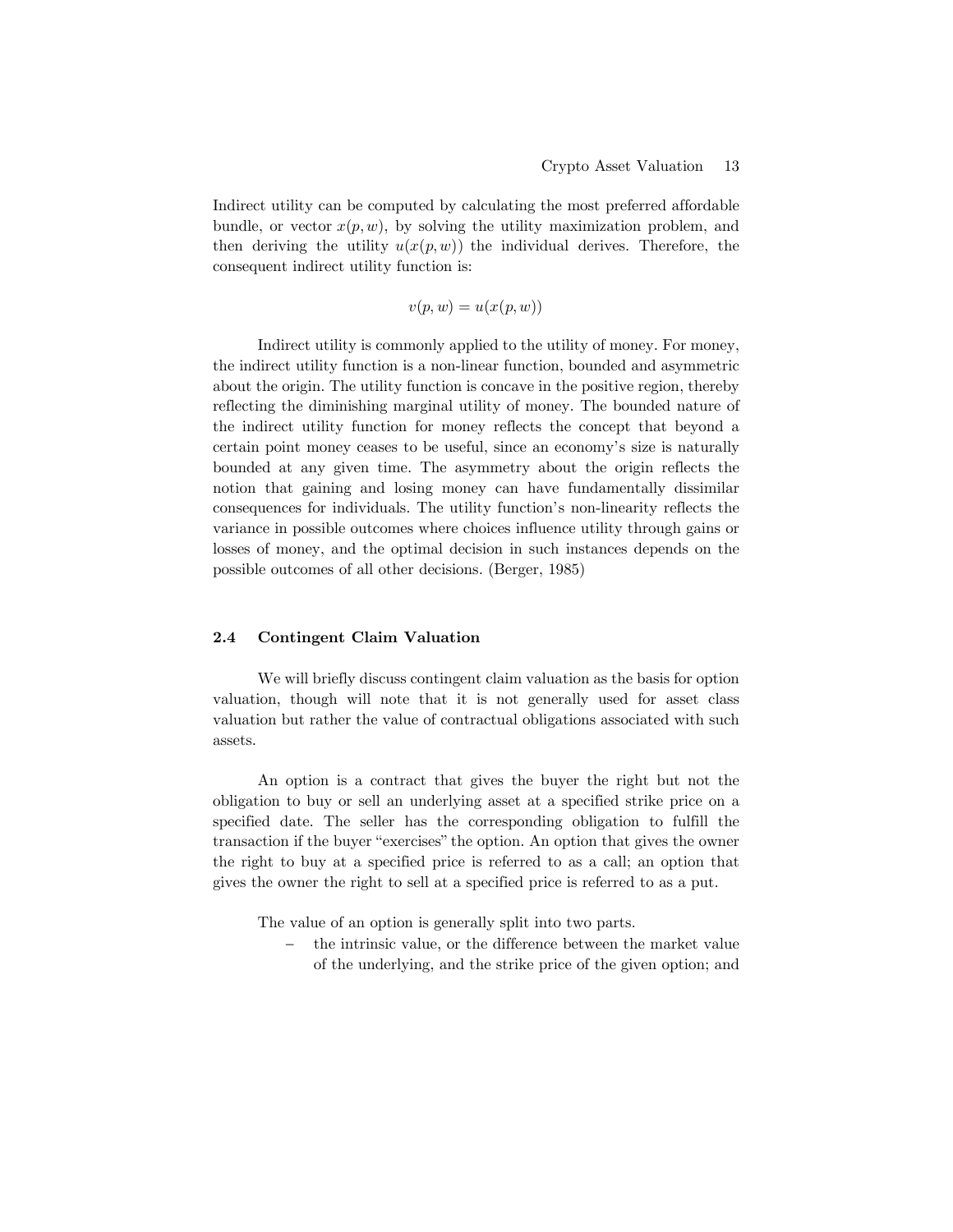the time value, which depends on a set of other factors which, through a multi-variable, non-linear interrelationship, reflect the discounted expected value of that difference at expiration.

# <span id="page-14-0"></span>*2.4.1 Option Valuation Origins*

Contemporary option valuation is based on a model first published by Black and Scholes in 1973. The model is a partial differential equation that must be satisfied by the price of any derivative dependent on a non-dividendpaying stock, driven by insight that one can perfectly hedge the option by buying and selling the underlying asset in a precise manner and consequently "eliminate risk." (Black & Scholes, 1973) This type of risk neutral dynamic revision is also known as "continuously revised delta hedging." Since its introduction, the model's assumptions have been generalized and led to the formulation in other models used in modern derivative pricing and risk management. The Black-Scholes equation can be concretely described as:

$$
\frac{\partial V}{\partial t} + \frac{1}{2}\sigma^2 S^2 \frac{\partial^2 V}{\partial S^2} + r \frac{\partial V}{\partial S} - rV = 0
$$

where V is the price of the option as a function of stock price  $S$  and time  $t, r$ is the risk-free interest rate, and  $\sigma$  is the volatility of the stock.

The first two terms  $\left(\frac{\partial V}{\partial t} + \frac{1}{2}\sigma^2 S^2 \frac{\partial^2 V}{\partial S^2}\right)$  consists of a "time decay" term, a "theta" term or the change in derivative value due to time increasing, and a "gamma" term involving the convexity of the derivative value with respect to the underlying value. The latter two terms  $(r\frac{\partial V}{\partial S} - rV)$  are the riskless return from a long position in the derivative and a short position consisting of  $\frac{\partial V}{\partial S}$ shares of the underlying.

Utilizing the parameters of the Black-Scholes equation, the value of a call option  $C$  and corresponding put option  $P$  based on put–call parity for a non-dividend-paying underlying stock can be concretely as follows:

$$
C(S,t) = N(d_1)S - N(d_2)Ke^{-r(T-t)}
$$

$$
d_1 = \frac{1}{\sigma\sqrt{T-t}} \left[ \ln\left(\frac{S}{K}\right) + \left(r + \frac{\sigma^2}{2}\right)(T-t) \right]
$$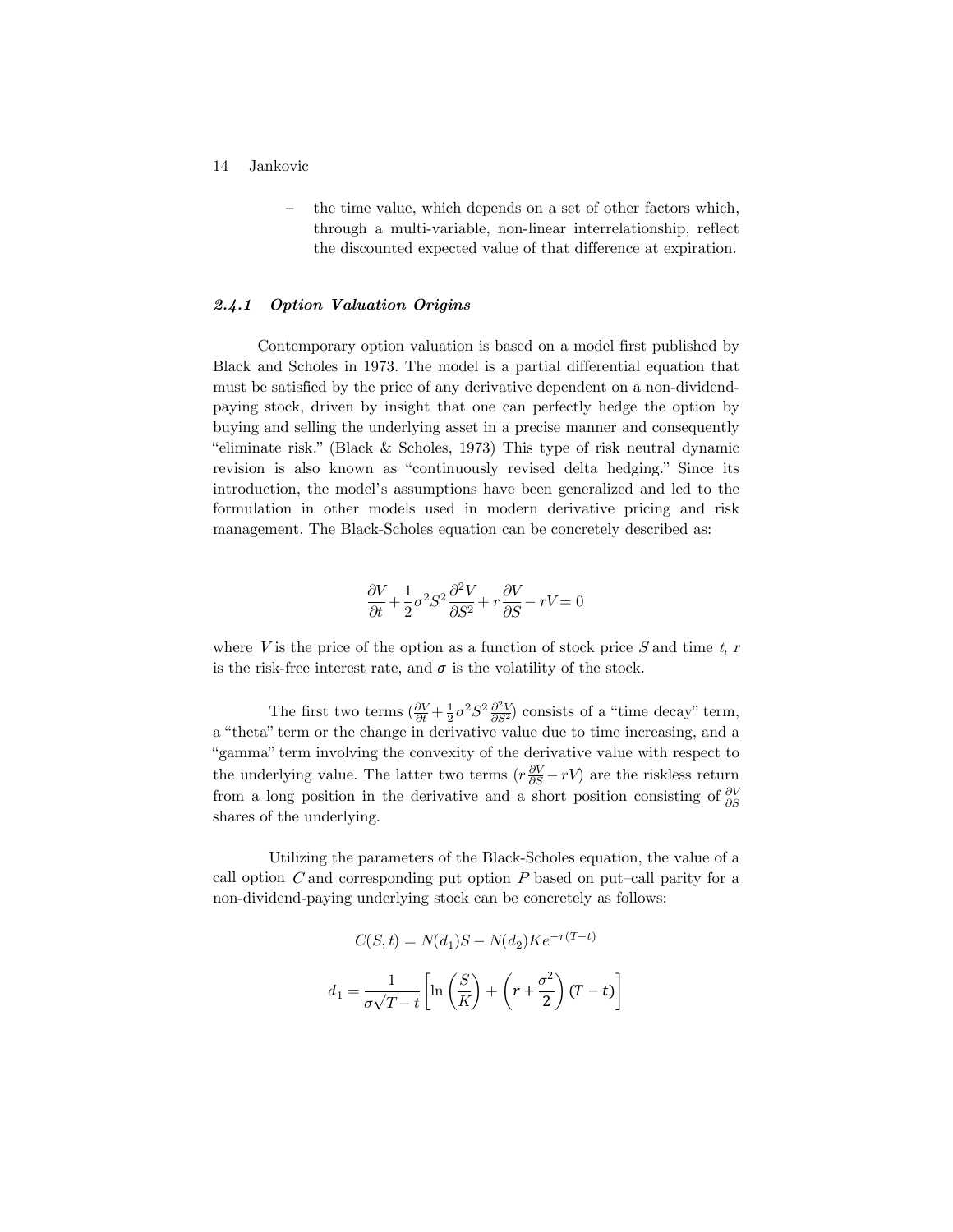Crypto Asset Valuation 15

$$
d_2 = d_1 - \sigma \sqrt{T - t}
$$

$$
P(S, t) = Ke^{-r(T-t)} - S + C(S, t)
$$

$$
P(S, t) = N(-d_2)Ke^{-r(T-t)} - N(-d_1)S
$$

where  $N(\cdot)$  is the cumulative distribution function of a normal distribution,  $T-t$  is the time to maturity in years, S is the spot price of the underlying asset, K is the strike price,  $r$  is the risk-free rate (annual rate expressed in terms of continuous compounding), and  $\sigma$  is the annual expected volatility of returns of the underlying asset.

### <span id="page-15-0"></span>*2.4.2 Other Option Valuation Models*

#### Lattice models & binomial tree pricing model

Cox, Ross, and Rubenstein developed the original version of the binomial tree pricing, modeling the dynamics of the option's theoretical value for discrete time intervals over the option's life. (Cox, Ross, & Rubinstein, 1979; Cox & Rubinstein, 1985) Using a riskless portfolio of an option and stock such as in the Black Scholes model, the model creates a binomial tree of discrete future possible underlying asset prices at discrete times and a simple formula can be used to find the option price at each node in the tree.

#### Monte Carlo option models

Monte Carlo option models use Monte Carlo methods to calculate the value of an option with multiple sources of uncertainty or with complicated features, such as Asian or American options, that would be difficult to value through a Black–Scholes-style or lattice-based computation. (Boyle, 1977) Monte Carlo methods rely on repeated random sampling and use randomness to solve problems that may be deterministic in principle. The method involved includes 1) generating a large number of random potential price paths for the underlying asset via a simulation, 2) calculating the associated exercise value of the option for each path, 3) averaging the payoffs, and 4) discounting the value to  $t = 0$ .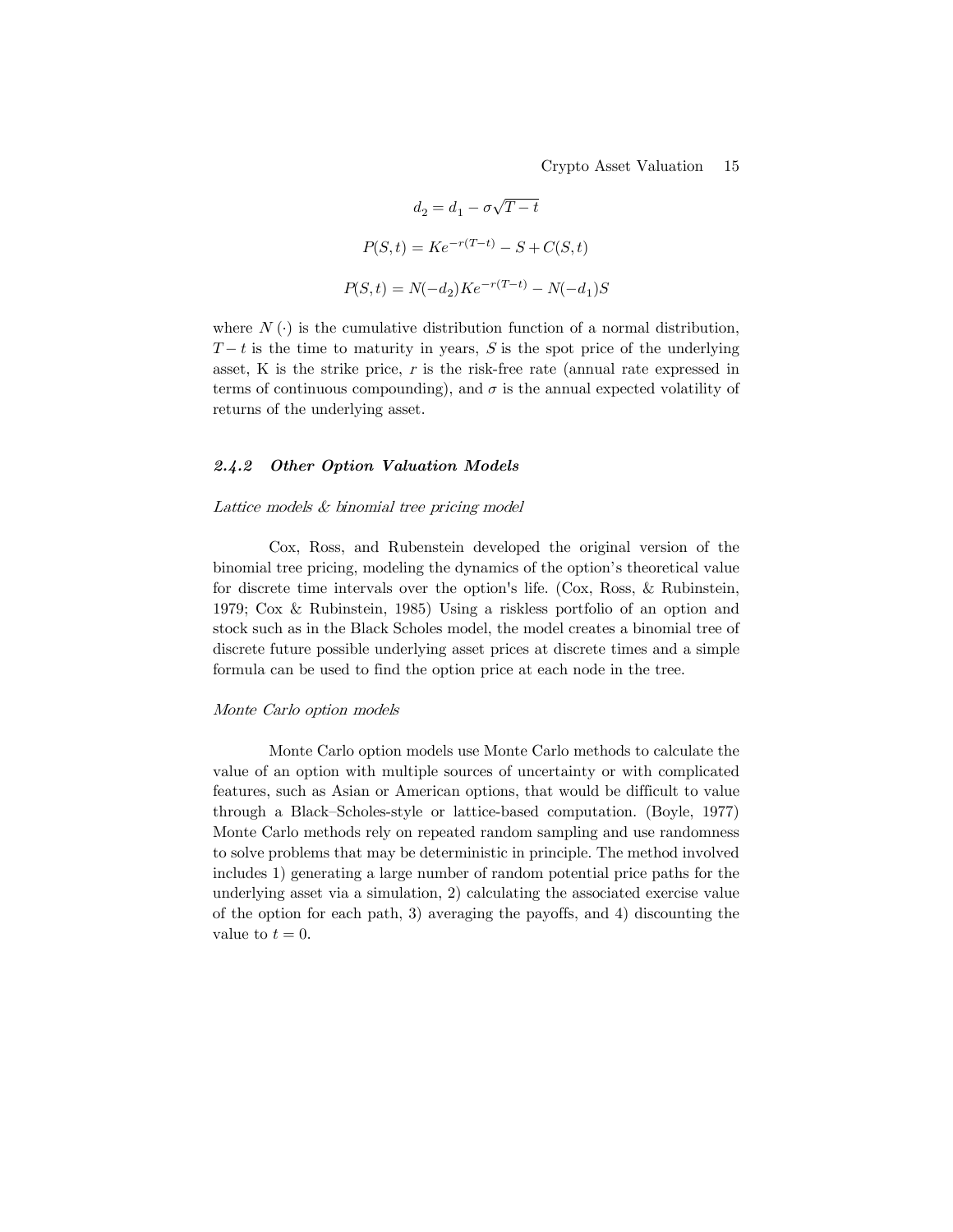### Finite difference methods for option pricing

Similar to utilizing Monte Carlo option pricing methods when there are multiple sources of uncertainty, finite difference methods can be used to price options by approximating the continuous-time differential equation that describes how an option price may evolve over time using a set of discretetime difference equations. (Schwartz, 1977) The price can be derived by iteratively solving the discrete difference equations.

# <span id="page-16-0"></span>**3 Traditional Asset Valuation**

Traditional assets in most cases are valued using the principles of valuation discussed in Section II. In Section III, we will briefly review existing valuation methodologies for traditional asset classes.

# <span id="page-16-1"></span>**3.1 Fixed Income**

Fixed income are debt instruments where the borrower or issuer is obligated to make payments of fixed amounts on a fixed schedule. In its simplest form, the borrower may be required to pay interest at a fixed rate during a year and to repay the principal amount on maturity. Fixed income products may have various features that affect the frequency of the payments and rate amounts: bullet bonds, where the entire principal value is paid all at once on the maturity date as opposed to amortizing the bond over its lifetime, variable rate bonds, where the payments are adjusted at specific intervals, prepayment bonds, where principal payments can be made earlier than schedule, and callable/puttable bonds where the bond holder or issuer has the right to redeem a bond or demand early repayment of principal, respectively.

Fixed income securities are valued based on the gross redemption yield, or the internal rate of return if all future cash interest and principal repayments are discounted back to the present. If an interest rate is equal to the gross redemption yield, then the discounted value is equal to the current market price of the bond. The gross redemption yield reflects a buyer's perception of how interest and exchange rates may change until maturity. Fixed income instruments are generally priced as a credit spread above a lowrisk reference rate, such as LIBOR or U.S. bonds of the same duration. The credit spread reflects the risk of default by the issuer of the fixed income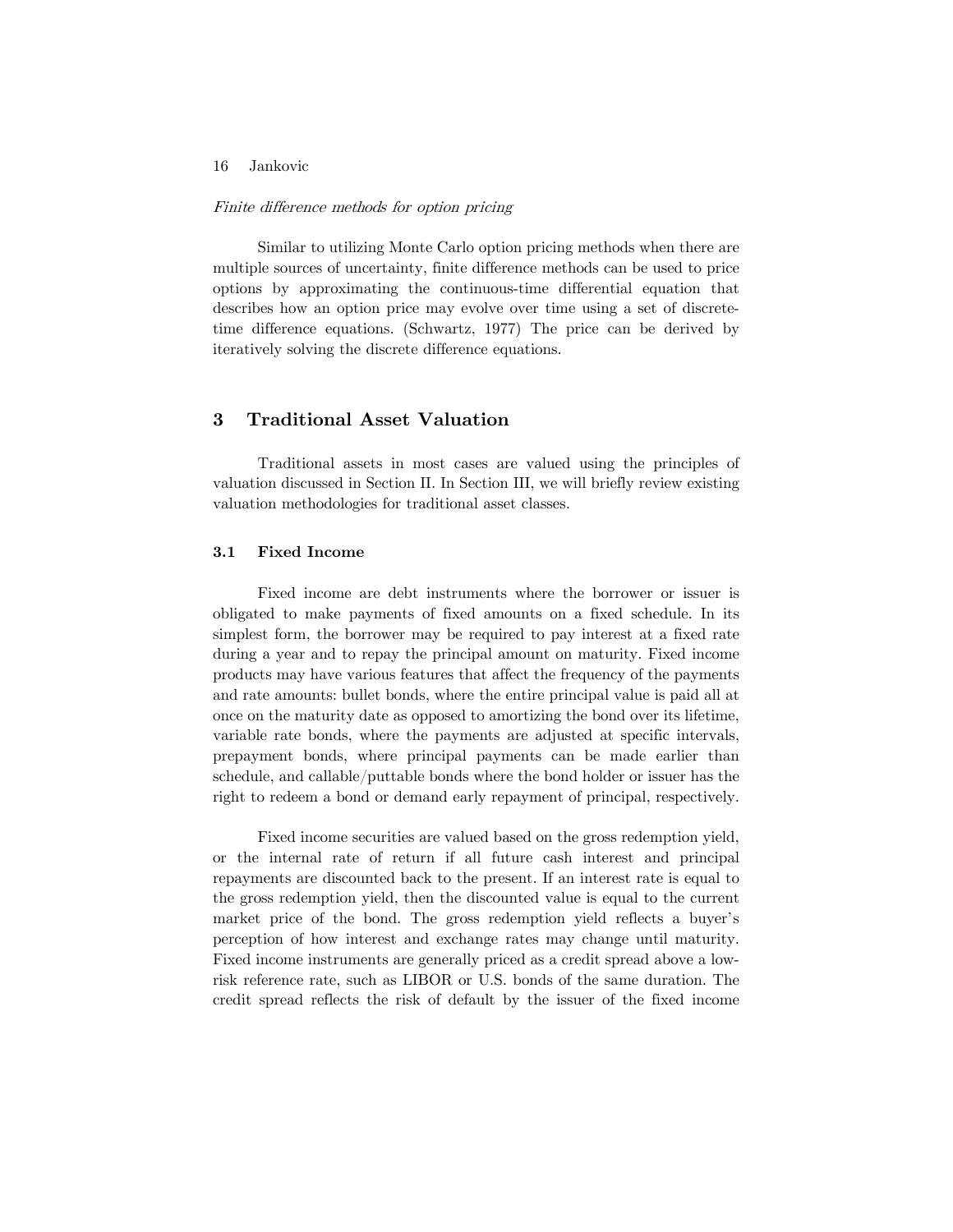security. Risk free interest rates are determined by market forces and vary over time.

Fixed income securities bear a variety of inherent risks, and therefore holders of such securities must be compensated for these risks. Pricing and expected returns reflect these risk premia. Risk premia associated with fixed income include but are not limited to inflation risk (buying power of the principal and interest payments will decline during the term of the security), interest rate risk (interest rates will change from the levels available when the security is sold), currency risk (exchange rates with other currencies may change during the security's term, default risk (issuer may be unable to pay the scheduled interest payments or principal repayment), and liquidity risk (buyer will require the principal funds for another purpose on short notice, prior to the expiration of the security). (Fabozzi, 2005)

# <span id="page-17-0"></span>**3.2 Equities**

Equities represent an ownership position in a corporation and claim on a proportionate share in the corporation's assets and profits. A company's equity (or shareholder equity) is the difference between the value of the assets and the value of the liabilities. Common valuation methodologies for equities include discounted cash flow, accounting, and relative valuations.

## <span id="page-17-1"></span>*3.2.1 Discounted Cash Flow Valuation*

Financial statement and cash flow modeling serve as the basis for discounted cash flows valuation. The standard approach models out company cash flows based on future business operations and financing; alternative models focus solely on discounting future dividends paid to shareholders. (Damodaran, 2006a; Edwards & Williams, 1939; Fuller & Hsia, 1984; Graham & Dodd, 1934; Michaud & L Davis, 1982) Miller and Modigliani formed the origins of the firm valuation model, where they propose that the value of a firm can be described as the present value of its after-tax operating cash flows. (Modigliani & Miller, 1958)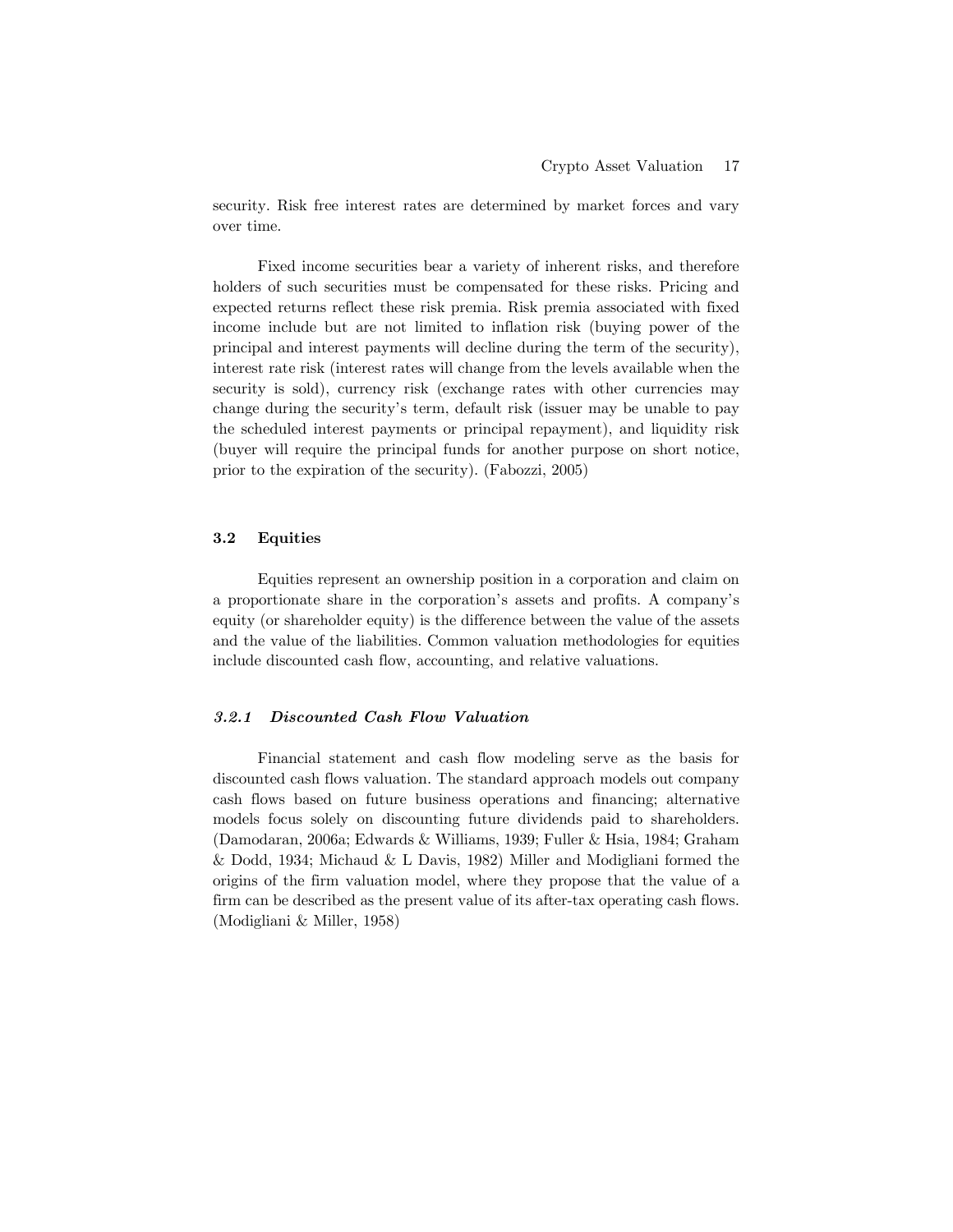#### <span id="page-18-0"></span>*3.2.2 Liquidation & Accounting Valuation*

The value of an equity can be viewed as the sum of the values of the individual assets owned by the company. In an asset-based valuation or "liquidation" valuation, each asset's value is estimated separately using fair value methods and then aggregated. For fixed assets, the book value is generally should be reflective of the original cost of the asset and subsequent depletions and/or additions to that asset. For current assets, the book value is driven by the market current rate. Intangible assets, such as intellectual property or goodwill, are more difficult to value and have no objective valuation method.

#### <span id="page-18-1"></span>*3.2.3 Relative Valuation*

Equities are often valued in comparison to how similar assets are being valued in the market. In order to appropriately compare assets, practitioners standardize a company's values way by scaling them to a common variable, sometimes known as a multiple. Multiples are generally a function of growth, risk, and cash flow generating potential and can be compared across companies. (Damodaran, 2006b) Equity comparable valuation methods generally include a fairly simple discounted cash flow model for equity or firm value and using them to derive appropriate multiples. Comparable firms generally have similar cash flows, growth potential, and risk to the firm being valued. (Fernandez, 2001; Liu, Nissim, & Thomas, 2002) Common multiples include Price/Earnings (P/E) and Enterprise Value/Earnings Before Interest, Depreciation, and Amortization (EV/EBITDA) ratios. Other multiples compare the value of the equity or firm in comparison to sales or free cash flow. (Lie & Lie, 2002) Though the precise definition does not require comparable firms to be in the same industry or sector, in practice the assumption is that firms in the industry will have more similar risk, growth, and cash flow profiles and therefore are more appropriate comparable firms. (Bhojraj & Lee, 2002; Cheng & McNamara, 2000)

### <span id="page-18-2"></span>**3.3 Currencies**

The valuation of money has been a topic of much debate since commodity and fiat money replaced barter systems. Commodity money, like the Mesopotamian shekel, cowry shells, and Tyrian purple dye, transitioned to gold and silver standards with depository receipts and eventually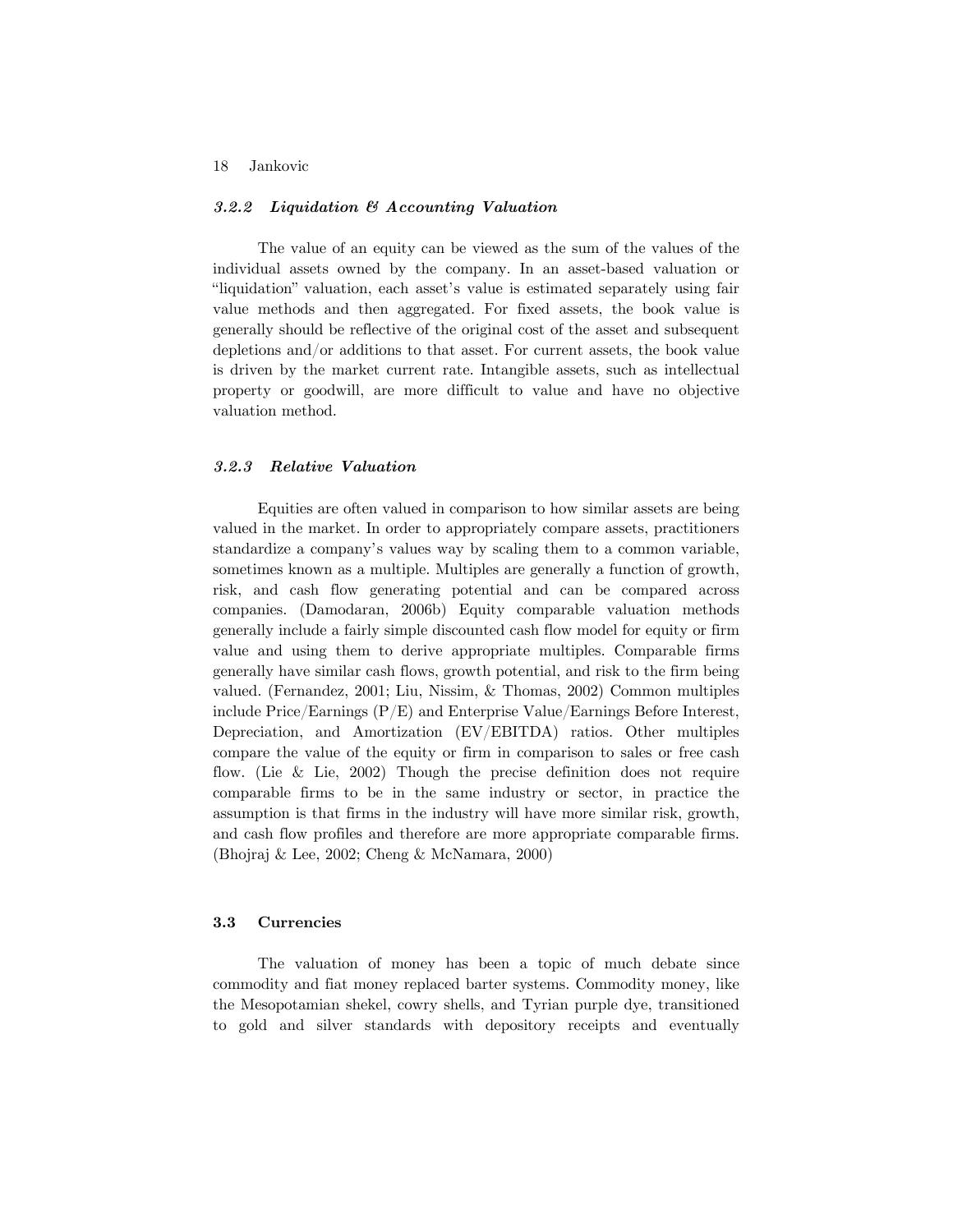government-authorized currencies forms as representative money. According to most economists, money has value because society demands the benefit it offers in purchasing power for goods and services. Because society is willing to accept and give money as forms of payment, its value is derived moreso from a social convention as opposed to a government mandate.

Economists suggest that the value of currencies is a result of network effects. As Berkeley economist Varian explains, "just as a fax machine is valuable to you only if lots of other people you correspond with also have fax machines, a currency is valuable to you only if a lot of people you transact with are willing to accept it as payment." (Varian, 2004)

The demand for money manifests itself in two manners: one, as a medium of exchange for goods and services, and two, as a store of value for the future purchase of goods and services. There are three two general approaches for analyzing the demand for money: the Classical approach (Fisher and Cambridge approach) and the Keynesian approach.

# <span id="page-19-0"></span>*3.3.1 Fisher Approach*

The Theory of Money, or sometimes known as the quantity theory of money, is a theory of the demand for money in an economy. The most common version, the "neo-quantity theory" or Fisherian theory, suggests there is a mechanical and fixed proportional relationship between changes in the money supply and the general price level. (Friedman, 1956, 2017)

$$
M_bV\!=P_eQ_e
$$

where  $M_b$  is the size of monetary base, V is the velocity of the monetary base,  $P_e$  is the price of provisioned resources, and  $Q_e$  is the quantity of provisioned resources. We interpret  $M<sub>b</sub>$  as the size of the monetary base required to support the economy of purchasing goods and services  $(P_e Q_e)$  at velocity V.  $M<sub>b</sub>$ , that serves as the money or means of exchange, is a function of the price and quantity of the outstanding money. Velocity,  $V$ , is the measure for the number of times an asset changes hands in a given time period. Generally, the velocity of an asset is viewed over the course of a single year, much like a country's GDP is calculated over the course of a single year.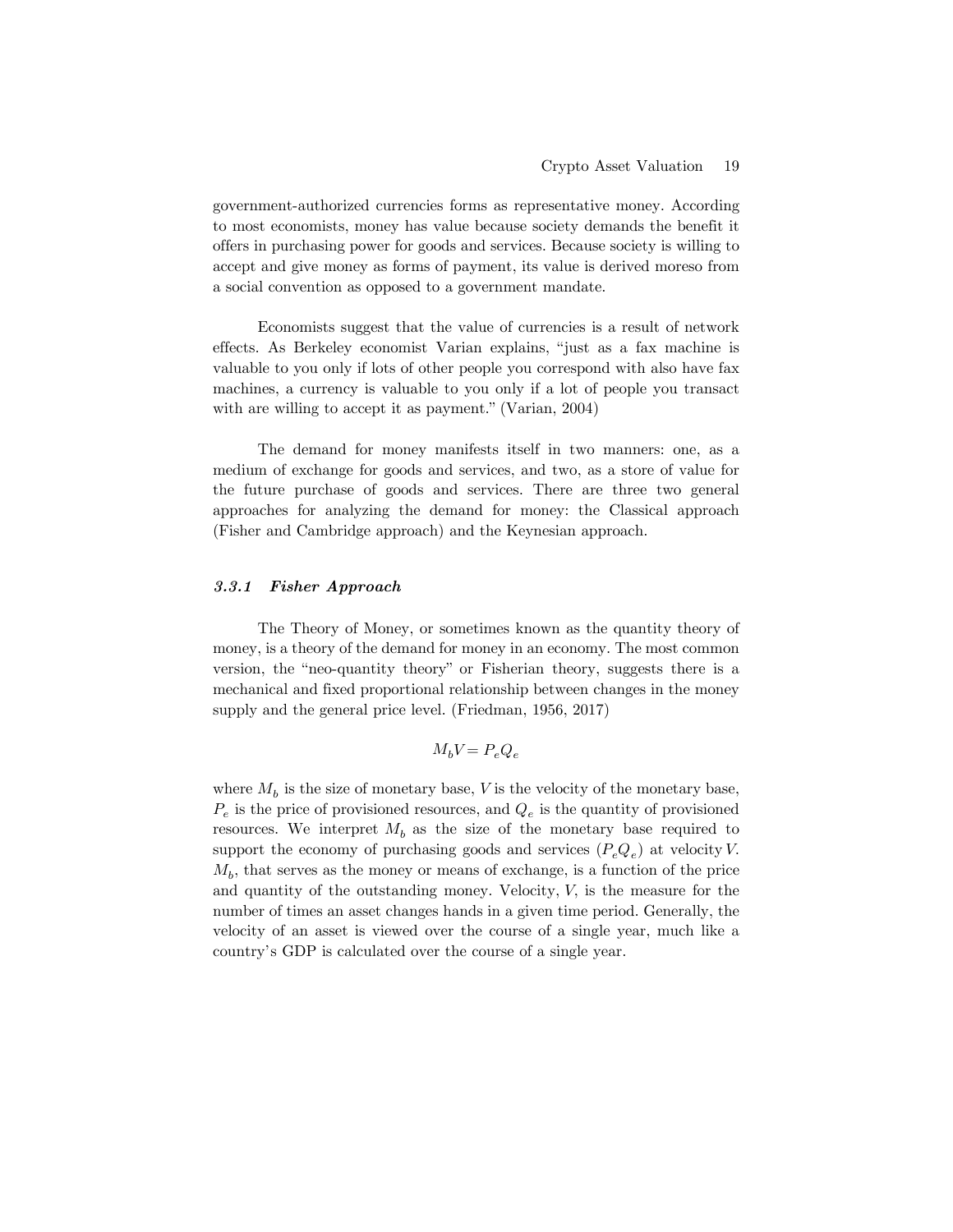### <span id="page-20-0"></span>*3.3.2 Cambridge Approach*

An alternative approach to the Fisher version of the quantity theory of money is the Cambridge cash-balance theory or more simply the Cambridge equation. (Keynes, 1923) This version of the quantity theory of money expresses a relationship among the amount of goods produced, the price level, the amount of the monetary base, and the mechanism through which the monetary base moves.

The Cambridge equation, in contrast to the Fisher version, focuses on monetary demand instead of monetary supply. The theories also diverge in the explanation of money movement. The Fisher version notes that money moves at a fixed rate and serves only as a medium of exchange while the Cambridge version suggests that money acts as a store of value and its movement depends on the desirability of holding money. Cambridge economists argue that a certain portion of the monetary base,  $k$ , will not be used as mediums of exchange; instead, it will be held for the security of having money on hand.

This portion of cash is commonly represented as  $k$ , a portion of nominal income (the product of the price level and real income,  $P_e Q_e$ ). The Cambridge equation can be concretely described as follows<sup>1</sup>:

$$
M=kP_eQ_e
$$

The Fisher approach stresses the medium of exchange purpose of money, notably that individuals want money in order to use it as a means of payment. In contrast, the Cambridge approach introduces the store-of-value function of money and suggest that individuals will hold money to store value for future spending.

### <span id="page-20-1"></span>*3.3.3 Keynesian Approach*

-

Keynes argued that "liquidity preference" drives the demand for money and is driven by three primary motives: transactions demand, precautionary demand, and the speculative demand. (Keynes, 1937) The demand for money

<span id="page-20-2"></span><sup>&</sup>lt;sup>1</sup> The original Cambridge equation is illustrated as  $M = kPY$  where PY represents the nominal income. For consistency with the classical theory of money, we relabel the variables such that PY is concretely described as  $P_e Q_e$ .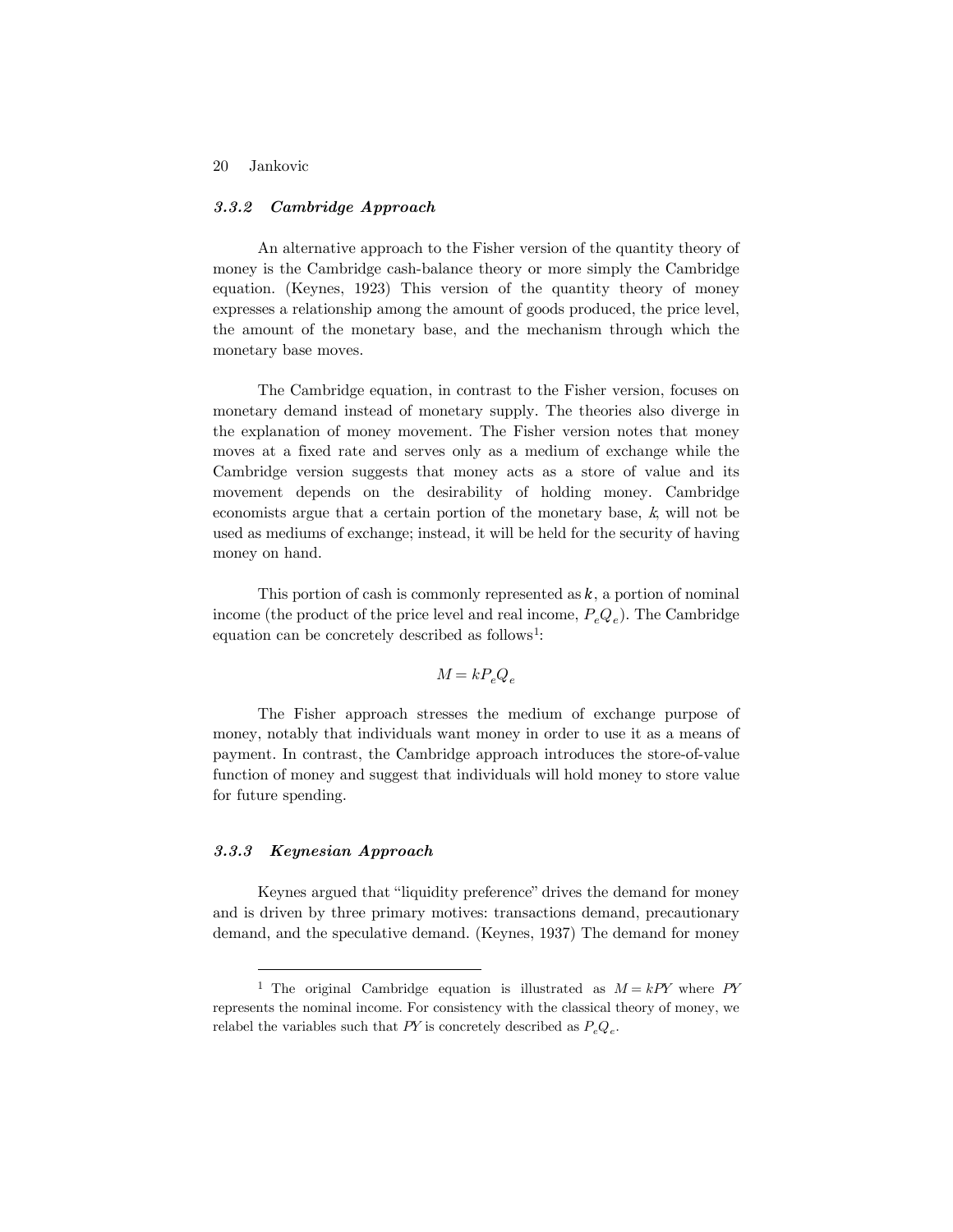is dependent on the interest foregone by not holding interest-bearing instruments. The Keynesian construct holds that interest is a reward is a reward for parting with liquidity and not saving.

The transactions demand for money arises from the medium of exchange function of money in making regular payments for goods and services, as well as the rate of interest, "since a higher rate of interest may lead to a more economical use of active balances." (Keynes, 1937) The precautionary demand for money relates to holding money for sudden expenditures and for unforeseen opportunities, such as accidents, unemployment, or illness. According to Keynes, the speculative demand for money is driven by using money as a store of value that can be invested in interest-bearing securities at opportune moments. In essence, individuals retain liquidity such that if interest rates fall, individuals will demand more money to hold until the interest rate increases.

# <span id="page-21-0"></span>**3.4 Commodities**

Commodity are economic goods or services that are substantially fungible, or that instances of the good are equivalent regardless of who produced the good. As Marx explained, "from the taste of wheat, it is not possible to tell who produced it, a Russian serf, a French peasant or an English capitalist." (Marx, 1887) Most commodities are basic resources, such as raw materials, agricultural, or mining products, but also can include massproduced products such as chemicals and fabricated technology parts. Commodities are generally undifferentiated across its supply, generally due to the widespread intellectual capital necessary to acquire or produce a commodity efficiently.

The value and price of a commodity is determined by market forces. Commodity valuation is closely linked to utility theory. Modern utility valuation construction revolves around modeling demand for the asset, driven by aggregate preferences and utility functions, and the supply for the asset, given production and supply constraints.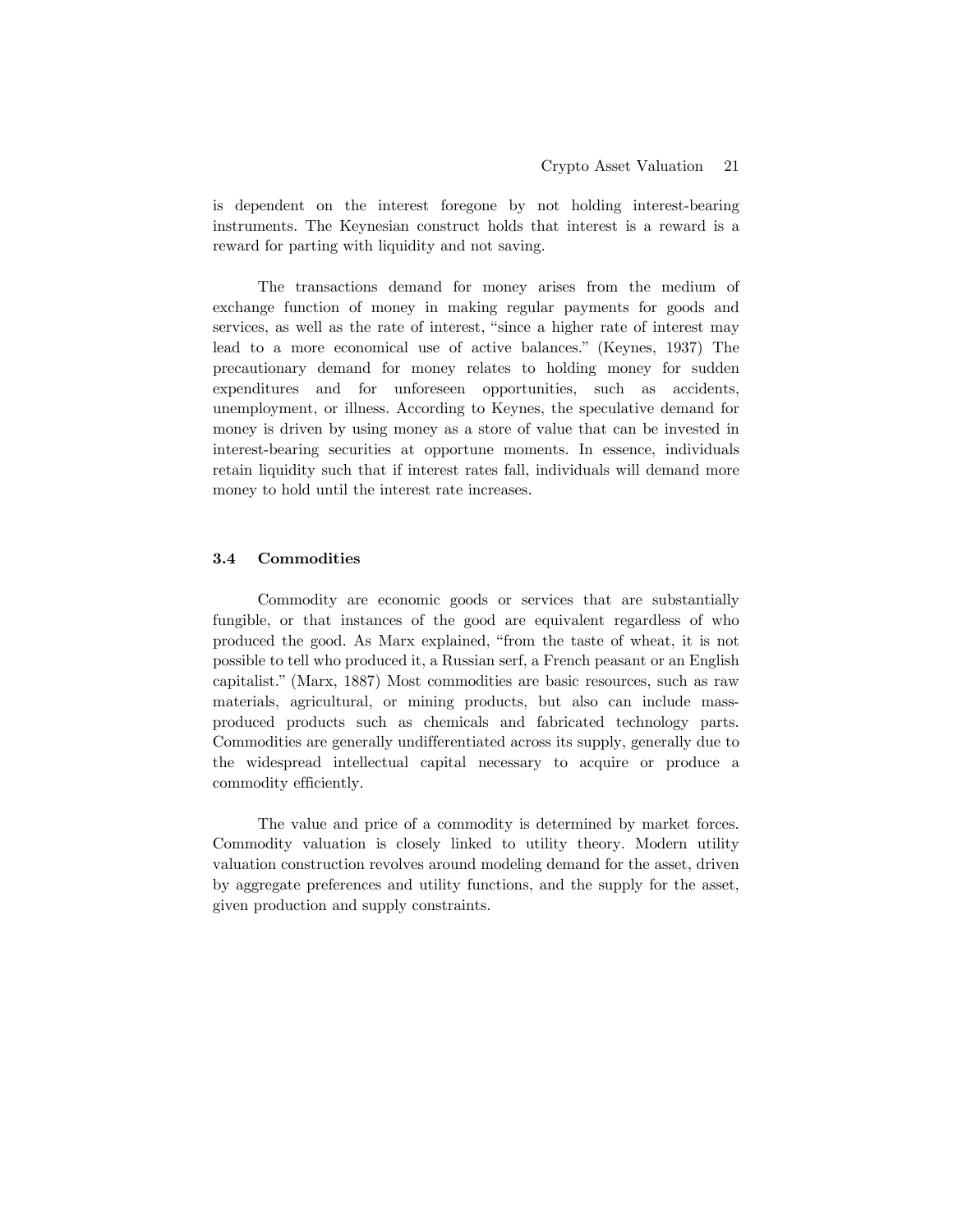# <span id="page-22-0"></span>**4 Conclusion**

We reviewed and evaluated the principles of valuation and economics in past literature, including discounted cash flow, relative, utility, and contingent claim valuation. We provided a brief overview of how leading valuation theories and methodologies for traditional asset classes are utilized in contemporary valuation and monetary theory.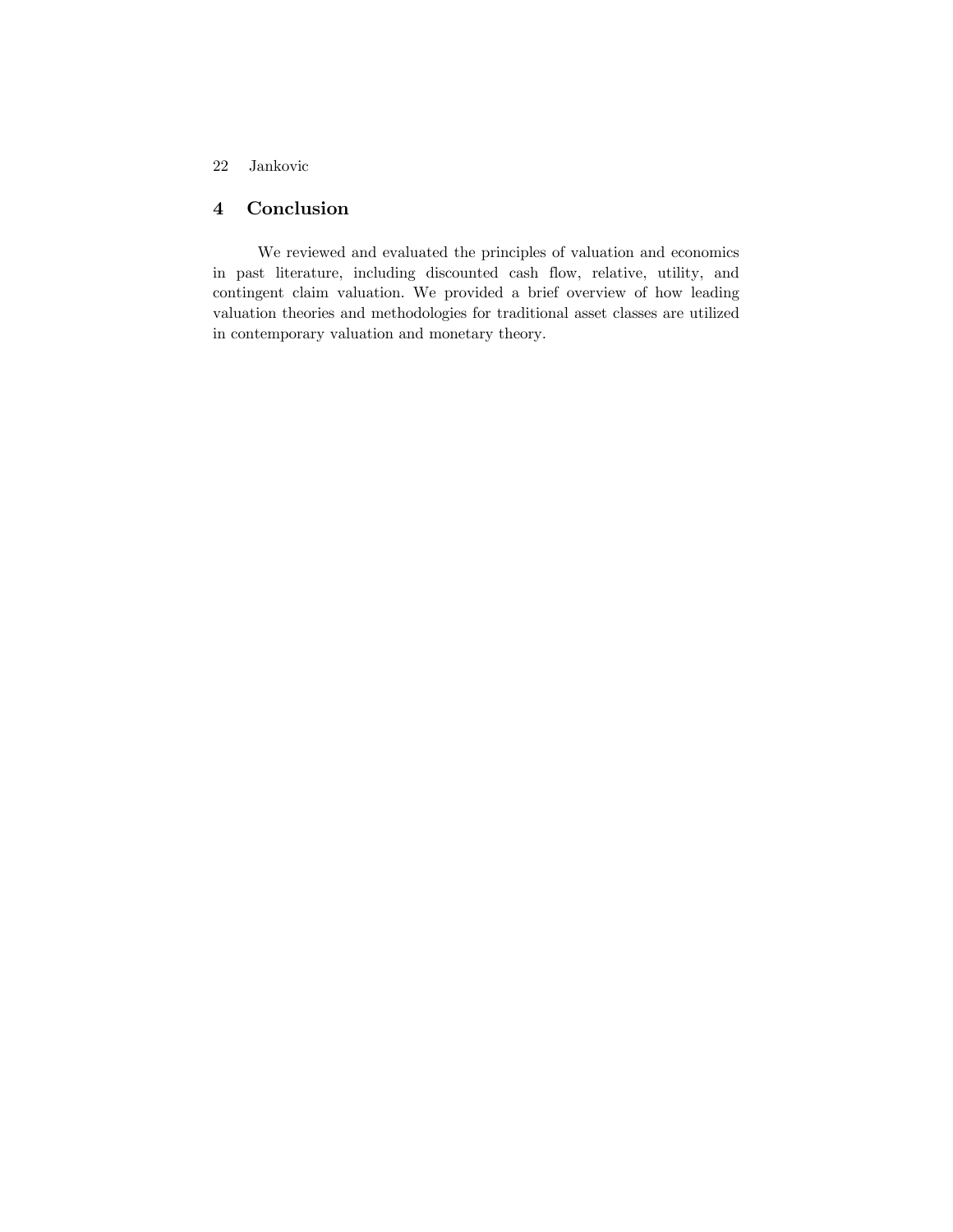# Crypto Asset Valuation Series **Part II: Networks, Decentralization, and Asset Hybridization**

Luka Jankovic

Galaxy Digital LP luka.jankovic@galaxydigital.io

January 2019

**Abstract.** Crypto assets and their networks have innate features and exhibit phenomena that have implications for the valuation of crypto assets. In particular, the network affects, decentralization, and asset hybridization are all notable features that affect crypto asset valuation. In this paper, we examine Metcalfe's and Zipf's Law and how they may pertain to crypto asset network effects. We review the key valuation considerations of decentralized and the impact it has on the safety, security, and dependability of a network and its infrastructure. We explore asset hybridization and valuation considerations for crypto assets.

# <span id="page-23-0"></span>**1 Introduction**

Crypto assets enable decentralized networks and represent means of exchange and commodities for their networks. The valuation of crypto assets remains a challenge to academics and practitioners alike, in part due to the variety of novel characteristics that crypto assets exhibit. Crypto assets and their networks have inherent characteristics and phenomena that have profound implications for the ultimate valuation of the crypto asset: network affects, decentralization, and asset hybridization. The community of peer-topeer individuals and transactions on a crypto asset network exhibit network effects and a growth in value with more users and higher usage, similar to the modern Internet and other traditional assets. In addition, the decentralized nature of these systems creates multiple benefits to the safety, security, and dependability of the network that is conferred to the users and operators of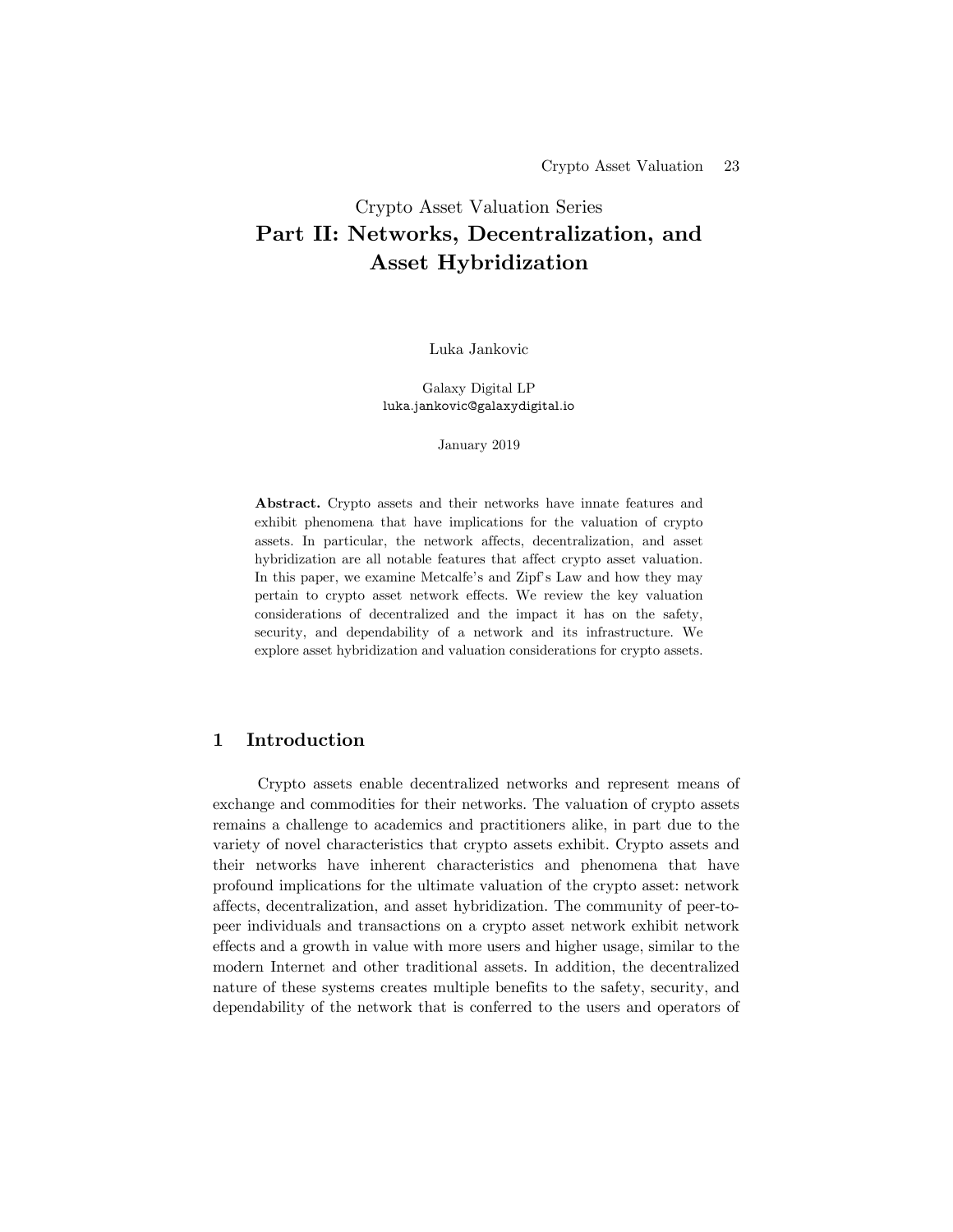the network. Finally, the hybridization of crypto assets, or the ability for the assets to serve multiple functional use cases such as concurrently being a generalized commodity, a store of value, and means of exchange, may also have valuation implications.

Part II of the series reviews the valuation considerations of networks, decentralization, and asset hybridization native to crypto asset systems. This paper is structured as follows. Section 2 reviews leading frameworks and models for assessing the value of a network. Section 3 examines the value of decentralization and assesses some of the valuation considerations. Section 4 explores asset hybridization, or how the multi-functional use of an asset can affect its value. Section 5 concludes the paper.

# <span id="page-24-1"></span><span id="page-24-0"></span>**2 Network Value**

### **2.1 Metcalfe's Law**

Communication networks provide an efficient method for transferring information and value. Language, the written word, and the printing press enabled the growth of societies and culture throughout the millennia. The emergence and growth of communication and digital networks in the late 1900s sparked a debate over methodologies to value of networks.

Metcalfe's Law (formulated by George Gilder in 1993 but named after Robert Metcalfe, the inventor of the Ethernet) was originally theorized to explain the relationship between the value of a telecommunications network and the number of connected users to the system. (W. E. Becker, Shapiro, & Varian, 1999) Metcalfe's Law was originally presented in terms of "compatible communicating devices" (for example, fax machines, telephones, etc.), though with the globalization of the Internet the law transitioned over to users or nodes on a network. Metcalfe's Law suggests that the value of a network is proportional to the square of the number of connected users of the network  $(n^2)$ , where *n* is number of users or nodes on a network. Anecdotally, the number of unique possible connections in a network of  $n$  nodes can be expressed mathematically as the triangular number  $n(n-1)/2$ , which is asymptotically proportional to  $n^2$ . The foundation of Metcalfe's Law is the observation that in a network with n members, each member can make  $n-1$ connections with other participants. Assuming the connections are valued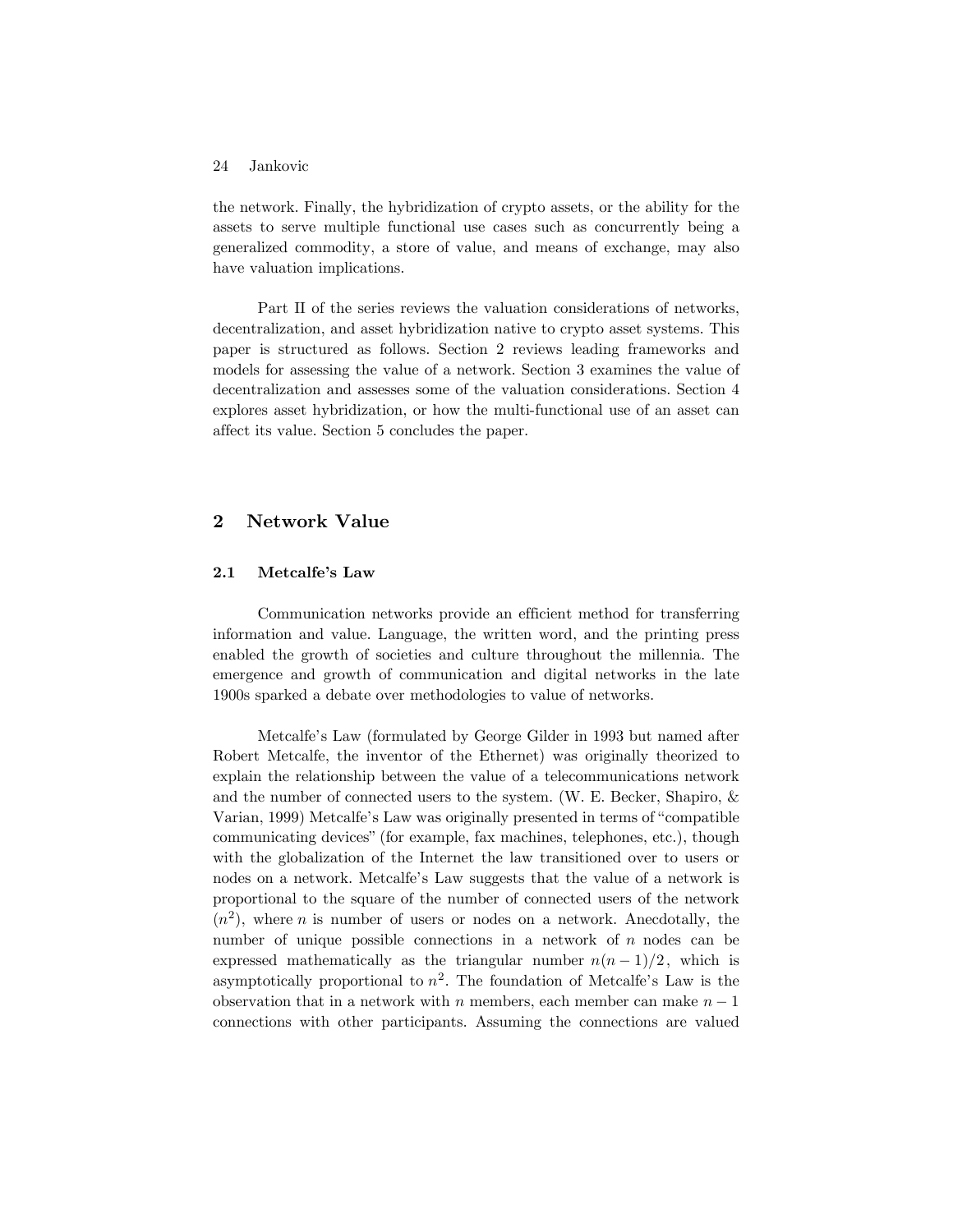equally, the aggregate network value is equal to  $n * (n - 1)$  or roughly  $n^2$ . A network with 5 members has 20 unique possible connections. If the network doubles in size (to  $n = 10$ ), the number of connections increases to 90 (roughly quadratically).

## <span id="page-25-0"></span>**2.2 Limitations of Metcalfe's Law & Zipf's Law**

Metcalfe's Law notwithstanding has its limitations. In particular, the model only provides a mathematical justification for the *potential* number of connections that can be made (the potential capacity of a network), not the actual number of connections (the actual utility of a network). In addition, a key assumption of Metcalfe's Law is that the value of each connection provides equal benefit to its users (marginal user utility remains constant with the number of users). However, other models argue that marginal value decreases with each additional user. Early adopters of a network may derive significant benefit from joining and using a network, while later adopters may derive a smaller benefit. Therefore, the incremental value that additional users of a network add to the overall network diminishes as the network grows.

Many have proposed modified models: notably, one model suggests that the value of a network grows as  $n * log(n)$  rather than  $n^2$ . This model follows a discrete power law probability distribution known as a Zipfian distribution. Originally used to describe the empirical phenomenon that the frequencies of certain words are inversely proportional to their rank on a frequency table, Zipf's Law can be applied to a wide variety of real-world phenomena where the  $k$  th-ranked item in a rank order will measure about  $1/k$  of the first one. Earlier work had already applied Zipf's Law to the Internet, noting how data transmission, website selection, user growth peer-to-peer community formation, and web caching strategies exhibited Zipfian power law distributions. (Adamic & Huberman, 2002)

Briscoe, Odlyzko, and Tilly noted that Zipf's Law can be applied to network valuation, and argued that the increasing value of a network as its size increases lies somewhere between linear and exponential growth. (Briscoe, Odlyzko, & Tilly, 2006) Linear models, such as Sarnoff's Law which argues that the value of a broadcast network grows linearly, and exponential models, such as Reed's Law which proposes that the value of networks grows proportionally with  $2^n$  since they allow for the formation of groups, make a fundamental mistake in assigning equal value to all connections. They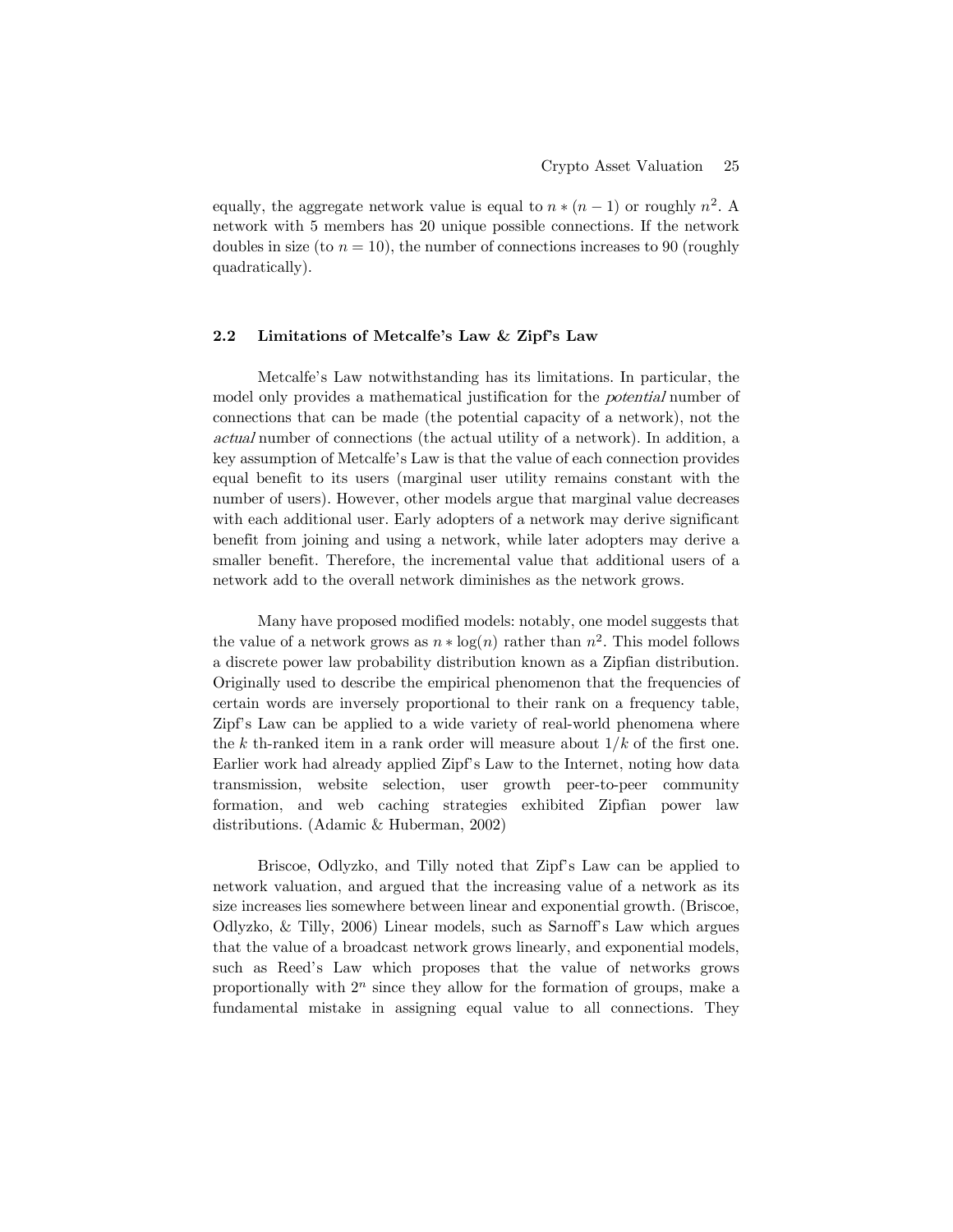reference Henry David Thoreau's Walden, where Thoreau notes that early telecommunication networks faced similar issues: "We are in great haste to construct a magnetic telegraph from Maine to Texas; but Maine and Texas, it may be, have nothing important to communicate." (Thoreau, 1854) Briscoe et al. describe how Zipf's law can be used as basis to justify the  $n * log(n)$ methodology of a general communications network of size  $n$  using an email mailing list as the key example. In their example, the authors argue that members of an email mailing list can be ranked based on their rank value and each contributes  $1/k$  "value" to the aggregate list, where k is the individual's rank. Assuming the person ranked  $k = 1$  creates an arbitrary value of 1, the person ranked  $1<sup>st</sup>$  creates value of  $1/1$ , or 1, the person ranked  $2<sup>nd</sup>$  creates value of  $1/2$ , and so on. The total value of the email network is the sum of the decreasing  $1/k$  values of all the other members of the network. For a network with n members, the value of the network is  $1 + 1/2 + 1/3 + \cdots$  $1/(n-1)$ , which approaches  $log(n)$  plus a constant value. Generalizing, there are  $n-1$  other members who derive similar value from the network, so the aggregate value of the network can be concretely described as  $n * log(n)$ . Metcalfe later acknowledged this development and noted that Zipf's Law may be more applicable for modeling network valuations. (Metcalfe, 2006)

## <span id="page-26-0"></span>**2.3 Model Validation**

Later empirical analysis suggests that Metcalfe's and Zipf's Law may be applicable for modeling user growth and network valuation. Madureira et al. used European Internet usage patterns and found that network value grew  $n^2$  for small networks, and  $n * log(n)$  for larger networks. (Madureira, den Hartog, Bouwman, & Baken, 2013) Metcalfe modeled Facebook's user growth over a 10-year period and found that it closely followed the  $n^2$  proportional growth. (Metcalfe, 2013) Further research built upon Metcalfe's findings and modeled Tencent, a large Chinese social network company, and Facebook's revenue and user growth; their findings suggested that Metcalfe's Law held for both companies despite the differences in geographic focus of each social network. (Zhang, Liu, & Xu, 2015)

#### <span id="page-26-1"></span>**2.4 Extension to Crypto Assets**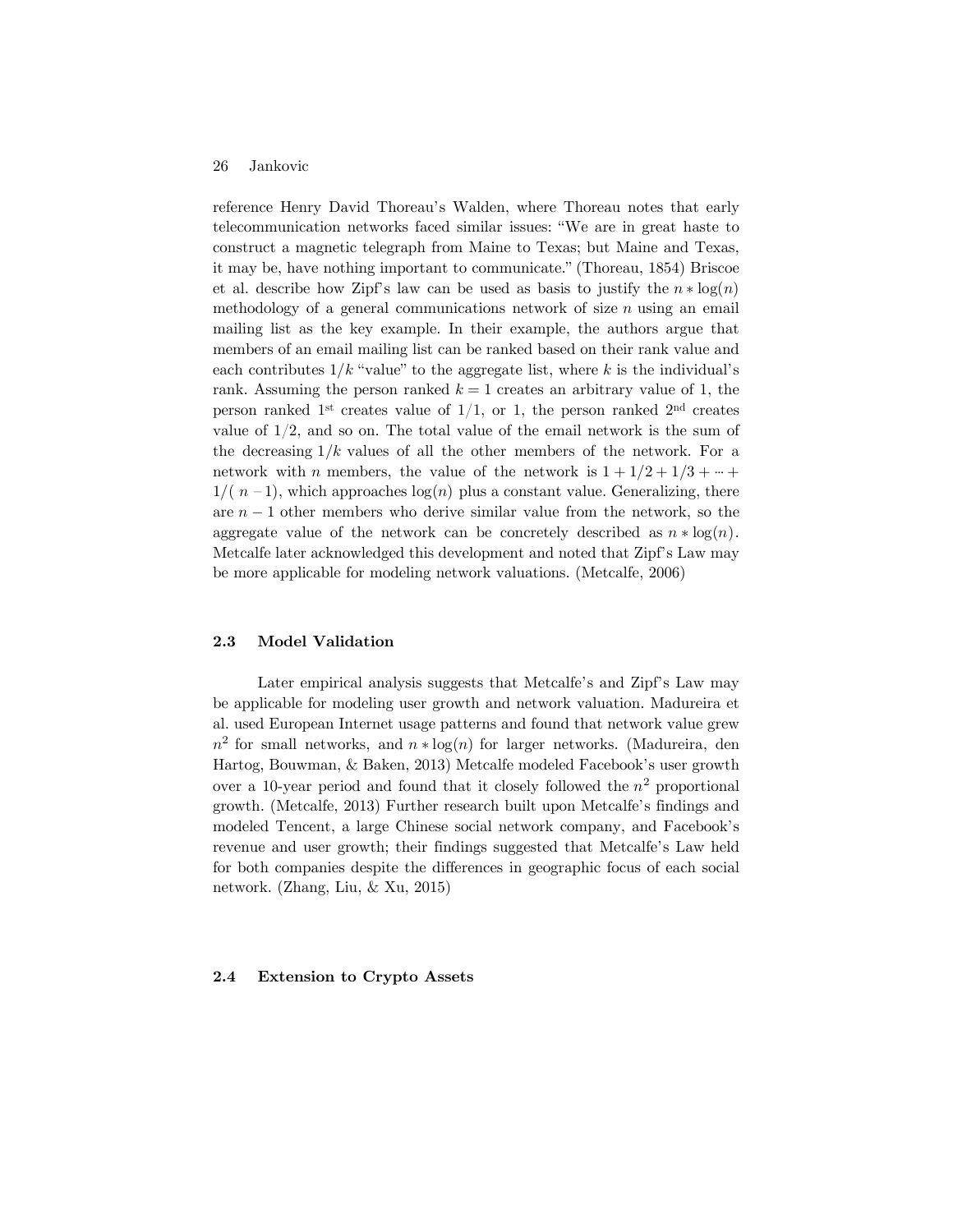Crypto asset networks are groups of peer-to-peer users or nodes transacting using a decentralized system and transmitting information and/or value digitally. Naturally, these groups of users exhibit network effects as the incremental user growth corresponds to increases in the value of the crypto asset with more active users and higher usage.

Despite the relatively short history of the crypto asset ecosystem and limited data sets, some preliminary empirical work suggests that the valuation of crypto asset networks do in fact follow Metcalfe's Law in relation to user growth. Alabi modeled the price of a crypto asset and the number of unique addresses each day that engage in transactions on the network. The analysis suggests that the crypto asset networks follow Metcalfe's Law, and a new proposed model where the network value is proportional to the exponential of the root of the number of users participating in the network was also applicable. (Alabi, 2017) Furthermore, the author notes that value bubbles can be spotted anecdotally from deviations in the model when rapid price growth are not accompanied by a corresponding growth in the number of active users. Wheatley et al. used a generalized Metcalfe's model based on fundamental network properties and showed bubble creation and collapse on occasions when the value heavily exceeded the underlying model. (Wheatley, Sornette, Huber, Reppen, & N. Gantner, 2018) The authors also modeled a Log-Periodic Power Law Singularity (LPPLS) model in an effort to quantify a high crash hazard and probabilistic bracket of the crash time consistent with the actual corrections.

The protocol, data, and user transparency and immutability of most of the large market capitalization crypto assets provide a remarkably good source for user and transaction data, including breadth, frequency, and magnitude. Using blockchain and pricing data from Coin Metrics and Bitcoin.com, we can plot and analyze Bitcoin's daily active users and its network value. (Bitcoin.com, 2018; Coin Metrics, 2018)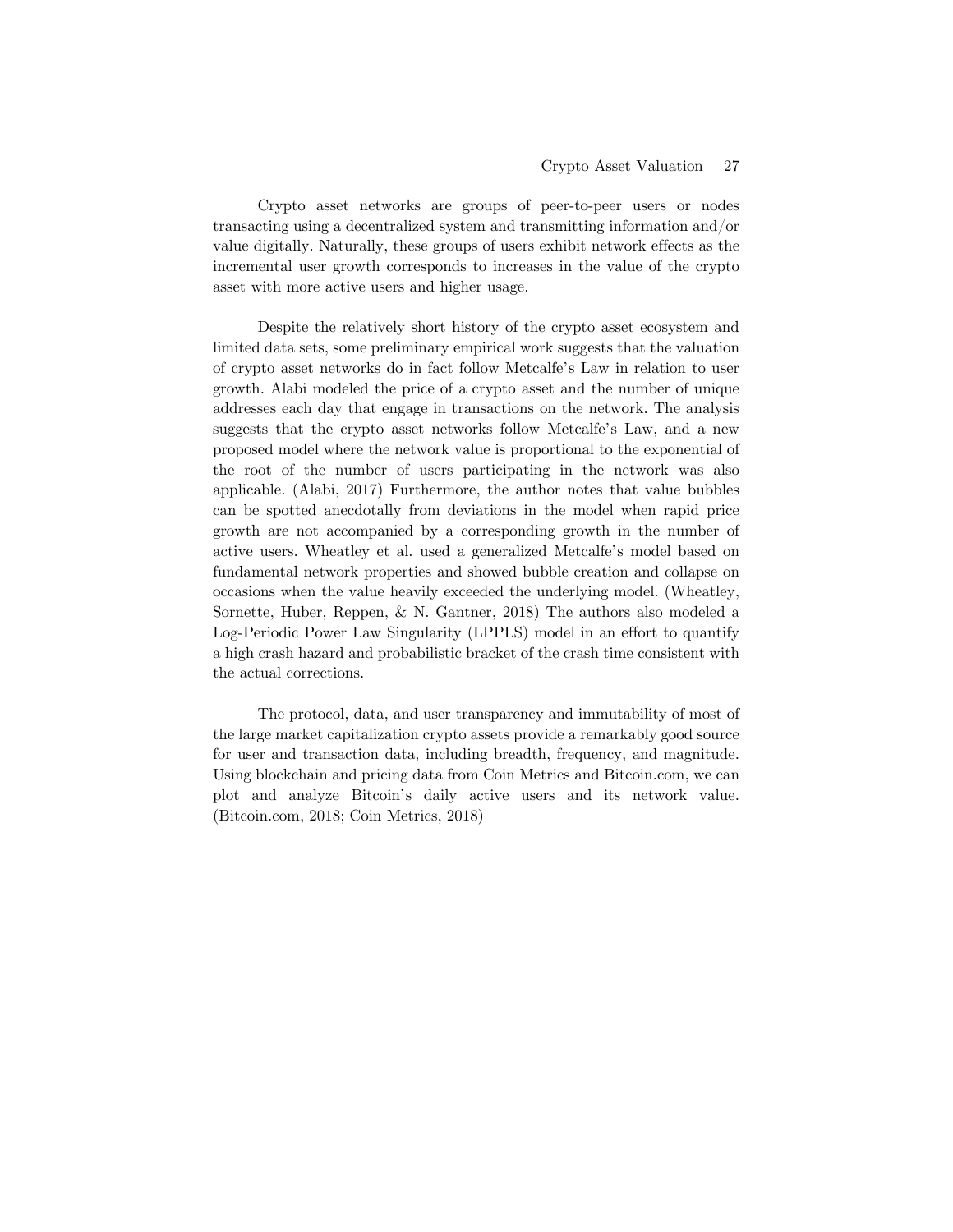

Fig. 1: Bitcoin active addresses over time. (Coin Metrics, 2018)



Fig. 2: Bitcoin active addresses and price. (Bitcoin.com, 2018; Coin Metrics, 2018)

Figure 2 above suggests that there is an exponential or power relationship between user growth and network valuation. We can transform  $n$  into Metcalfe and Zipf relationships and run relatively simplistic regressions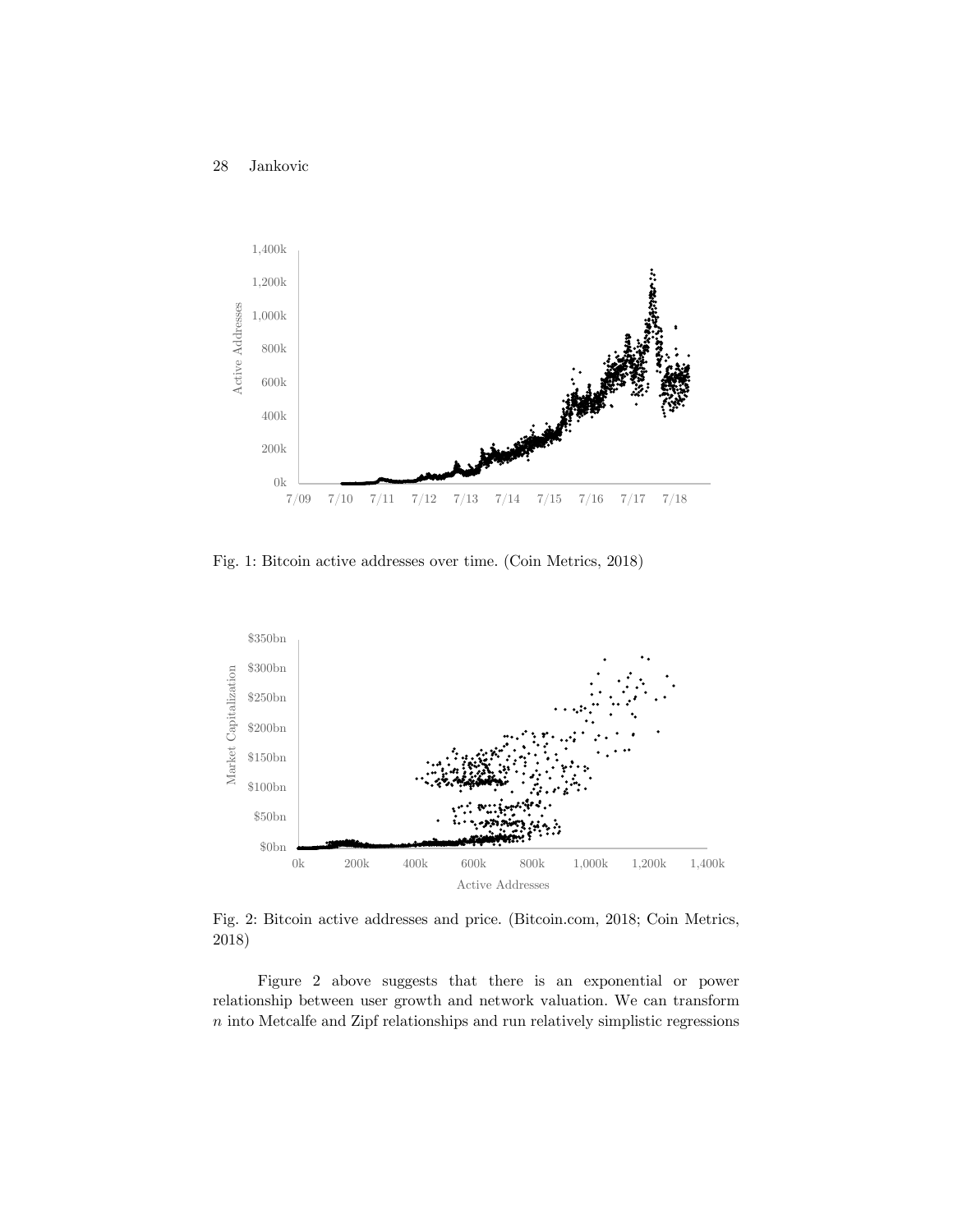to check for fit. Tables 1 and 2 shows the summary regression output statistics for Bitcoin Metcalfe and Zipf relationships.

| Regression Statistics |              |                       |                 |                |        |
|-----------------------|--------------|-----------------------|-----------------|----------------|--------|
| Multiple R            | 0.79348      |                       |                 |                |        |
| R Square              | 0.629611     |                       |                 |                |        |
| Adjusted R Square     | 0.629488     |                       |                 |                |        |
| Standard Error        | $3.06E + 10$ |                       |                 |                |        |
| Observations          | 3032         |                       |                 |                |        |
| <b>ANOVA</b>          |              |                       |                 |                |        |
|                       | $\sqrt{d}f$  | SS                    | $\overline{MS}$ | F              | Sig. F |
| Regression            |              | $4.84E + 24$          | $4.84E + 24$    | 5150.579       | 0      |
| Residual              | 3030         | $2.85E + 24$          | $9.39E + 20$    |                |        |
| Total                 | 3031         | $7.68E + 24$          |                 |                |        |
|                       | Coefficients | <b>Standard Error</b> | $t$ Stat        | $P-value$      |        |
| Intercept             | $-2.7E+0.9$  | $6.74E + 08$          | $-4.01655$      | $6.05E - 05$   |        |
| $n^2$                 | 0.161059     | 0.002244              | 71.76753        |                |        |
|                       | Lower $95%$  | $Upper 95\%$          | Lower 95.0%     | Upper $95.0\%$ |        |
| Intercept             | $-4E+09$     | $-1.4E + 0.9$         | $-4E+09$        | $-1.4E + 0.9$  |        |
| $n^2$                 | 0.156659     | 0.16546               | 0.156659        | 0.16546        |        |

Table 1: Regression, function  $y = an^2 + b$ 

| Regression Statistics |              |                       |              |                |          |
|-----------------------|--------------|-----------------------|--------------|----------------|----------|
| Multiple R            | 0.730801     |                       |              |                |          |
| R Square              | 0.53407      |                       |              |                |          |
| Adjusted R            |              |                       |              |                |          |
| Square                | 0.533917     |                       |              |                |          |
| Standard Error        | $3.44E + 10$ |                       |              |                |          |
| Observations          | 3032         |                       |              |                |          |
| <b>ANOVA</b>          |              |                       |              |                |          |
|                       | $\sqrt{d}f$  | SS                    | МS           | $\overline{F}$ | Sig. F   |
| Regression            | 1            | $4.1E + 24$           | $4.1E + 24$  | 3473.129       | $\Omega$ |
| Residual              | 3030         | $3.58E + 24$          | $1.18E + 21$ |                |          |
| Total                 | 3031         | $7.68E + 24$          |              |                |          |
|                       | Coefficients | <b>Standard Error</b> | $t$ Stat     | $P-value$      |          |
| Intercept             | $-1.2E+10$   | $8.76E + 08$          | $-13.2593$   | 4.78E-39       |          |
| $n^*log(n)$           | 21569.91     | 366.0056              | 58.93326     | 0              |          |
|                       | $Lower 95\%$ | $Upper 95\%$          | Lower 95.0%  | Upper $95.0\%$ |          |
| Intercept             | $-1.3E+10$   | $-9.9E + 09$          | $-1.3E+10$   | $-9.9E + 09$   |          |
| $n^*log(n)$           | 20852.26     | 22287.55              | 20852.26     | 22287.55       |          |

Table 2: Regression, function  $y = a(n * log(n)) + b$ 

Both models ( $\mathbb{R}^2$  of 0.63 with Metcalfe's Law,  $\mathbb{R}^2$  of 0.53 with Zipf's Law) suggest that peer-to-peer crypto systems do exhibit some network effects and the overall network value grows with more users.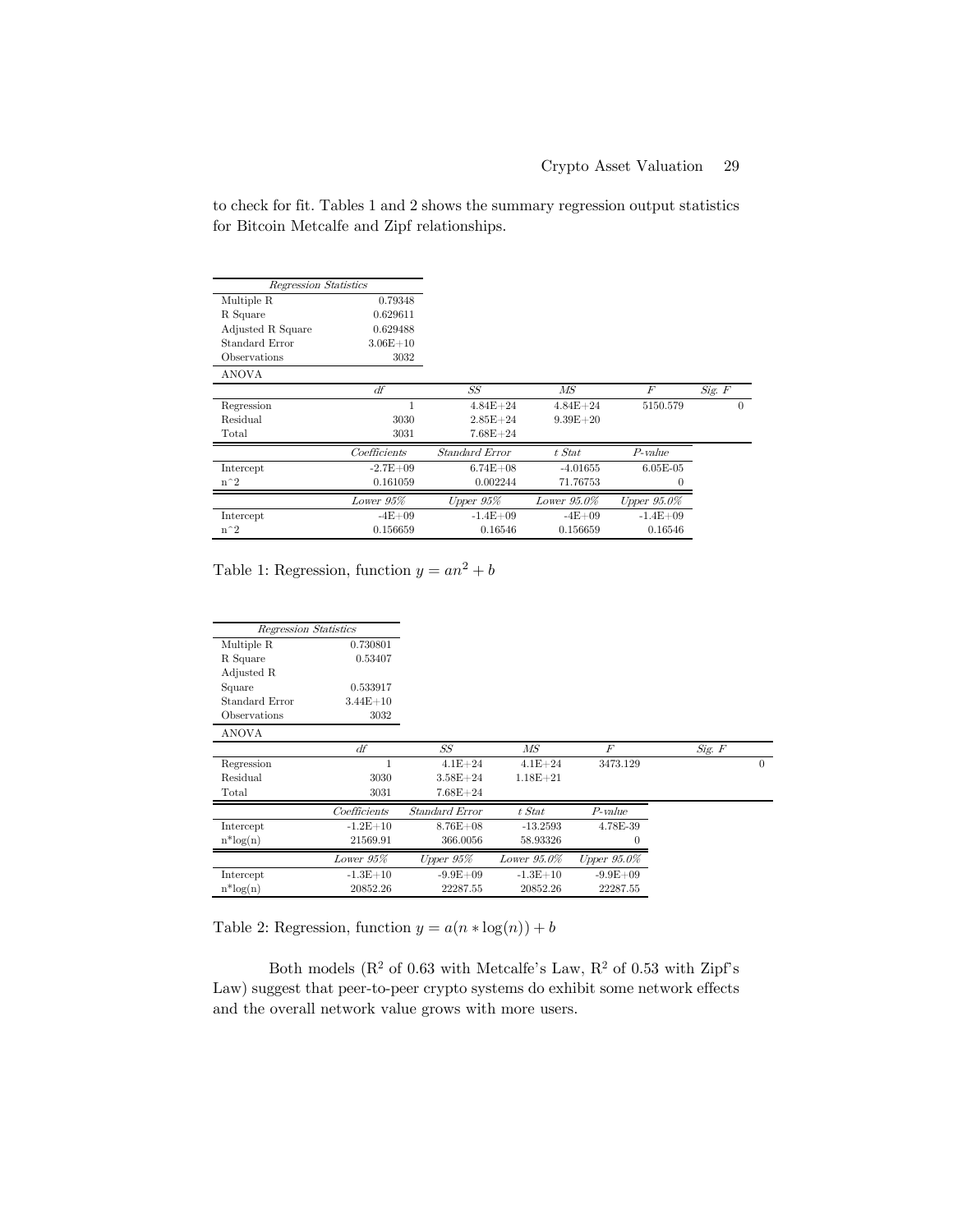# <span id="page-30-1"></span><span id="page-30-0"></span>**3 Decentralization**

### **3.1 Background**

Decentralization is often heralded as the raison d'être for today's crypto networks and assets, stemming from the original Bitcoin white paper where a novel system was described to be "a purely peer-to-peer version of electronic cash [that] would allow online payments to be sent directly from one party to another without going through a financial institution." (Nakamoto, 2008) In particular, many argue that the peer-to-peer nature of the systems removes untrusted intermediaries and create a frictionless exchange of value and information. Moreover, the ability to create "trustless" digital systems with transparent, programmable logic that eliminates the necessity for counterparty trust may provide a multitude of valuable benefits to the users of a decentralized network.

Before we delve into the key valuation considerations for decentralized networks, it is imperative to first properly define what precisely is decentralization, especially given common misconceptions. Buterin, one of the co-creators of the Ethereum network, notes that there are three types of decentralization: architectural, political, and logical. (Buterin, 2017) Architectural decentralization focuses on how many physical computers comprise a network, and how many could potentially break down at any time. Political decentralization refers to how many individuals or organizations who ultimately control the computers. Finally, logical decentralization looks at the interface and the data structures that system presents and maintains, either representing an object or an unstructured group. Figure 2 provides a useful dimensional comparison of the varieties of decentralization and examples by Buterin.

|                                  | Logically Centralized      |                            |  | Logically Decentralized    |                                            |
|----------------------------------|----------------------------|----------------------------|--|----------------------------|--------------------------------------------|
|                                  | Politically                | Politically                |  | Politically                | Politically                                |
|                                  | Centralized                | Decentralized              |  | Centralized                | Decentralized                              |
| Architecturally<br>Centralized   | Traditional<br>corporation | Direct democracy           |  | 9                          | ?                                          |
| Architecturally<br>Decentralized | ?                          | Blockchains.<br>Common Law |  | Traditional<br><b>CDNs</b> | BitTorrent,<br>Spoken/Written<br>Languages |

Figure 2: Dimensionality of decentralization. (Buterin, 2017)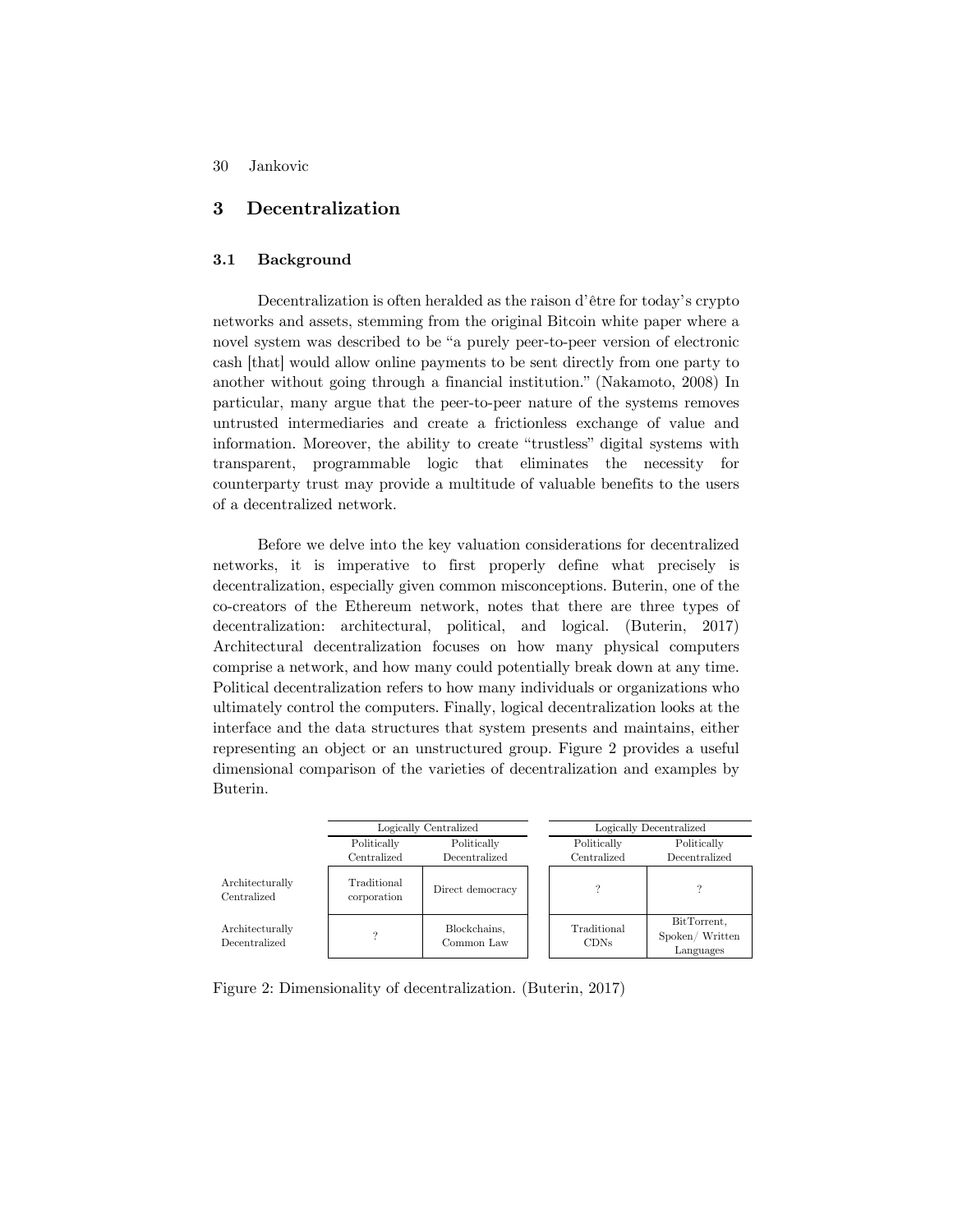Buterin notes that for the most part, blockchains are "politically decentralized (no one controls them) and architecturally decentralized (no infrastructural central point of failure) but they are logically centralized (there is one commonly agreed state and the system behaves like a single computer)." Despite this, crypto networks come in many varieties and architectural and social decisions with respect to the design, governance, and operation of these systems can create situations where the networks may be politically and architecturally centralized.

The value of decentralization comes in a variety of forms but can be succinctly described in five key points arguments: fault tolerance, attack resistance, collusion resistance, censorship resistance, and information ownership. (Buterin, 2017; Dixon, 2018)

# <span id="page-31-0"></span>*3.1.1 Fault Tolerance*

Fault tolerance refers to the principle that decentralized systems are less likely to fail accidentally because they rely on many separate components. A fault-tolerant network design allows the network to continue its intended operations rather than failing completely when a part of the system fails.

Many crypto asset networks rely on a distributed ledger of historical transactions and replicated operations across many nodes that eliminate single points of failure. Part of the fault tolerance of crypto networks is the redundancy of the system, or essentially "backup" components that allow the system to continue to operate if a component fails. For example, in contrast to a centralized ledger of transactions, most crypto networks replicate the history of transactions to prevent the loss of the ledger if there is an error or prevention of a node operation. The architectural decentralization of most crypto networks allows the network to continue even if a portion of the network fails. Crypto asset networks also incorporate replication, or providing identical instances of the same system, directing tasks to all in parallel, and choosing the correct result on the basis of a quorum through common transaction confirmation processes and an encoded consensus mechanism.

# <span id="page-31-1"></span>*3.1.2 Attack Resistance*

Decentralized systems are practically attack resistant as they are more expensive to attack or manipulate because they lack central points. In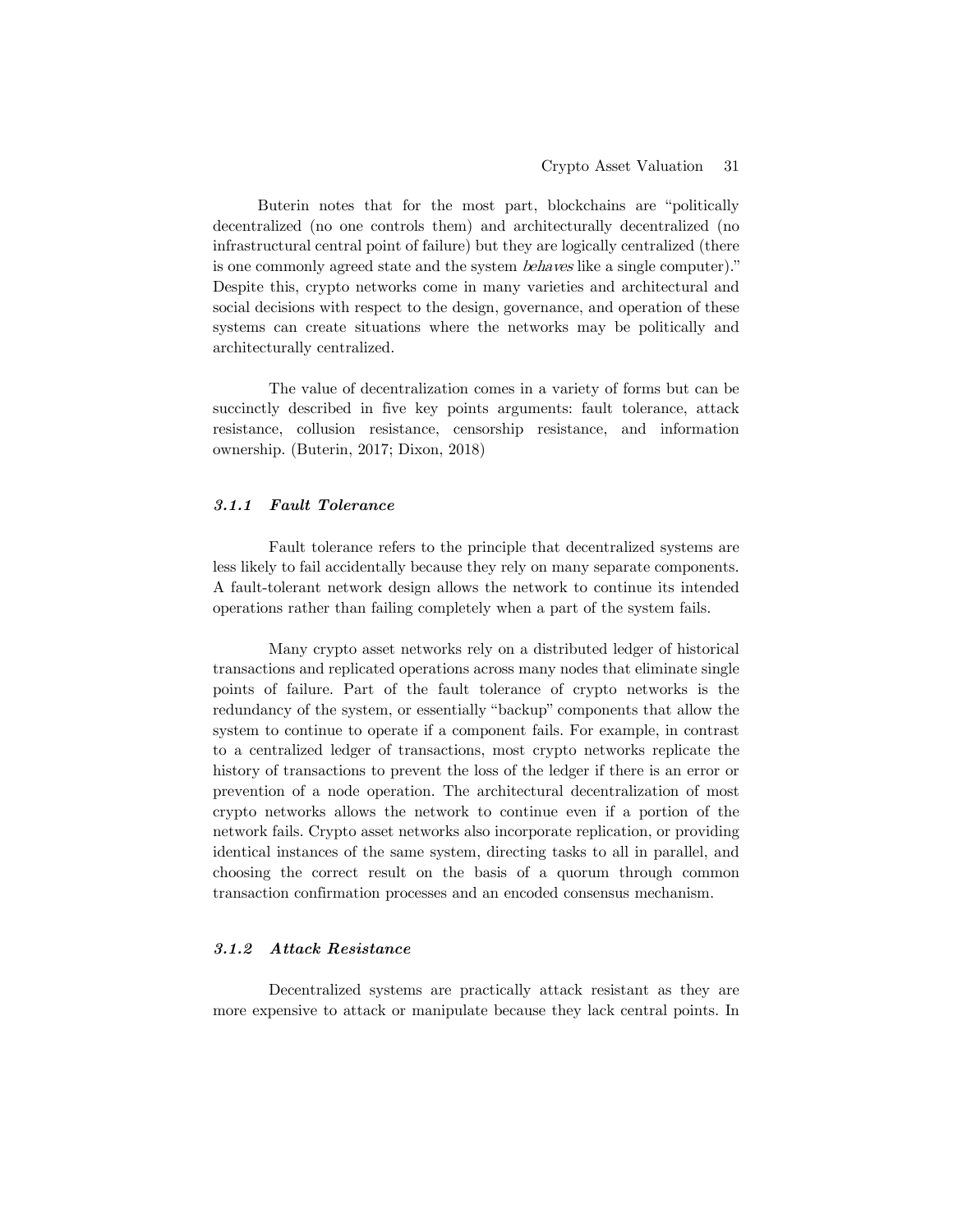contrast to fault tolerance, attack resistance is a feature in systems where all nodes or users may not be honest actors. Consensus on a shared vision of truth in crypto protocols is based on consensus mechanisms that decide how the network achieves agreement on the state of the ledger. In Bitcoin and other "proof of work" consensus schemes, transaction validators expend computing cycles and electricity to add timestamped transactions to an ongoing chain or ledger of hash-based proof-of-work that cannot be changed without redoing the proof-of-work. The longest chain with the highest amount of accumulated difficulty serves as proof of the historical sequence of events witnessed and that it came from the largest pool of CPU power. Proof-of-work networks can continue to operate and propagate a valid ledger if the majority of CPU power is controlled by honest nodes even in the presence of malicious actors. As described in the original Bitcoin white paper: "As long as a majority of CPU power is controlled by nodes that are not cooperating to attack the network, they'll generate the longest chain and outpace attackers." (Nakamoto, 2008)

Decentralized networks pose new requirements in forging consensus: a shared version of truth. In modern networks, achieving consensus in the presence of faulty or malicious information is a challenge best described as the Byzantine General's Problem. Originally described in 1982, the Byzantine General's Problem is an agreement problem in distributed systems where participants on a network must agree on a single strategy in order to avoid complete failure. However, some of the involved parties may be corrupt, disseminating suboptimal (false or faulty) information. In the Byzantine General's Problem, a group of generals each command a portion of the Byzantine army and encircle a city. The generals must decide whether to attack or retreat. Every general must agree on a path forward. If only some generals attack, the Byzantine army will lose and both the attacking and retreating factions will be defeated. Success can only be achieved through a coordinated attack or a coordinated retreat. The generals are physically separated and have to send their messages in a peer to peer manner.<sup>[2](#page-32-0)</sup> (Jankovic & Brightly, 2018)

The situation is complicated by the presence of malicious generals who intend to disseminate suboptimal information. The malicious generals will distribute suboptimal information and may do so selectively based on the recipient. For example, imagine five generals are voting, two who support

<span id="page-32-0"></span> <sup>2</sup> This paragraph and the following paragraphs in this section Attack Resistance are taken from the working paper Jankovic, L., & Brightly, I. (2018). Crypto Assets: Extending Permissionless Innovation.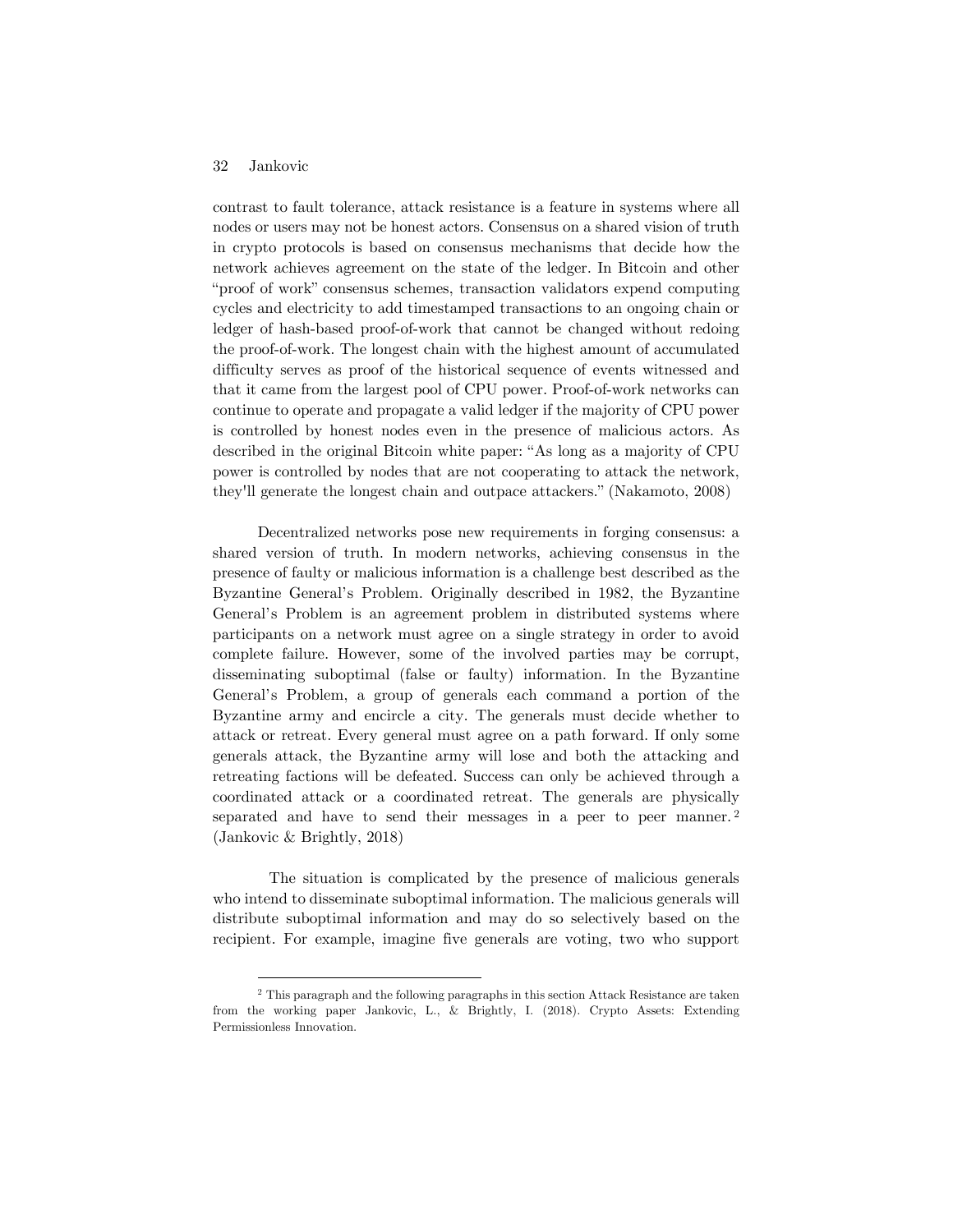attacking, two who support retreating, and one malicious general. The malicious general may send a vote of retreat to those generals in favor of retreat, and a vote of attack to the generals who favor an attack. The problem is illustrated in Figure 3.



Figure 3: Byzantine General's Problem

Byzantine fault tolerance can be achieved if the non-malicious generals have a majority agreement on their strategy. Malicious generals may be present, but the system can remain Byzantine fault-tolerant as long as the number of malicious generals does not equal or exceed one third of all generals. It is not possible for an asynchronous system to provide both safety (the guarantee that all honest generals will eventually agree on what progress was made) and liveness (the ability to continue to make forward progress) with more than one third of the generals being malicious.

# <span id="page-33-0"></span>*3.1.3 Collusion Resistance*

Crypto networks are practically collusion resistant as it's more difficult for participants in decentralized systems to collude to act in suboptimal ways in comparison to centralized systems. The safety of the network consensus relies on the uncoordinated choice model, or the assumption that all protocol participants are united under the same do not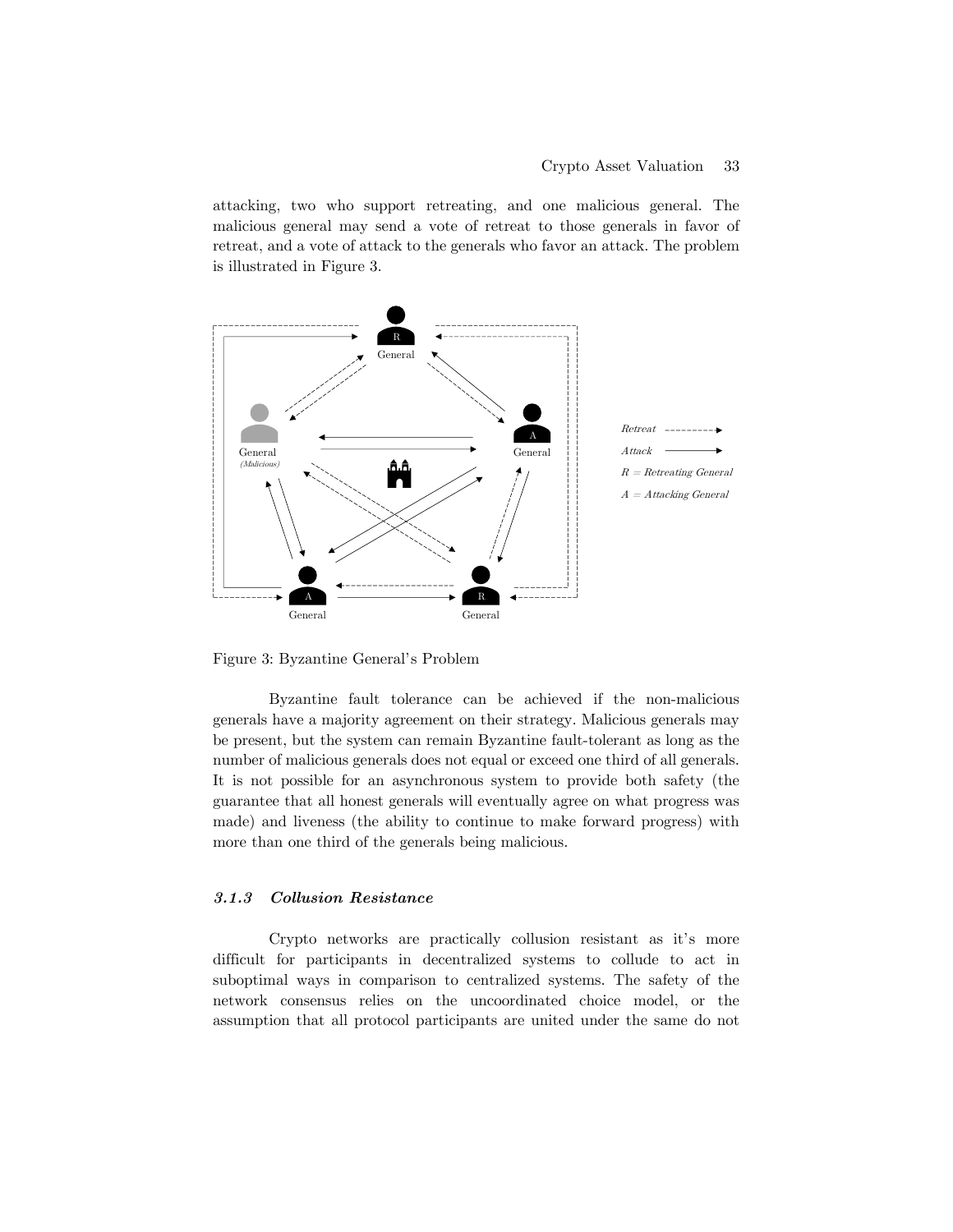coordinate with each other, make independent decisions, and are smaller than a particular size. In the uncoordinated choice model, the assumption is that there is an honest majority in which no participant has more than 50% of the hashing power in a proof of work system. The security of the network may be compromised if someone acquires  $1/3$  of the hashing power and engages in selfish mining: in selfish mining, a miner does not publish and distribute a valid solution to the rest of the network. Instead, the selfish miner continues to mine the next block and so on maintaining its lead. When the rest of the network is about to catch up with the selfish miner, the miner releases their portion of solved blocks into the network. The result is that their chain and proof of work is longer and more difficult so the rest of the network adopts their block solutions and the selfish miner claims the block rewards.

Practically speaking, today's proof of work systems are relatively centralized: as of November 2018, the four largest bitcoin mining pools accounted for 50.4% of the total hashing power and the three largest Ethereum mining pools accounted for 62.0% of the total hashing power. (Blockchain Luxembourg S.A., 2018; Etherscan, 2018) Furthermore, much of the core software development of the protocols takes place in relatively centralized organizations or companies and thereby act in somewhat coordinated fashions. However, the centralized coordination and organization of crypto networks is somewhat paradoxical. In many instances, coordinated development and mining communities architect protocol roadmaps and build future software upgrades more efficiently than a disparate group of individuals. In addition, the centralization and communication among the coordinated entities enable quicker fixes and implementations in the event of bugs or denial-of-service issues. In essence, there are tradeoffs between the efficiency and potential risks of coordinated participants.

# <span id="page-34-0"></span>*3.1.4 Censorship Resistance & Information Ownership*

Decentralized systems limit the ability for the censorship, deletion, or abuse of information. Crypto asset payments and information transfers are irreversible upon the network's consensus, natively digital and integrated, and globally operational 24/7. Given that consensus is decentralized, there are no centralized entities that can censor or delete information. Decentralization also enables full ownership of information and can only be shared with the user's permission. Many Web 2.0 companies give themselves broad discretion over user information through lax Terms of Service, allowing them to censor,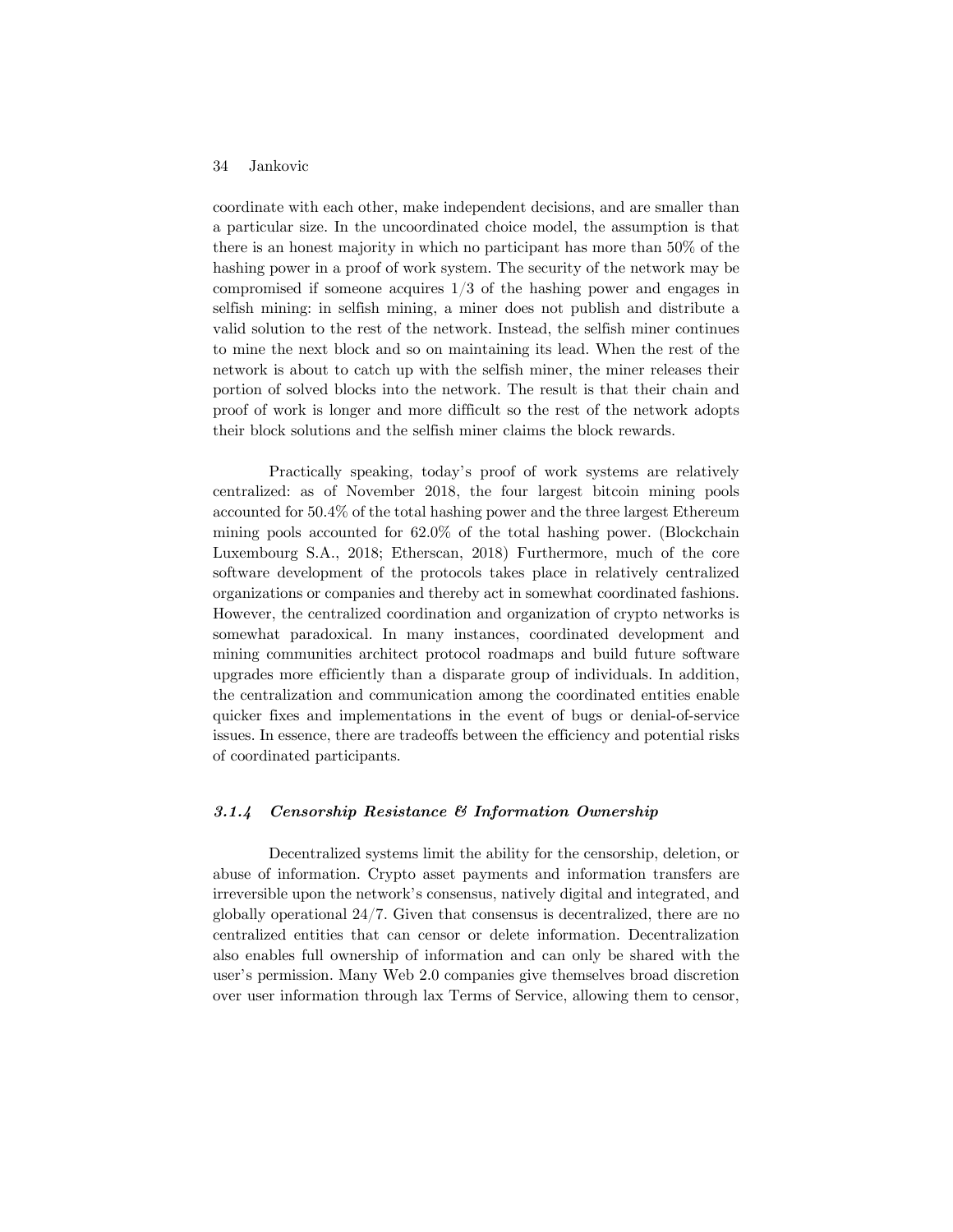block, delete, and sell data to third parties. In contrast, only the users can permission others to receive or view information on crypto networks.

If external payment mechanisms were used in crypto networks, they would run into a variety of challenges. External payments depend on standard legal contracts and the rule of law, which requires an inefficient external party intervention in the event of a disagreement. External payments can be reversed, which creates an incentive to cheat miners, while native transactions cannot. External payments could be targeted and blocked by intermediaries, which would reduce the ability for the system to function under duress.

### <span id="page-35-0"></span>**3.2 Measuring Decentralization**

Decentralized consensus based on incentives driven by a statistical difficulty and economic reward aligning decision-makers within a decentralized system influences value within that system. Without the coordination of disparate contributing parties, the peer-to-peer network cannot safely determine how to proceed past a certain point, as untrusted nodes could take advantage of the asynchronous nature of the network. Decentralization therefore underpins the economic value of a crypto asset at a fundamental level because a poorly decentralized crypto network is vulnerable to attacks on its consensus mechanism.

As public crypto networks are comprised of multiple subsystems, the overall measure of decentralization of a network is dependent on the decentralization of its subsystems. The decentralization of mining, software clients (unique codebases), developers and engineers who continue to improve and maintain the codebase (commits to the main client), geographic distribution of nodes, exchange volume, and wealth distribution are critical to the decentralization of the broader crypto network. (Srinivasan, 2017) Mining and ownership are particularly relevant for various consensus mechanism in crypto networks.

Examining the value of decentralization with cryptocurrency begins with measuring the significance of decentralization in each of the popular consensus systems. In a proof-of-work network, any number of dishonest nodes above 51% of the total hashing power is a failure scenario for the network. The possibility of a 51% attack grows higher if mining power is centralized under a single entity's control. In addition, miners with significant hashpower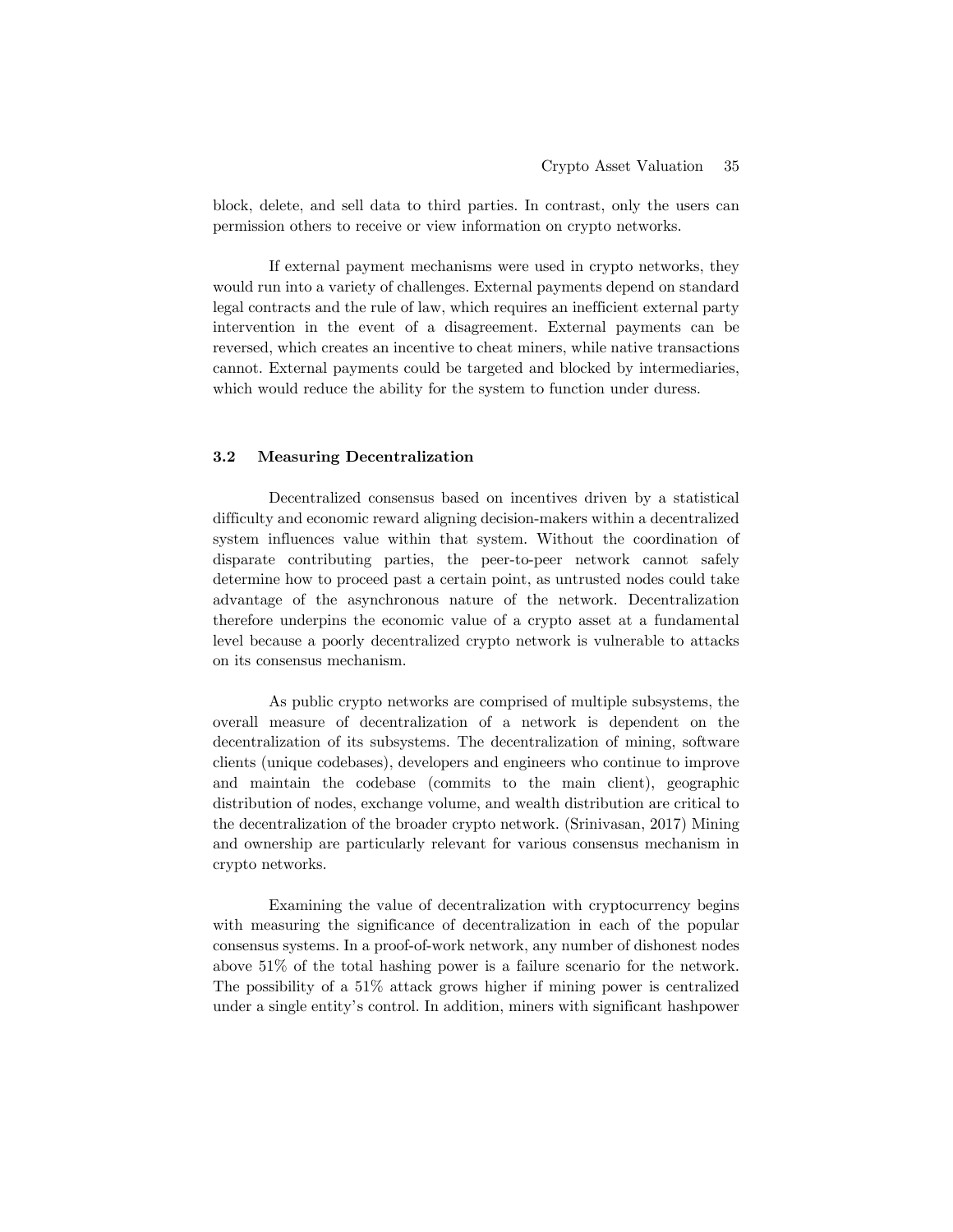under 51% could participate in selfish mining, giving them an advantage over other honest miners and compromising the monetary incentive provided by the block subsidy. Although the consequences of selfish mining are not as disastrous as the consequences of double-spend attacks, any miner willing to compromise the effectiveness of the worldwide network's incentive for short term personal gain will harm the health of the system.

Within a proof-of-stake consensus system, decentralization is critically important because the barrier to entry is a one-time cost rather than ongoing. Compared to the ongoing cost of electricity incurred by proof-of-work miners, gaining enough funds to have a significant influence on block production and decision-making within a proof-of-stake system is a single up-front cost. Critical to safety of proof-of-stake crypto network is the distribution of crypto assets and equality of wealth. In these instances, popular wealth inequality metrics such as the Gini coefficient and Lorenz curve can be used to examine the distribution of wealth in crypto networks.

# <span id="page-36-0"></span>**3.3 Value of Decentralization**

Valuing decentralization comes with many challenges. In part, individual utility curves with respect to decentralization (in essence, what is someone willing to pay for decentralization) varies from individual to individual. The amount that individuals are willing to pay for decentralization (a "decentralization premium") in some ways is a subjective analysis more so than an objective one, as there is not enough robust economic and transactional data to support an ex-post quantitative analysis of the decentralization premium. What an individual is willing to pay for decentralization hinders on the value of 24/7 permissionless operation, near guaranteed execution, prevention of manipulation or censorship, fault tolerance and attack resistance in systems. The value of these are dependent on the associated costs and potential attack vectors. For example:

- What is someone willing to pay to send value across borders without any possibility of the transaction from being censored, stopped, or manipulated?
- What is someone willing to pay to ensure continued digital infrastructure operations that are mission critical and are practically resistance to accidental failure or attack?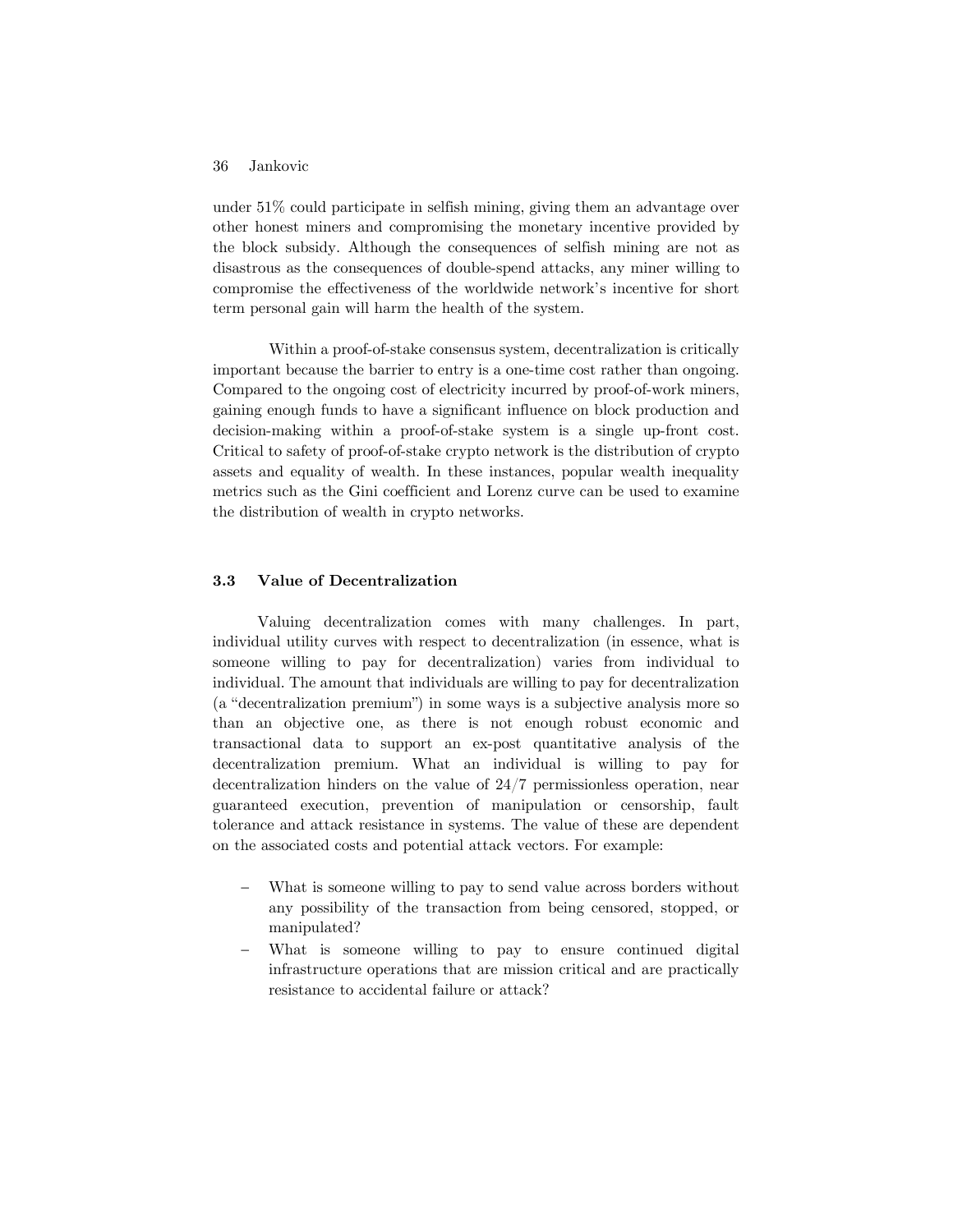Given the nascency of the broader crypto asset space and the limited usage of these systems for their intended or potential uses, the benefits of decentralization and their value remain to be seen.

# <span id="page-37-0"></span>**4 Hybridization**

Crypto assets are defined as digital assets secured by strong cryptography allowing for financial transactions such as creation, transfer and verification. These assets have a few shared characteristics and numerous differing goals, attributes, and properties resulting in a variety of sub-asset classes: money assets (stores of value and mediums of exchange), smart contract platform assets, and utility tokens. The ability for crypto assets to serve multiple purposes have considerations for asset pricing and valuation.

Past theorems and schools of thought have attempted to understand the evolution of non-fiat money pricing. In particular, the Menger-Mises Regression Theorem applies the subjective theory of value to the objectiveexchange value (purchasing power of money). (Mises, 1954) The theorem holds that once a commodity begins taking on characteristics of money, its exchange value is no longer limited to its underlying use value as just a commodity. The asset has additional exchange value by its new function as money such that the commodity trades at a premium in comparison to its pure commodity value. For example, gold, a store of value and medium of exchange, trades at a premium to its commodity usage in industrial production or decorative purposes.

The origin of the objective-use value of money is the point at which the asset is being valued to the point where the monetary good served only nonmonetary uses, an essential point preceding the first use of anything as money. At this point, its objective-exchange value is explained by the general theory of subjective value and marginal utility. Individuals trade real good for units of money because they have higher marginal utility for the money than the real goods given away. A farmer will trade away a pig for units of money because they derive higher marginal utility from having flexible money in comparison to the marginal utility of a pig and its limited flexibility in a barter system with a coincidence of wants. Money is demanded for future expected purchasing power and money allows individuals to receive real goods and services in the future. Given that people are willing to give up real goods and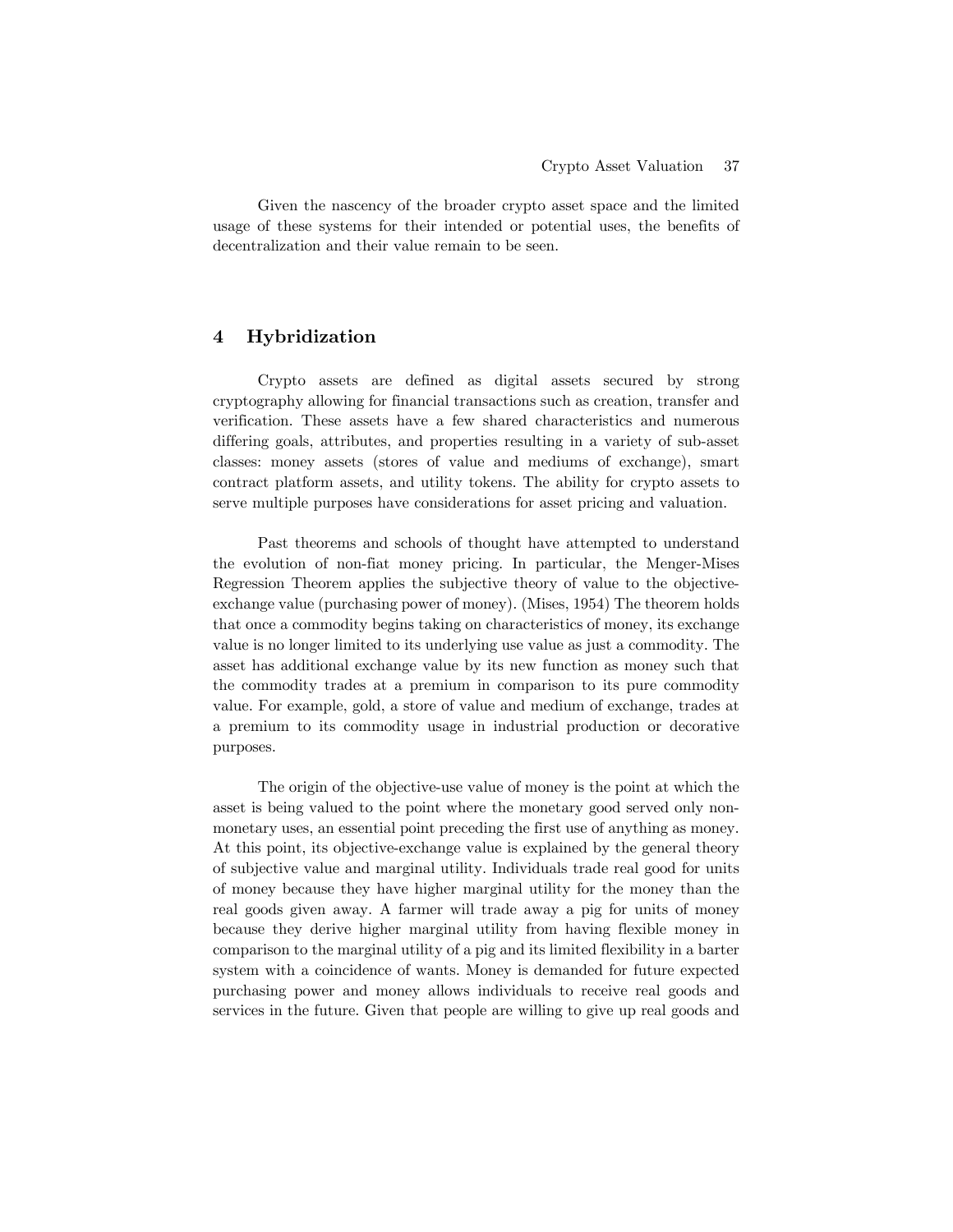services in the present to own units for future spending, it logically follows that the current exchange value of money is dependent on the future purchasing power of money.

Optically, there is a circularity to the purchasing power: the purchasing power of money is dependent on the purchasing power of money. However, due to the temporal differences, money today has purchasing power because of its past purchasing power: the purchasing power of money today is in part due to its purchasing power yesterday for goods and services. "Regressing" backwards, the exercise reaches a point in time in which the money was first used in a state of barter. At that point, the purchasing power of the commodity money can be explained similarly to the way that the exchange value of a commodity is determined. Gold had value in isolation as a commodity before it became money, and therefore an adequate theory of its current market value can be traced back until the point when gold was not used as money.

Although novel in the form of a digital bearer asset, digital money assets have analogies to traditional forms of payment used over time, in particular that of precious metal coinage and paper notes. From a hybridization standpoint, physical cash has largely moved away from multiple use purposes toward a single use asset. Gold and silver have been used both as medium of exchange and store of value as well as for jewelry and decorative purposes since at least 3000 BC. (Perl & Weihs, 1987) Industrial use cases were added over the years – examples include dentistry (gold teeth were used as early as 700 BC), printed circuit boards (gold has excellent conductive properties) and treated glass (designed to reduce solar radiation). (M. J. Becker & Turfa, 2017) Any valuation of gold must take into account the multiple use cases which will create demand for the asset. In contrast, paper notes have essentially no other use other than stores of value and mediums of exchange exhibiting minimal hybridization qualities.

Continuing the analogy, similar to gold, money assets such as Bitcoin exhibit hybridization beyond the use of stores of value and mediums of exchange. Bitcoin is currently used as an immutable, albeit expensive and special purpose database for projects such Factom, which maintains its own database of transactions but inserts cryptographic anchors into the Bitcoin blockchain proving the consistency of the Factom database. Omni, CounterParty and Colored Coins all use various mechanisms for creating and transferring token assets using specially formed Bitcoin transactions. Other projects such as Liquid and RootStock are building sidechains which maintain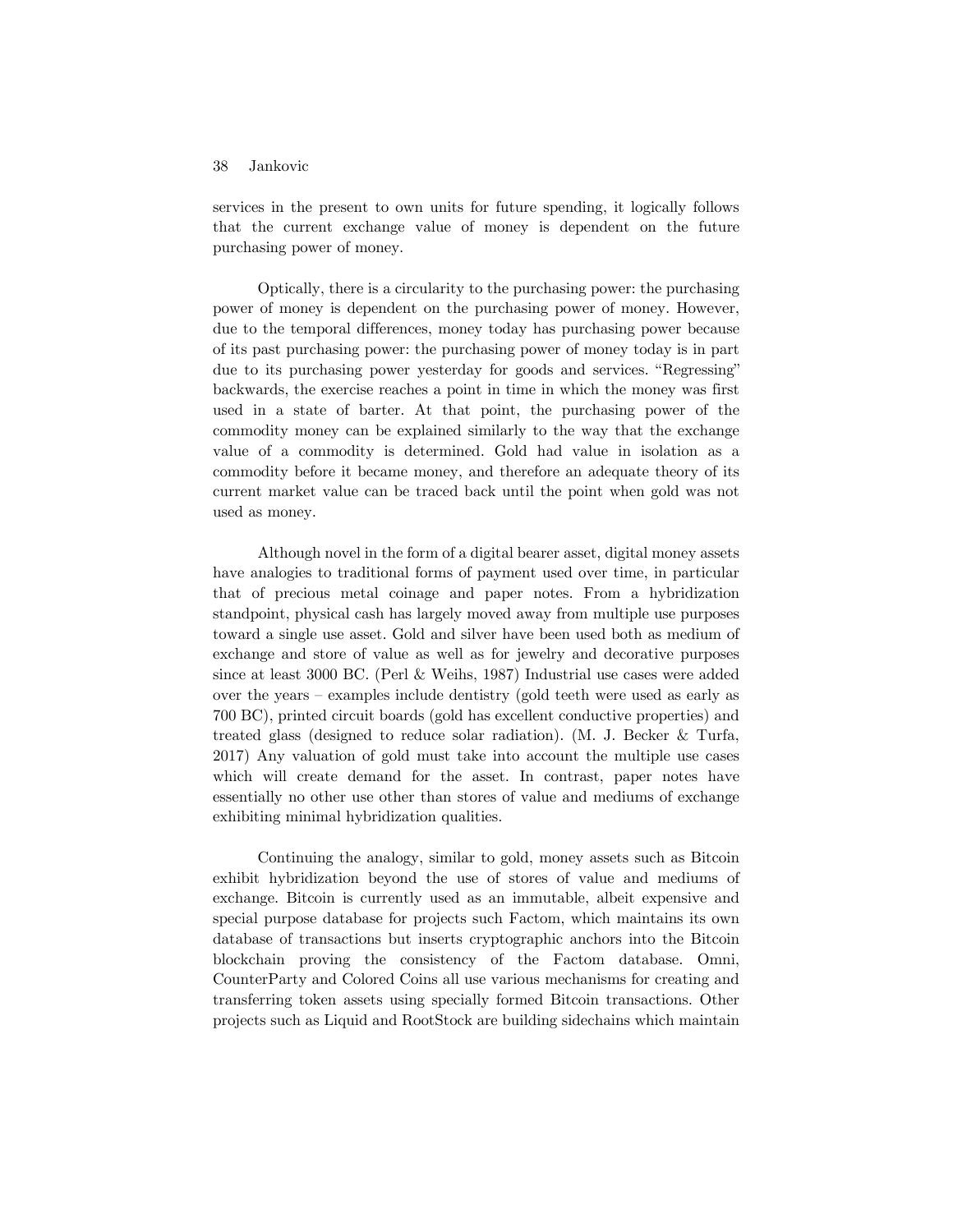a two-way peg between bitcoins and sidechain tokens. The money purposes for assets likely create a floor of price while the monetary stores of value and mediums of exchange make for the bulk of the current and future value. Still, it appears likely that any valuation needs to factor all use cases for these assets.

Smart contract platform tokens are primarily used as native commodities for accessing general purpose compute resources. Ethereum smart contract users pay a gas fee in ether, the native currency of Ethereum, relative in size to the complexity of the execution of the contract and the network usage. Assuming a degree of adoption by users, application developers and businesses implies a degree of demand for the native platform tokens. Predicated on the notion that platform token share some of the properties that money asset do such as scarcity and censor resistance, the demand imbues the tokens with a degree of stores of value and mediums of exchange properties. Given the early state of smart contract application adoption, the store of value property is a relatively weak. Utility tokens can be viewed as similar to platform tokens but with a narrower use. Examples include governance of decentralized exchange protocols and renting of idle compute and storage resources. Assuming a level of adoption is achieved for the primary use case, the ability to transact with the token for hedging, investment, or payment purposes means that some of the value will come from a store of value and mediums of exchange component, albeit seemingly less so than a general-purpose platform token.

# <span id="page-39-0"></span>**5 Conclusion**

We examined some valuation considerations for crypto asset networks and the growth of connected users of the network. We reviewed the types of decentralization, how to measure decentralization, and the value of denaturalization. Finally, we explored the concept of asset hybridization, existing theories of objective-exchange value for money, and hybridization in crypto assets.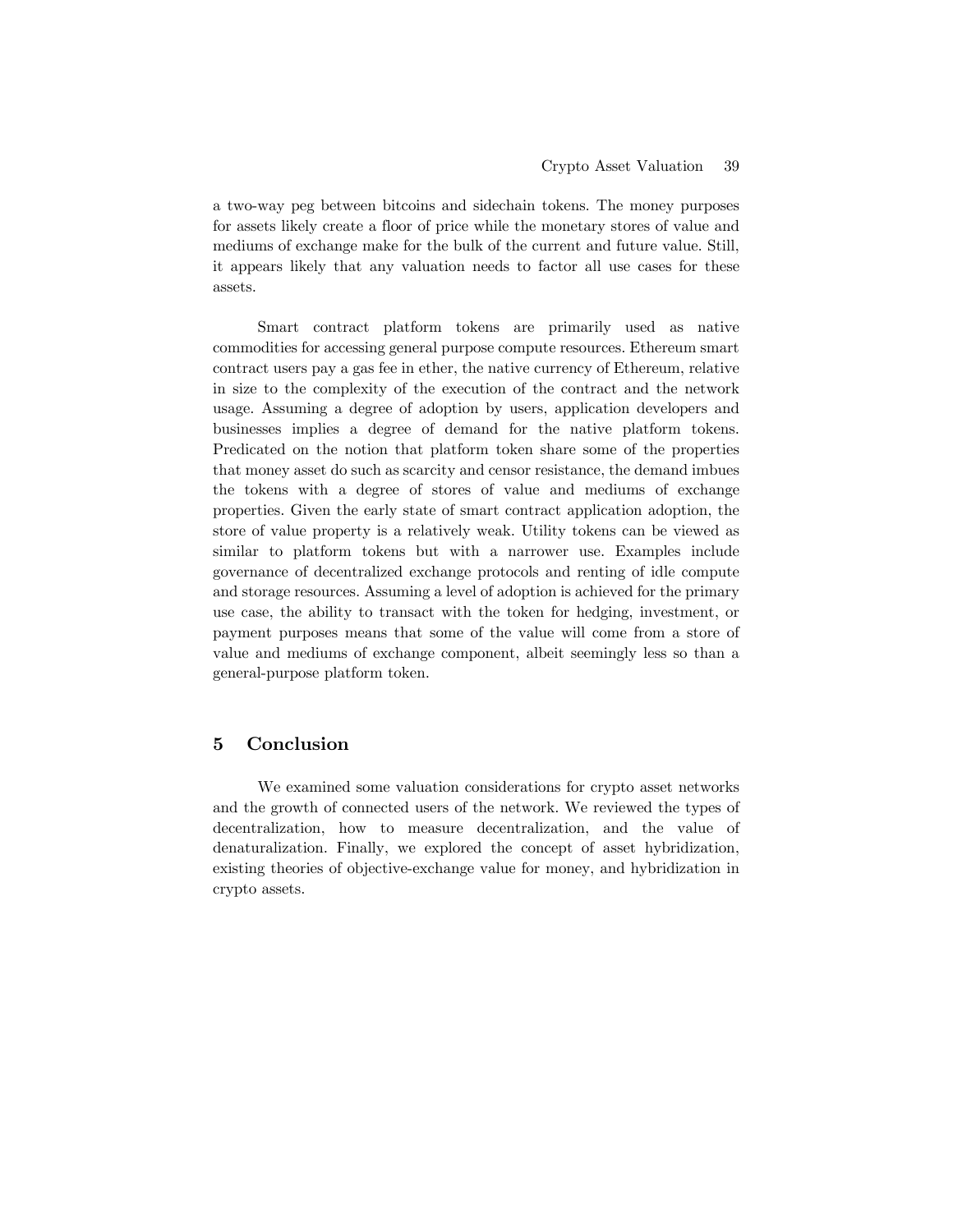# Crypto Asset Valuation Series **Part III: Valuation of Stores of Value & Mediums of Exchange**

Luka Jankovic

Galaxy Digital LP luka.jankovic@galaxydigital.io

January 2019

**Abstract.** We examine how traditional valuation and economic constructs can be applied to crypto assets designed to be mediums of exchange and stores of value. In particular, we review quantity theory of money and Keynesian constructs for mediums of exchanges. We propose a "transfer of wealth" methodology and briefly review comparative valuations for crypto asset stores of value.

# <span id="page-40-0"></span>**1 Introduction**

Cryptographic peer-to-peer forms of money provides multiple opportunities for disintermediation of traditional financial systems and a safe haven from economic stresses. The crypto asset landscape has grown into a highly diverse ecosystem, with the largest portion of the asset class by market capitalization to date are held in crypto assets designed to be decentralized means of exchange and stores of value. In particular, bitcoin is the largest and oldest peer to peer means of exchange and store of wealth.

As interest in the asset class grows with higher utilization of the assets as utilities and financial instruments, the need for valuation methodologies is imperative. Crypto asset valuation methodologies are relatively nascent, in part due to the their relatively short history, the novel nature and variety of characteristics the asset exhibit, and lack of robust data. Our motivation for this series is to formulate valuation frameworks that academics and practitioners may utilize for further research and to make informed investment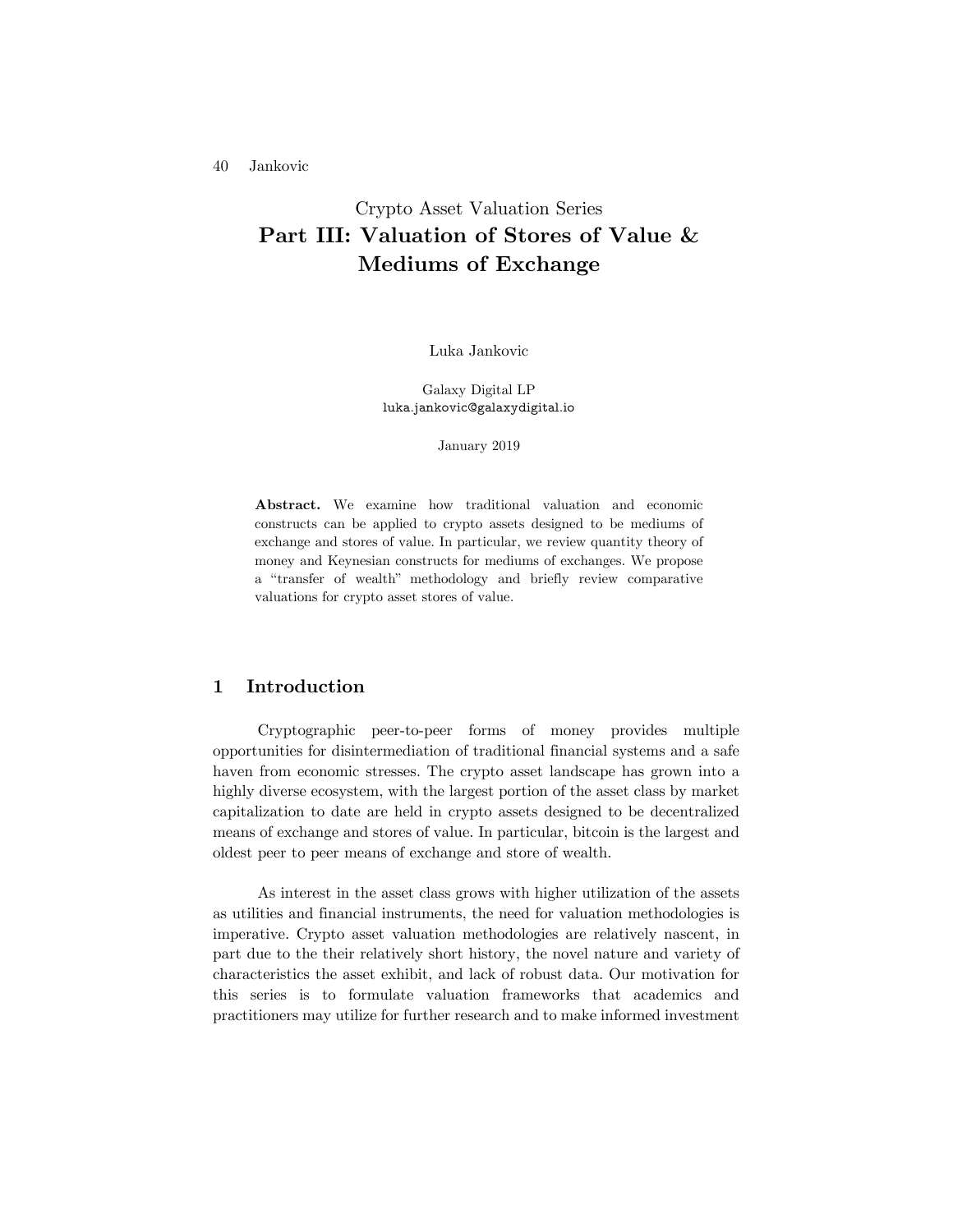decisions. In Part I, we explored traditional valuation and economic theory as it pertains to traditional asset classes. In this paper, we apply these traditional valuation and economic theory to crypto assets that are primarily used as stores of value and mediums of exchange.

This paper is structured as follows. Section 2 provides a brief background on the history of money and a discussion on the value of money. Section 3 reviews leading monetary theories and valuation methodologies for crypto asset money as a means of exchange. Section 4 discusses valuation methodologies for crypto asset stores of value. Section 5 concludes the paper.

# <span id="page-41-0"></span>**2 Background**

# <span id="page-41-1"></span>**2.1 A Brief History of Money**

Money serves an integral role in society: providing a means of exchange for labor, goods, and services. Barter systems and economies date back tens of thousands of years, though became inefficient once economies scaled and division of labor became widely accepted. Aside from representing a means of exchange, money also serves as a store of value, or the ability for a money to transfer value through time and maintain wealth representation.

Money took on various forms throughout history, with the majority of civilized economies utilizing commodity money or money backed by commodity assets. Commodity money, such as the Mesopotamian shekel, cowry shells, Tyrian purple dye, and even salt served useful roles in society, facilitating trade and commerce globally. However, the relative ease by which the commodity supply could be created led to inflation, and the low worth per unit made transferring large wealth for trade challenging.

Metal commodity money, primarily gold and silver, have existed for millennia. In particular, gold became the social standard for a metal store of value. Gold was relatively rare to find, but not exceedingly impossible. It was relatively inert, preventing unwanted corrosion, reactions, or tarnish. The first known uses of gold as money and a store of value date back to the fourth millennium BCE when the Egyptians used gold bars of a set weight as a medium of exchange. Incan and Mayan empires, 650 BCE Lydia (now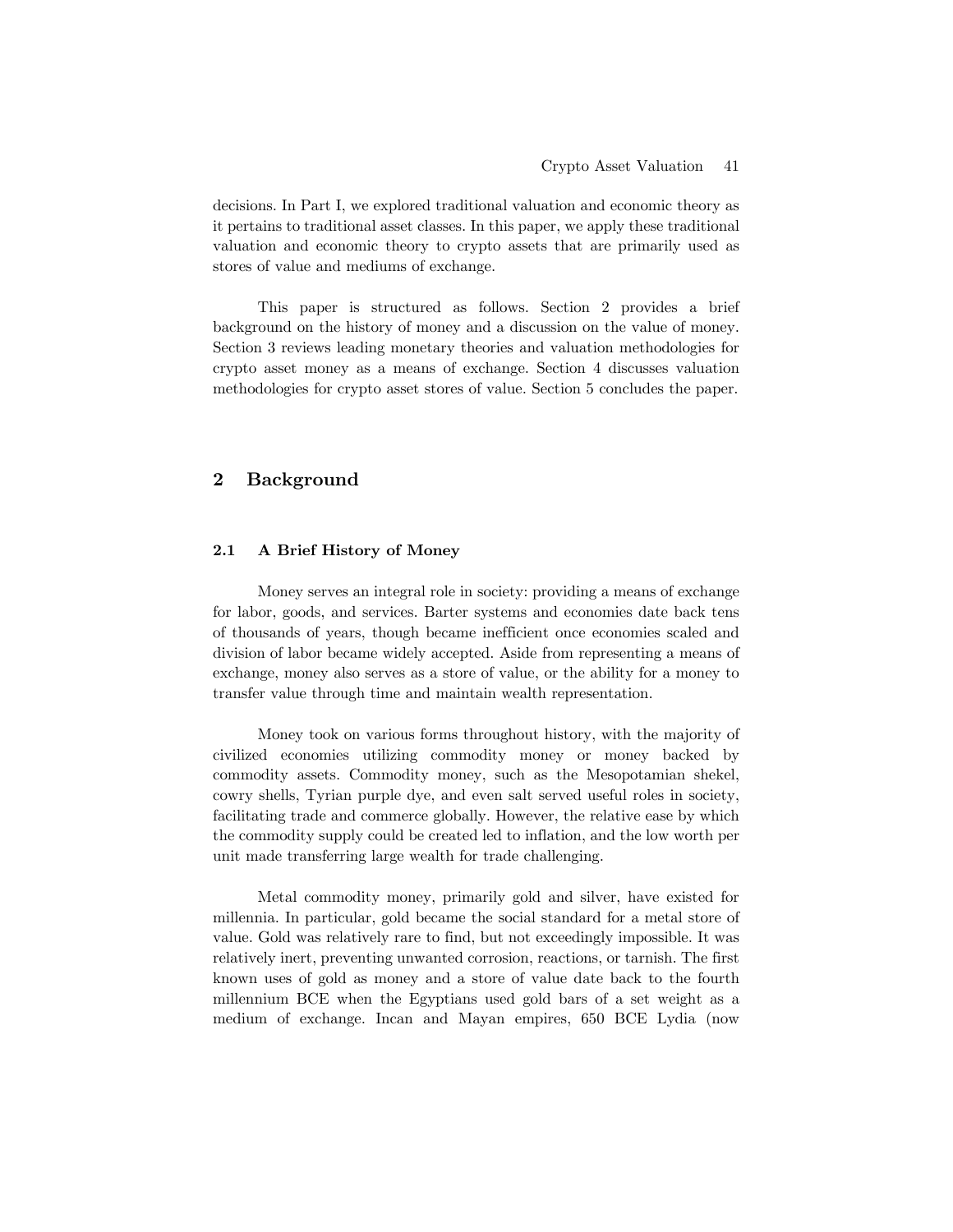Turkey), and Europeans used gold as a means of exchange, store of value, and for decorations and jewelry. Coins were frequently minted using various metals and alloys, including bronze, silver, and gold.

Paper money as a form of promissory banknotes was first introduced by the Song Dynasty in 11th century China. Twelfth century England and thirteenth century Italy and Flanders also utilized forms of banknotes, depository receipts, and tallies. Government-authorized currencies soon emerged as representative money, first as a currency backed by gold or other monetary standards deposited at a central bank and later by the full faith and credit of the issuer.

# <span id="page-42-0"></span>**2.2 The Value of Money**

According to most economists, money has value because society demands the benefit it offers in purchasing power for goods and services. Because society is willing to accept and give money as forms of payment, its value is derived moreso from a social convention as opposed to a government mandate. Economists suggest that the value of currencies is a result of network effects. As Berkeley economist Varian explains, "just as a fax machine is valuable to you only if lots of other people you correspond with also have fax machines, a currency is valuable to you only if a lot of people you transact with are willing to accept it as payment." (Varian, 2004)

We also see that there is a certain circularity in the value of money, similar to arguments presented in Part I regarding utility: the demand for money is explained by the power of money while the demand for money is explained by its purchasing power. Laws of supply and demand govern pricing and production dynamics for goods, but become more muddled when scrutinizing money. If the demand for money is based on its purchasing power, then money must have a pre-existent price, or purchasing power, prior to its price being explained by demand.

Mises explains demand for money is determined by the ex-post purchasing power of money. (Mises, 1949) Given the supply of money today, today's price of money, or purchasing power, is established. Similarly, yesterday's purchasing power was based on the prior day's purchasing power of money. Recursing back through time eventually arrives at a time  $\theta$  where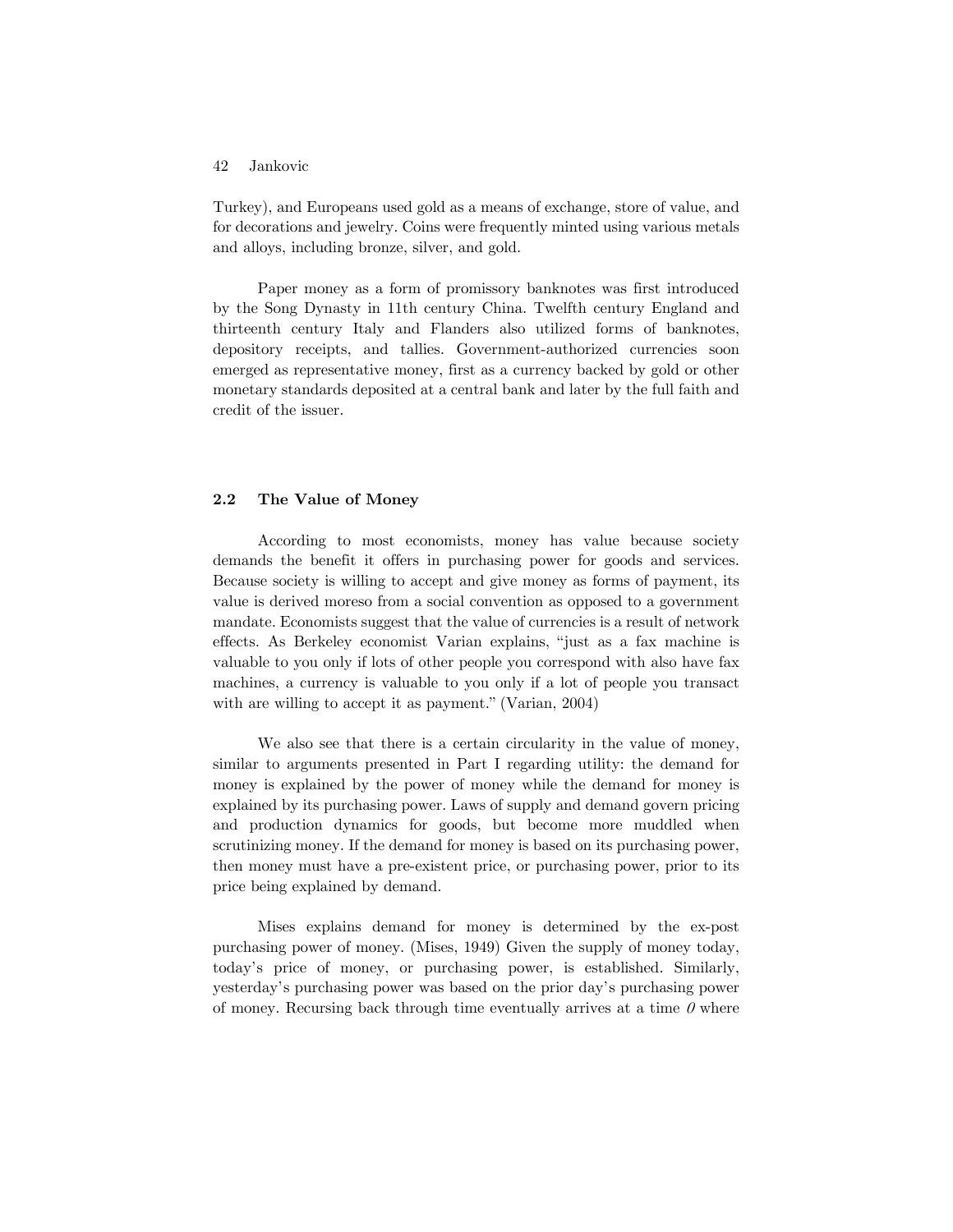ordinary demand and supply set the purchasing power of money in terms of other commodities. Simply put, at  $t = 0$  when a commodity becomes money, it already has an established purchasing power, thereby creating demand for this commodity as money. As Rothbard explained, "in contrast to directly used consumers' or producers' goods, money must have pre-existing prices on which to ground a demand. But the only way this can happen is by beginning with a useful commodity under barter, and then adding demand for a medium to the previous demand for direct use (e.g., for ornaments, in the case of gold). Thus government is powerless to create money for the economy; the process of the free market can only develop it." (Rothbard, 2014)

The demand for money manifests itself in two manners: one, as a medium of exchange for goods and services, and two, as a store of value for the future purchase of goods and services. There is no requirement that a money be both a means of exchange and a store of value: means of exchange can be poor stores of wealth in the long term, such as the case with inflationary currencies, while some stores of value such as gold may be difficult to transact with.

There are two general approaches for analyzing the demand for money: the Classical approach (Fisher and Cambridge approach) and the Keynesian approach. Pure stores of value can be valued using two perspectives: 1) that the store of value serves as a "flight to safety" financial instrument during periods of economic or geopolitical stress, and 2) as a relative valuation in comparison to a similar asset that exists today.

# <span id="page-43-0"></span>**3 Monetary Theory**

## <span id="page-43-1"></span>**3.1 Fisher Approach**

The Theory of Money, or sometimes known as the quantity theory of money, is a theory of the demand for money in an economy. The most common version, the "neo-quantity theory" or Fisherian theory, suggests there is a mechanical and fixed proportional relationship between changes in the money supply and the general price level. (Friedman, 1956, 2017)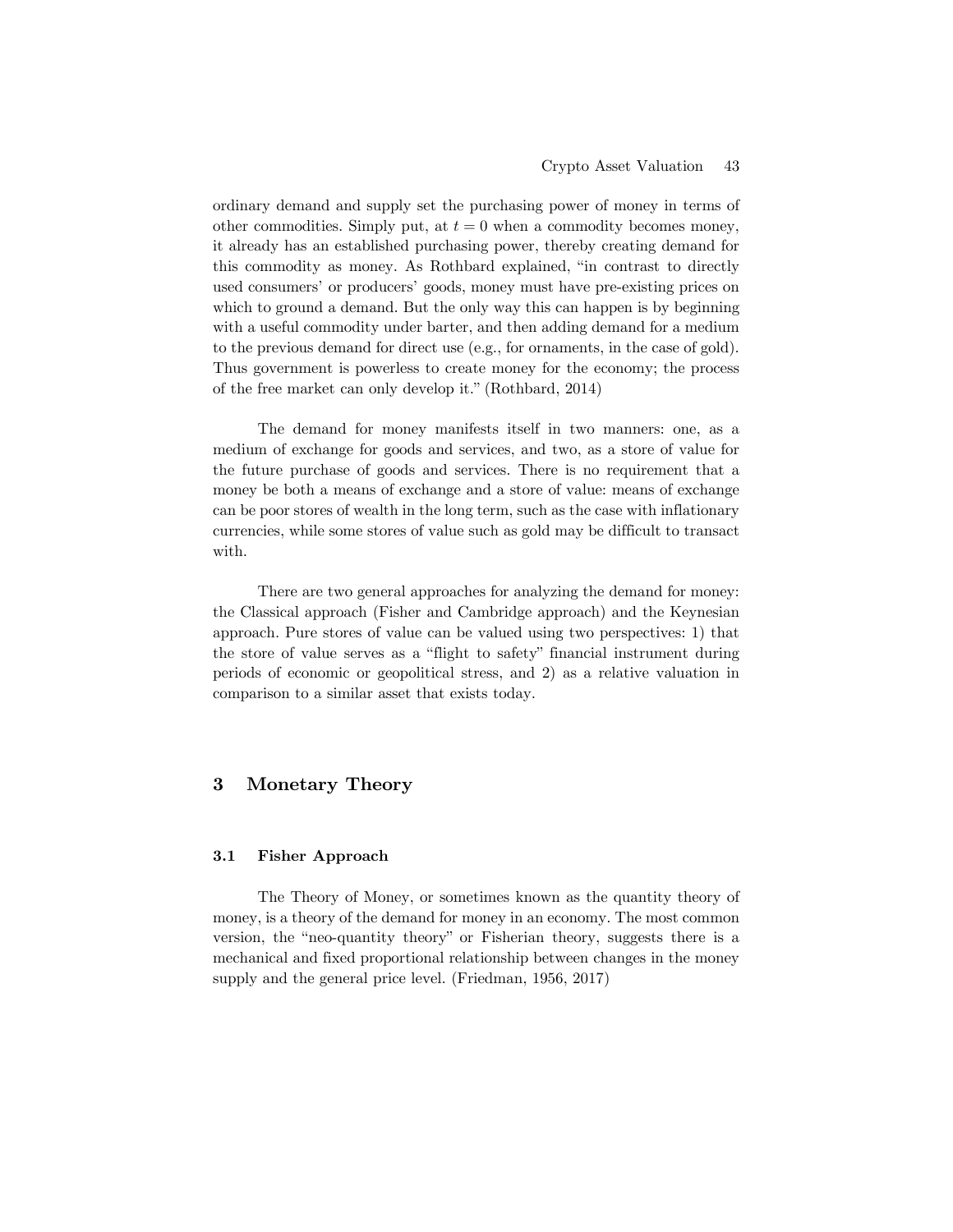$$
M_bV\!=P_eQ_e
$$

where  $M_b$  is the size of monetary base, V is the velocity of the monetary base,  $P_e$  is the price of provisioned resources, and  $Q_e$  is the quantity of provisioned resources.

We can see from equation that  $P_e * Q_e$  yields a dollar amount, the aggregate dollar amount produced by the economy that represents the total value exchanges in the economy. In other words, this dollar value would be the Gross Domestic Product (GDP). We interpret  $M_h$  as the size of the monetary base required to support the economy of purchasing goods and services  $(P_e Q_e)$  at velocity V.  $M_h$ , that serves as the money or means of exchange, is a function of the price and quantity of the outstanding money. US dollars have a "fixed" price of \$1 and the Federal Reserve has the ability to control the supply of dollars in our financial systems. We may also concretely describe  $M_h$  as:

$$
M_b = P_b Q_b
$$

where  $P_b$  is the price of the base money, and  $Q_b$  is the quantity base money in circulation.

Velocity,  $V$ , is the measure for the number of times an asset changes hands in a given time period. Generally, the velocity of an asset is viewed over the course of a single year, much like a country's GDP is calculated over the course of a single year. For reference, the USD M1 money stock is roughly 5.5, meaning that each US dollar exchanges hands roughly 5.5 times a year. (Federal Reserve Bank of St. Louis, 2018)

#### <span id="page-44-0"></span>**3.2 Cambridge Approach**

An alternative approach to the Fisher version of the quantity theory of money is the Cambridge cash-balance theory or more simply the Cambridge equation. (Keynes, 1923) This version of the quantity theory of money expresses a relationship among the amount of goods produced, the price level, the amount of the monetary base, and the mechanism through which the monetary base moves.

The Cambridge equation, in contrast to the Fisher version, focuses on monetary demand instead of monetary supply. The theories also diverge in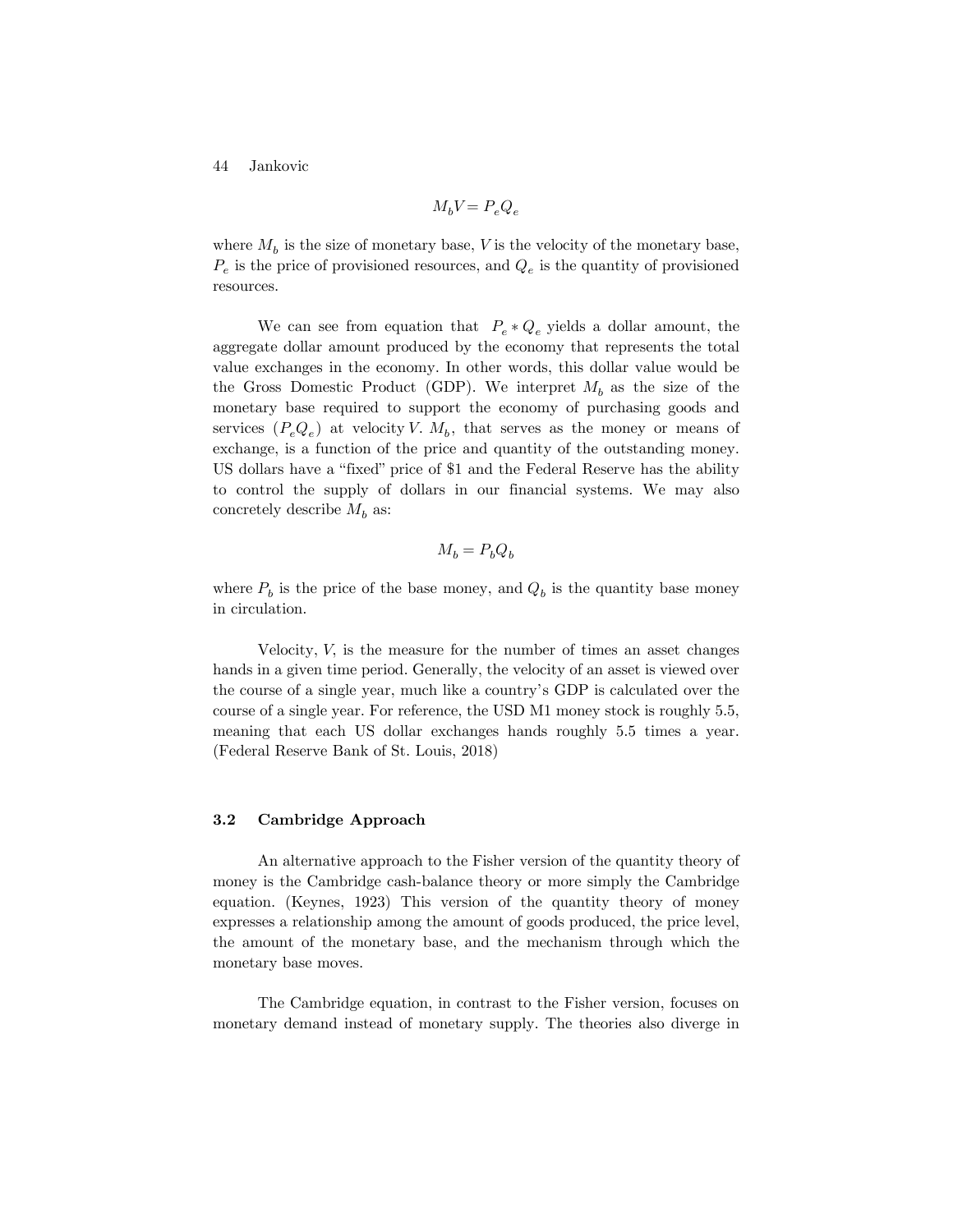the explanation of money movement. The Fisher version notes that money moves at a fixed rate and serves only as a medium of exchange while the Cambridge version suggests that money acts as a store of value and its movement depends on the desirability of holding money. Cambridge economists argue that a certain portion of the monetary base will not be used as mediums of exchange; instead, it will be held for the security of having money on hand.

This portion of cash is commonly represented as  $k$ , a portion of nominal income (the product of the price level and real income,  $P_e * Q_e$ ). The Cambridge equation can be concretely described as follows<sup>3</sup>:

$$
M=kP_eQ_e
$$

As noted previously, k is the fraction of the real money income  $(P_e Q_e)$ that individuals wish to hold as opposed to use as a medium of exchange. Formally, the Cambridge equation is identical with the income version of the Fisher equation. In this instance,  $k = 1/V$  in Fisher's equation. We can rearrange the original theory of money equation to look as follows and see that  $k$  in the Cambridge theory is the inverse of the money velocity in Fisher's equation:

$$
M = \frac{1}{V} P_e Q_e
$$

The velocity of circulation, in part, is determined by the mechanical aspects and friction inherent to the payment methods and practices. For example, the frequency of wages and other factor payments, the speed with which transactions can be sent and settled, and the prevalence of which bank deposits are used in transactions, all affect the velocity of the money supply. The Fisher approach stresses the medium of exchange purpose of money, notably that individuals want money in order to use it as a means of payment. In contrast, the Cambridge approach introduces the store-of-value function of money and suggest that individuals will hold money to store value for future spending.

-

<span id="page-45-0"></span><sup>&</sup>lt;sup>3</sup> The original Cambridge equation is illustrated as  $M = kPY$  where PY represents the nominal income. For consistency with the classical theory of money, we relabel the variables such that  $PY$  is concretely described as  $P_eQ_e$ .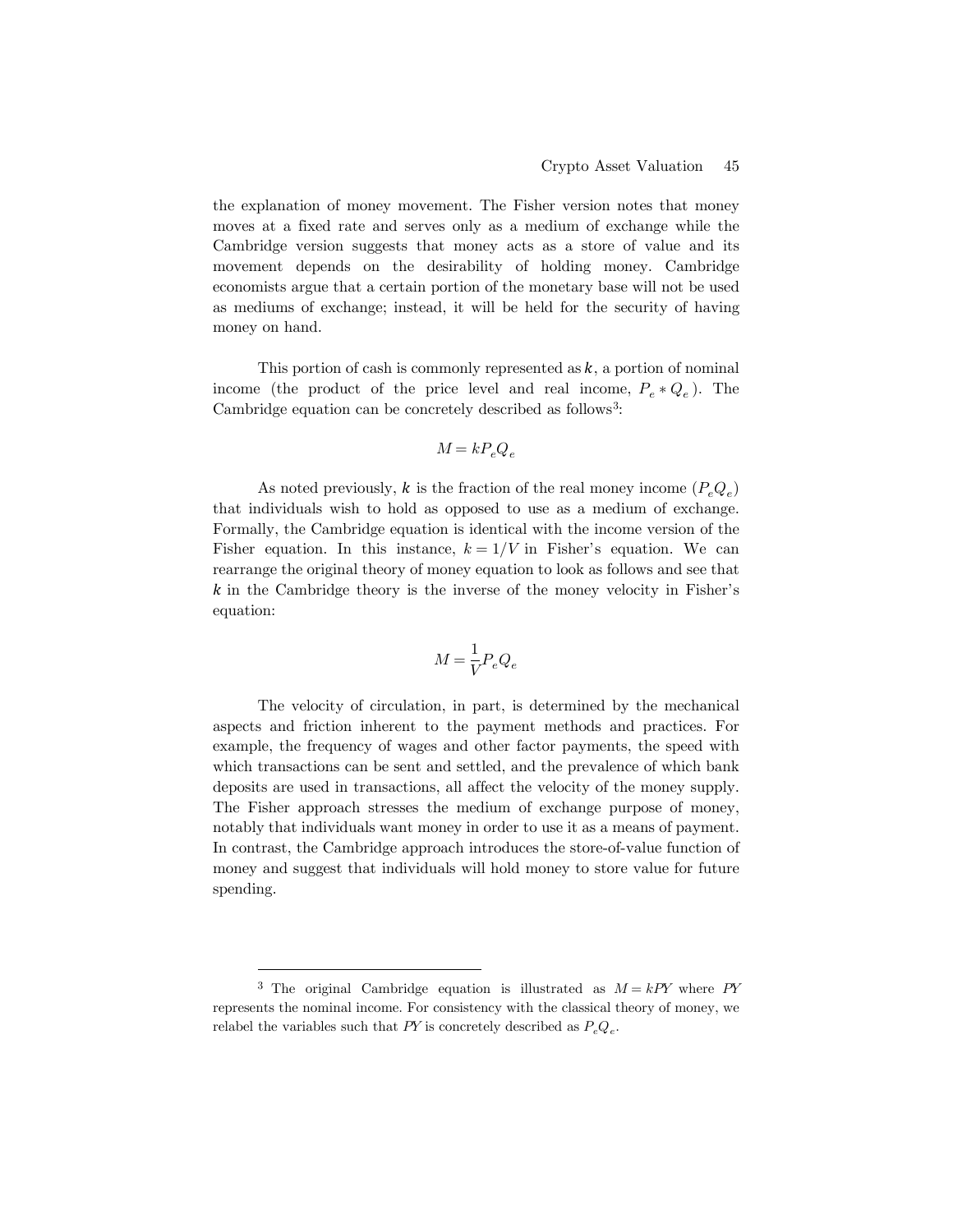In addition, the proportion of the money supply stored for future consumption,  $k$ , is also determined by human nature. Personal risk tolerances and desires for a "safety net" of money affect the aggregate  $k$ . The Cambridge approach suggests that in the short run  $k$  is constant, but over time  $k$  can increase or decrease, particularly in response to external stimuli. Stressed market and labor conditions will, ceteris paribus, increase k. Regularity of income also affects k. If the labor force receives income at regular intervals, they will spend their income more freely and the velocity of money will increase. However, if income is paid at irregular intervals, individuals may prefer to hold more money to meet uncertain conditions in the future. In this instance, the velocity of money will fall. Finally, behavior such as speculation will lead individuals to hoard money and increase k.

## <span id="page-46-0"></span>**3.3 Keynesian Approach**

Keynes argued that "liquidity preference" drives the demand for money and is driven by three primary motives: transactions demand, precautionary demand, and the speculative demand. (Keynes, 1937) The demand for money is dependent on the interest foregone by not holding interest-bearing instruments. The Keynesian construct holds that interest is a reward is a reward for parting with liquidity and not saving.

The transactions demand for money arises from the medium of exchange function of money in making regular payments for goods and services, as well as the rate of interest, "since a higher rate of interest may lead to a more economical use of active balances." (Keynes, 1937) The precautionary demand for money relates to holding money for sudden expenditures and for unforeseen opportunities, such as accidents, unemployment, or illness. According to Keynes, the speculative demand for money is driven by using money as a store of value that can be invested in interest-bearing securities at opportune moments. In essence, individuals retain liquidity to speculate that bond prices will fall such that if interest rates fall, individuals will demand more money to hold until the interest rate increases.

Money demand for transactions and precautionary purposes is a function of the level of income, while the speculative demand for money is a function of the interest rate. The Keynesian total demand for money can be described as: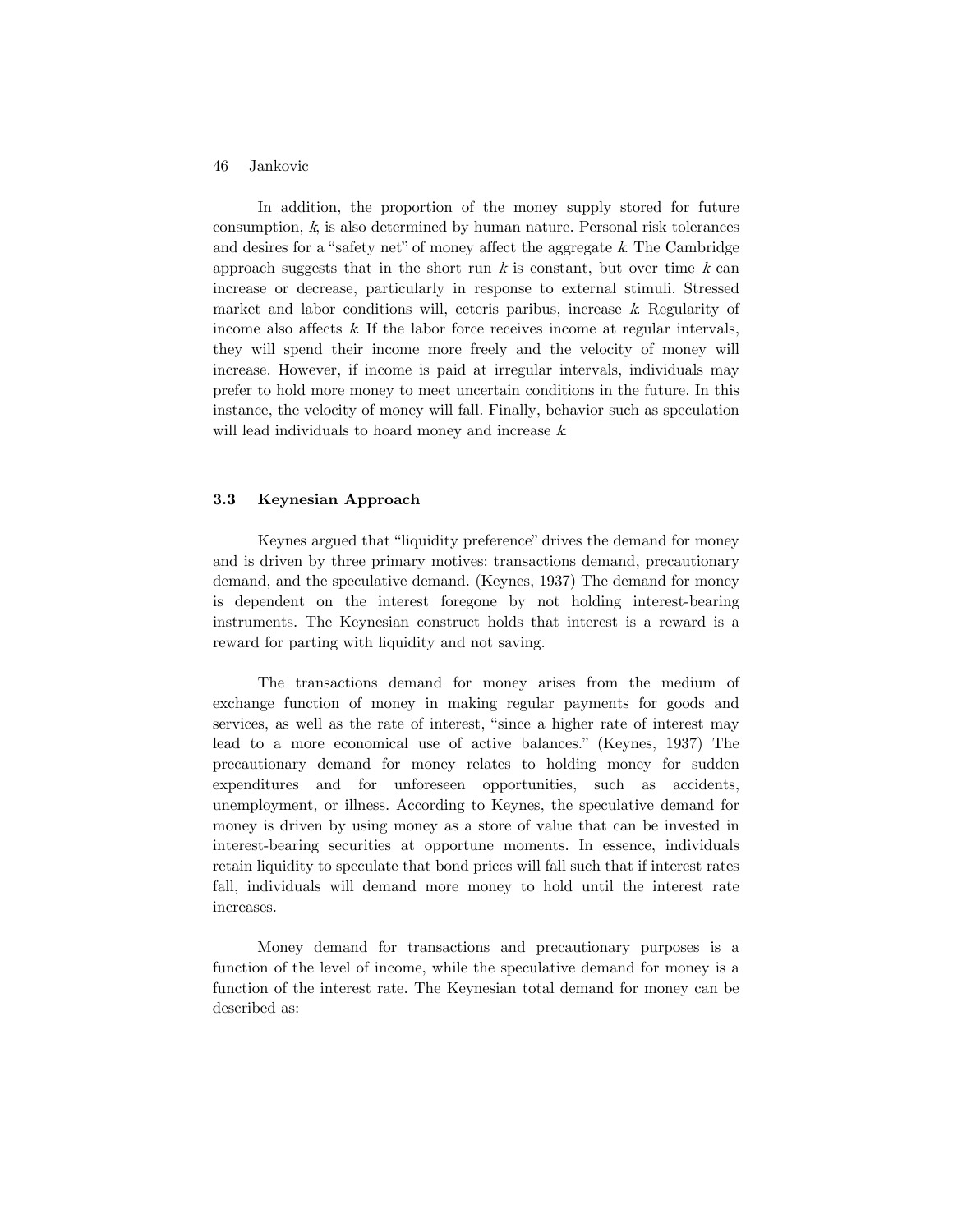$$
L_T + L_P + L_S = f(k, r, Y)
$$

where  $L_{T\rightarrow S}$  are the transactional, precautionary, and speculative demands for money,  $r$  is the interest rate, and  $Y$  is the level of income.

## <span id="page-47-0"></span>**3.4 Post-Keynesian Approach**

Keynes argued that transactional money demand was primarily interest rate inelastic. Two separated post-Keynesian economists, however, argued that there is a tradeoff between the liquidity provided by money and the interest forgone by holding one's assets in non-interest bearing assets. (Baumol, 1952; Tobin, 1956) Baumol held that the relationship between transactional demand and the level of income is neither linear or proportional, but rather that changes in income lead to smaller relative changes in the transactional money demand. In addition, the Baumol's inventory theoretic model eliminates the distinction between transactions and speculative demand for money, by taking both interest and non-interest costs into account in a transactions demand and capital-theory approach. (Baumol, 1952) Tobin's risk aversion theory of portfolio selection doesn't depend on the inelasticity of expected future interest rates, but rather that the expected value of capital gains or losses from holding interest-bearing assets is always zero. In addition, Tobin argued that individuals tend to hold portfolios of both money and bonds, and not one or the other, as Keynes originally believed. (Tobin, 1956)

# <span id="page-47-1"></span>**4 Stores of Value**

# <span id="page-47-2"></span>**4.1 Safe Haven Assets**

Apart from serving as a medium of exchange for goods, services, and labor, money serves the critical function of being a store of value, or the ability to transfer wealth or value through time. More generally, it is the function of an asset that allows it to be saved, retrieved and exchanged in the future, and predictably retain its purchasing power. Most money tends to exist along the spectrum between a medium of exchange and a store of value, and some assets can be great mediums of exchange but poor stores of value and vice versa.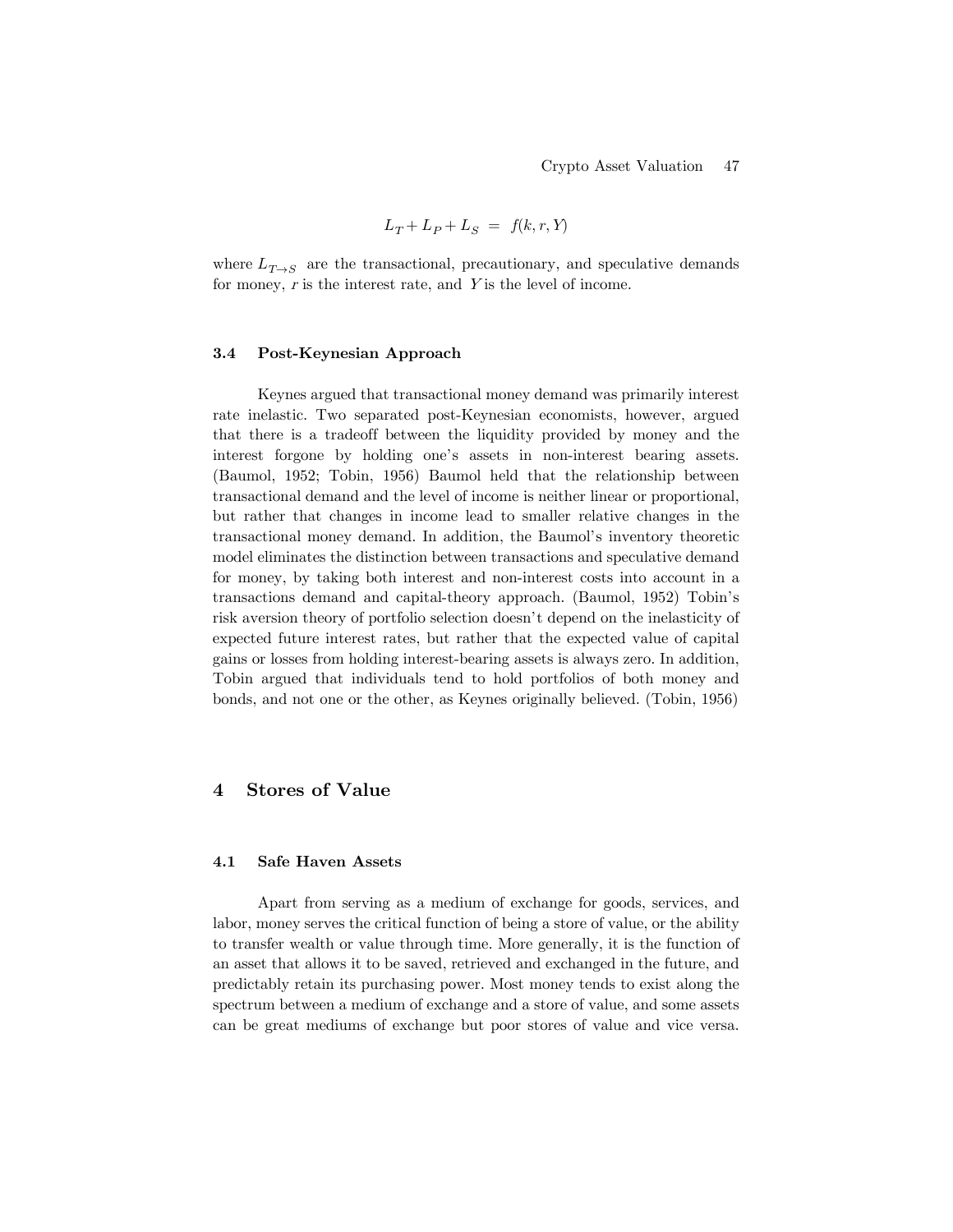Paper money tends to be an effective means of exchange, but a poor store of value in the long run. In contrast, gold is commonly viewed as a store of value, but is a poor medium of exchange.

In financial markets, stores of value are safe haven assets that should retain its value in during adverse market conditions, including economic and geopolitical calamities. Such assets offer investors the opportunity to protect wealth in negative market conditions. Gold is perhaps the best example of a safe haven asset; US Treasuries are another example of a safe haven asset that investors tend to turn to during severe market shocks.

Empirical econometric evidence suggests that gold has served as a safe haven against international equity and currency markets. An analysis by Baur and McDermott spanning a 30-year period from 1979 to 2009 shows that gold is both a hedge and a safe haven for major US and European stock markets. (Baur & McDermott, 2010) Baur and McDermott also argue that gold may act as a stabilizing force for the financial system by reducing losses in the face of extreme negative market shocks. Furthermore, they show that gold served as a hedge and safe haven asset in periods of financial crises (October 1987, Asian Crisis October 1997 and Financial Crisis of 2008), particularly in the global financial crisis in September 2008. Capie et al. show that there is a negative and typically inelastic relationship between gold and sterling-dollar and yen-dollar exchange rates. (Capie, Mills, & Wood, 2005) They also find that although gold has broadly served as a hedge against fluctuations in the exchange rate of the US dollar, it tends to serve as a better hedge during higher magnitude currency changes brought on by unpredictable events. Tulley and Lucey show that the US dollar is main macroeconomic variable which influences gold price changes using APGARCH models. (Tully & Lucey, 2007) Sjaastad and Scacciavillani find that floating exchange rates among the major global currencies have been a major source of price instability in the world gold market and as exchange rate changes in European currencies have strong effects on the price of gold in other currencies. (Sjaastad & Scacciavillani, 1996)

The value and price of stores of value is determined by market forces, driven primarily by the value of direct and indirect utility the asset confers. We also distinguish between "primary" and "secondary" stores of value: general, local currency money such as the US dollar serve as a "primary" store of value in addition to being the primary accepted means of exchange, while "secondary" stores of value are non-local currency assets priced relative to the primary money. In the case of secondary stores of value, the demand for these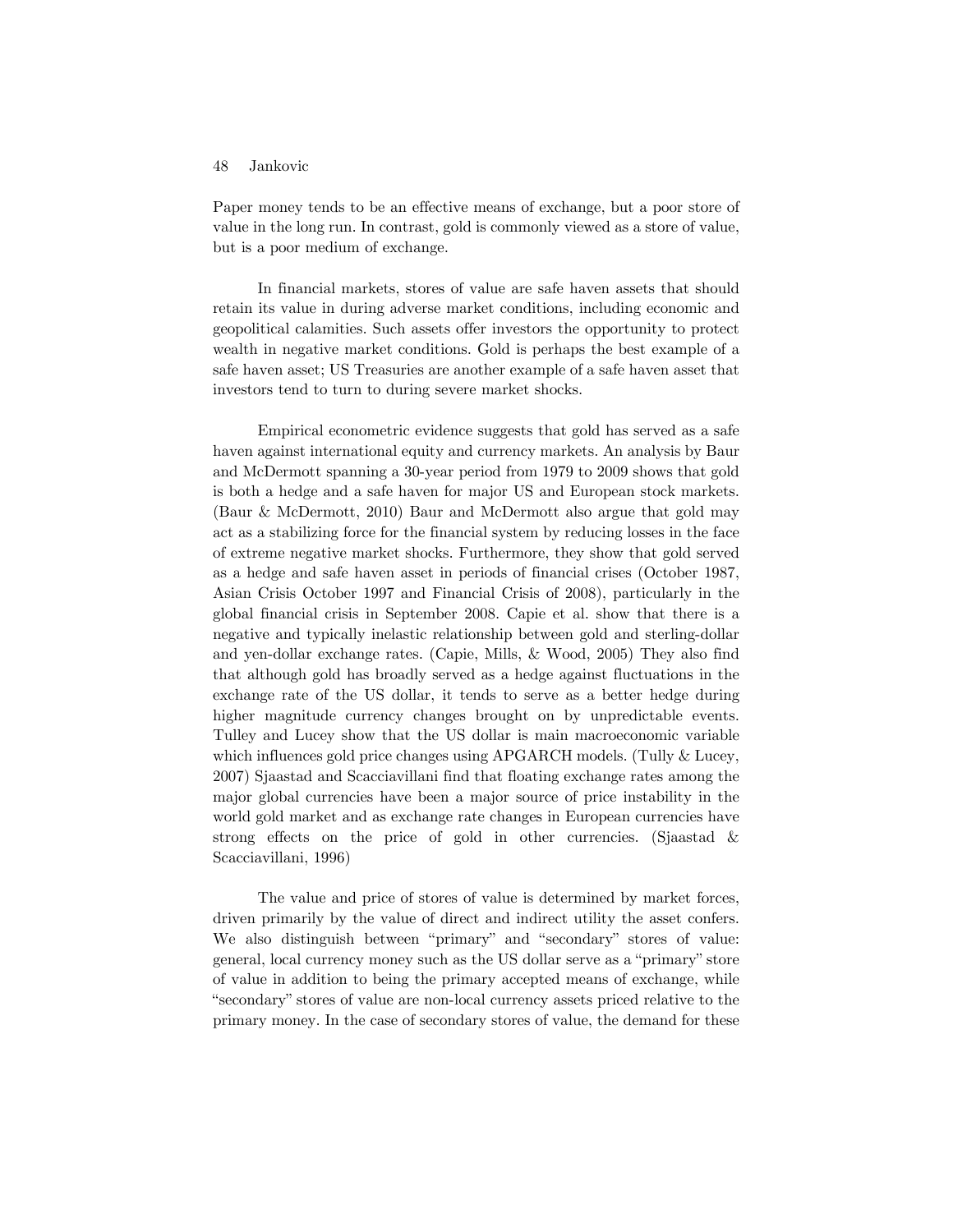assets is driven by the utility of the asset as a means to preserve wealth, particularly in times of economic stress. Ceteris paribus, value transfer from a primary to secondary store of value coincides with price increases in the secondary asset, and vice versa.

We propose two valuation methodologies for crypto assets that primarily serve as secondary stores of value and safe haven assets: (1) a "transfer of wealth" valuation construct where wealth transfers from a primary money to a secondary store of value/safe haven asset during adverse market conditions, and (2) a relative valuation where a secondary, crypto asset store of value is compared to the existing valuation of a commonly used store of value.

# <span id="page-49-0"></span>**4.2 Transfer of Wealth Valuation**

A crypto store of value such as bitcoin can serve as an alternate global means of payment and store of value during times when the primary means of exchange is stressed. This can be in times of economic stress when monetary inflation threatens commerce, individual wealth, or when faith in centrally controlled fiat money is questioned. For the purposes of this discussion, we will keep the valuation methodology limited to global fiat currencies, but will note that value transfer can also take place from other assets such as equities and fixed income which are innately tied to local economies and currencies.

During adverse market events, wealth (value representation) transfers from a primary money to a secondary store of value as a "flight to safety." In this instance, a portion of the underlying monetary base transfers into the secondary store of value during periods of adverse market conditions (we shall denote this proportion of wealth transfer as  $t$ ). It is also important to note that economies and markets are in generally productive and calm environments, and states of adversity or economic stress happen infrequently with some probability  $s$ . Using this construct, the aggregate value of a crypto store of wealth as a secondary store of value in times of fiat stress is the probability-weighted, transfer-of-wealth in economic stress events of global fiat currencies. Concretely:

$$
Value = \sum_{i=1}^{n} M_i s_i t_i
$$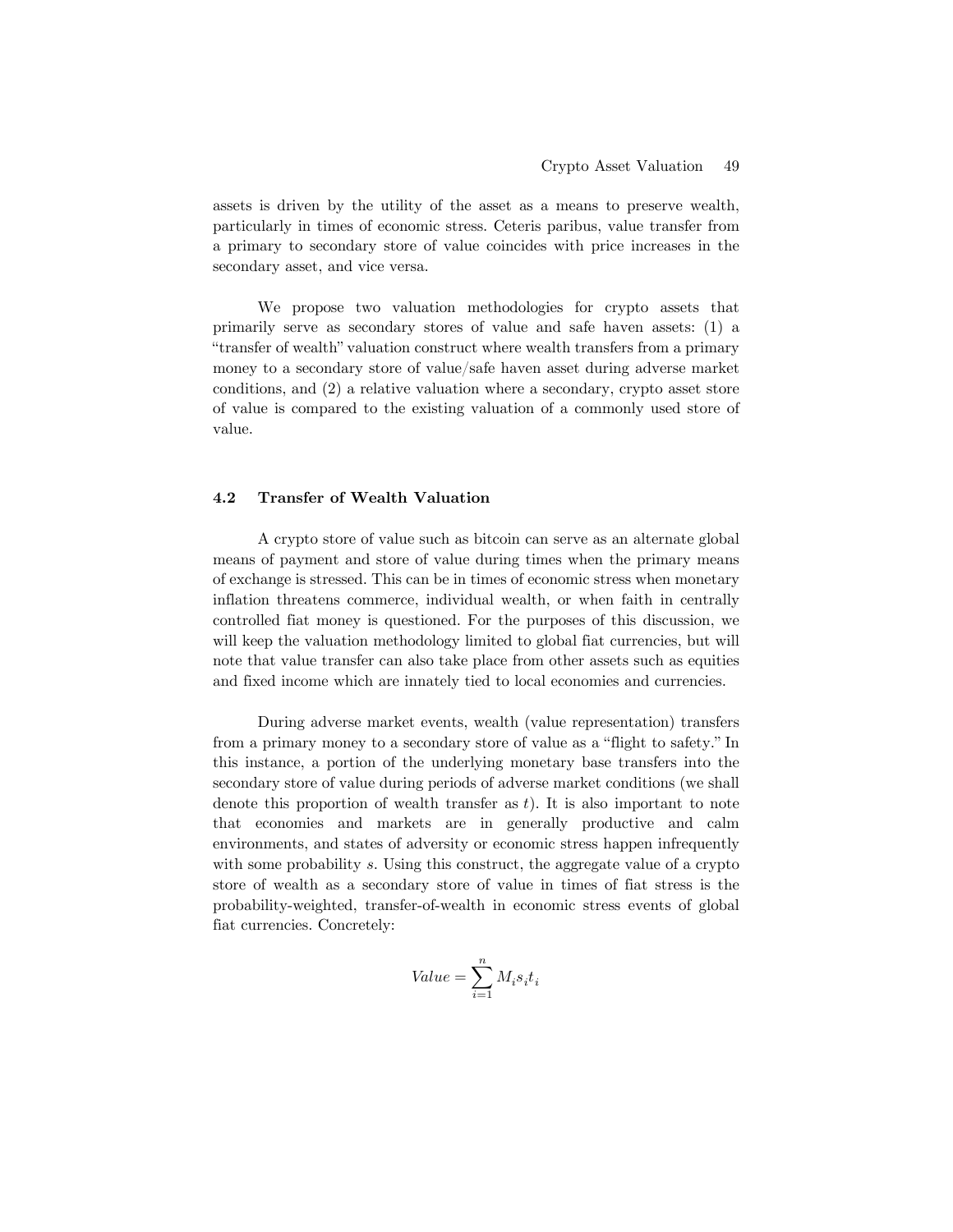where  $n$  is the total number of fiat-denominated monetary bases,  $M$  is the value of a country's fiat monetary base,  $s$  is the probability of a stressed economic event, and  $t$  is the proportion of the fiat monetary base transferred to a crypto store of value. Table 1 below shows a simple example of the valuation methodology in practice on a hypothetical store of wealth under the transfer of wealth methodology.

|              | M - Fiat Base    | $t$ - Transfer | s - Probability of        | Expected          |
|--------------|------------------|----------------|---------------------------|-------------------|
|              | (S)              | Amount $(\%)$  | Adverse Conditions $(\%)$ | Value $(s)$       |
| Country A    | $$10,000$ bn     | $1.0\%$        | $6\%$                     | $$6.0 \text{ bn}$ |
| CountryB     | $$6,000$ bn      | $1.5\%$        | 7%                        | $$6.3 \text{ bn}$ |
| $Country\ C$ | $$900\text{ bn}$ | $2.0\%$        | 10%                       | $$1.8 \text{ bn}$ |
|              |                  |                |                           |                   |
|              |                  |                | Sum                       | $$14.1$ bn        |

Table 1: Illustrative valuation methodology example for a hypothetical secondary store of value.

The probability of a stressed economic event is a long run variable – at any point in time, the probability of adverse market conditions can increase or decrease as a result of changing economic and political climates. During periods of economic stress, this probability is equal to or near 100%, so in essence there is a 100% probability that a proportion of the fiat monetary base transfers to a crypto store of value.

Though estimates vary, the total value of the world's money in 2017 was roughly \$36.8 trillion including the world's coins, banknotes, and checking deposits. (Desjardins, 2017) A slighter broader view of money, including money market accounts, savings, and time deposits, puts the total near \$90.4 trillion. For reference, the global stock market is worth roughly \$73 trillion and the value of all outstanding debt across governments, corporations, and household debt is approximately \$215 trillion. (Desjardins, 2017)

An alternate store of value that also has requisite money properties and is an acceptable means of exchange can also be readily accepted for goods and services in any country without needing to convert to the domestic currency during periods of adverse market conditions. For example, assume Brazil wakes up to economic turmoil and the BRL has runaway inflation. Citizens will wish to preserve their wealth (in essence, the representation of the redemption value of a discrete set of goods and services) and transfer it through time by converting the wealth into a global currency. As opposed to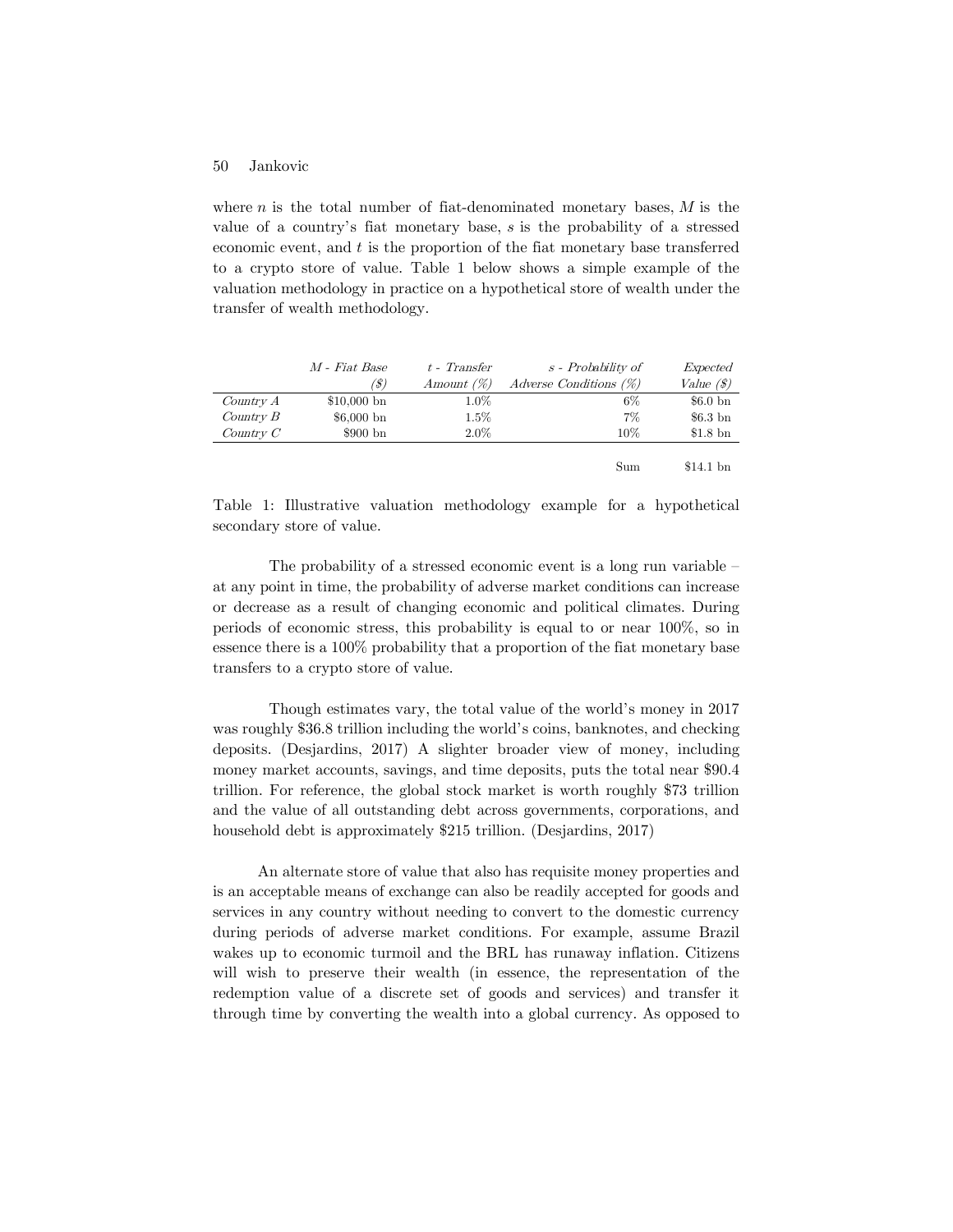transferring wealth into another global currency like the RMB, USD, or EUR where the currency can only be redeemed in a certain region and would require additional conversions to move that value from country to country, citizens can use a borderless means of payment such as bitcoin that is not tied to any nation or economic block. In this instance, commerce and wealth preservation can continue during periods of economic stress.

# <span id="page-51-0"></span>**4.3 Relative Valuation**

Crypto assets stores of value can also be valued using a relative or comparative valuation by examining how similar assets are being valued in the market. Anecdotally, many believe that bitcoin can and does serve a purpose of being "digital gold" or "gold 2.0," one that is provably finite, deflationary, and democratic in its creation and usage. As a result, a comparative valuation to gold may be appropriate.

According to the World Gold Council, the world's total above-ground gold reserves are estimated at 187,200 tons. (World Gold Council, 2018) At a \$1,234 per ounce spot price on October 25, 2018, the world's gold is worth an estimated \$7.4 trillion. (Bloomberg LP, 2018) Gold usage is not strictly limited to private investment. According to the World Gold Council, gold is demanded for four primary uses: jewelry, investment (encompassing physical demand as well as ETF and similar products), Central Banks and other institutional demand, and technology (electronics and other industrial use). Figure 1 below illustrates the breakdown of the demand for gold.



Fig. 1: Global demand for gold in 2017. (World Gold Council, 2018)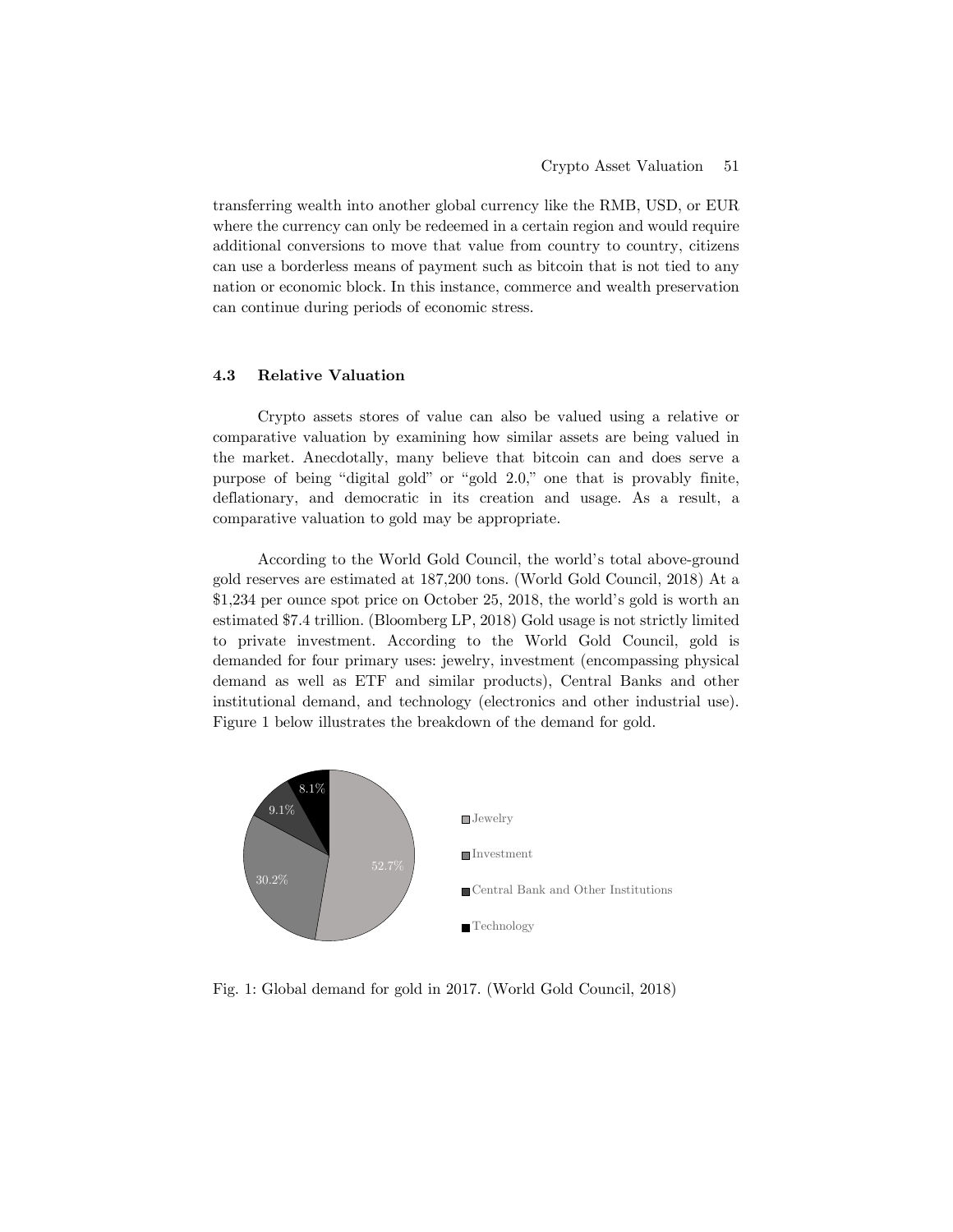Using figures from the World Gold Council, we assume that sum of the usage of gold for investment purposes and by Central Banks and other institutions (39.3%) represents gold's function as a financial instrument while the remaining usage for jewelry, technology, and industrial use isn't particularly relevant for gold's use as a store of value. Using these estimates, approximately \$2.9 trillion of gold's value is for its use a financial instrument, providing a base upon which to compare a crypto asset store of wealth.

There are a few more considerations that should be reflected upon for a relative valuation. First: market share adoption. Demand for a crypto asset store of wealth can come from existing gold holders (basically cannibalizing market share from gold) or it can come from new demand sources that did not own gold as a store of wealth. In the case of new demand sources, the aggregate value of these stores of wealth may surpass that of traditional assets, which adds additional complexity when attempting to run comparative valuations given that it would also require modeling new demand. In addition, there is a temporal element to this valuation: it remains unclear when a store of value utility is achieved by a crypto asset. In particular, simply holding the asset itself is the expression of its utility and therefore the realization of a crypto store of wealth can take place in a month or a millennia. Assuming that at some point in the future a crypto asset becomes an acceptable alternative store of value (with some probability of success), this future value should be discounted back to a present value using an appropriate discount rate.

# <span id="page-52-0"></span>**5 Conclusion**

We examined how traditional valuation and economic constructs can be applied to crypto assets designed to be mediums of exchange and stores of value. Specifically, we reviewed how the quantity theory of money and Keynesian constructs for mediums of exchanges can be applied to crypto assets. We proposed a "transfer of wealth" methodology for crypto asset safe havens, and briefly reviewed comparative valuations for crypto asset stores of value.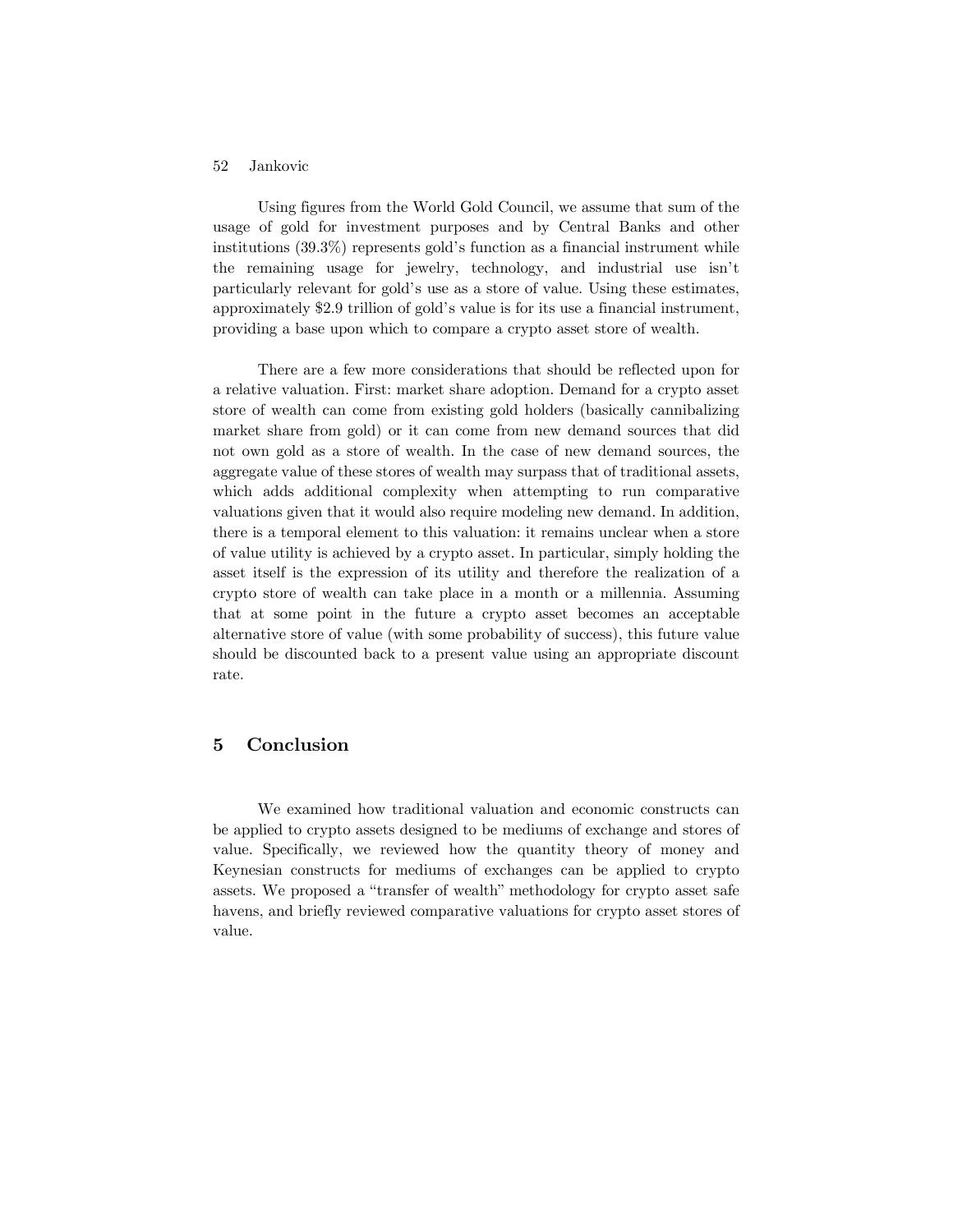# **Acknowledgements**

Thanks to Chris Ferraro, Brett Harner, Ivan Brightly, Michael Jordan, and Joey Fiscella of Galaxy Digital LP for helpful discussions.

# **Part I References**

- Albert, H., Arnold, D., & Maier-Rigaud, F. (2012). Model Platonism: Neoclassical economic thought in critical light. Journal of Institutional Economics. https://doi.org/10.1017/S1744137412000021
- Berger, J. O. (1985). Statistical Decision Theory and Bayesian Analysis. Journal of the American Statistical Association. https://doi.org/10.2307/2288950
- Bhojraj, S., & Lee, C. M. C. (2002). Who is my peer? A valuation-based approach to the selection of comparable firms. Journal of Accounting  $Research. \text{ https://doi.org/10.1111/1475-679X.00054}$
- Black, F., & Scholes, M. (1973). The Pricing of Options and Corporate Liabilities. *Journal* of *Political Economy*. https://doi.org/10.1086/260062
- Boyle, P. P. (1977). Options: A Monte Carlo approach. Journal of Financial Economics. https://doi.org/10.1016/0304-405X(77)90005-8
- Cheng, C. S. A., & McNamara, R. (2000). The Valuation Accuracy of the Price-Earnings and Price-Book Benchmark Valuation Methods. Review of Quantitative Finance and Accounting. https://doi.org/10.1023/a:1012050524545
- Cox, J. C., Ross, S., & Rubinstein, M. (1979). Option pricing: A simplified approach. *Journal of Financial Economics*. https://doi.org/10.1016/0304-405X(79)90015-1
- Cox, J. C., & Rubinstein, M. (1985). Options Markets. Options.
- Damodaran, A. (2002). *Investment Valuation: Second Edition. Wiley Finance.* https://doi.org/10.1016/B978-0-7020-2797-0.00001-1
- Damodaran, A. (2006a). Damodaran on Valuation. Wiley. https://doi.org/10.1159/000331784
- Damodaran, A. (2006b). Valuation Approaches and Metrics: A Survey of the Theory and Evidence. Foundations and Trends in Finance,  $1(8)$ , 693– 784. https://doi.org/10.1561/0500000013
- Edwards, G. W., & Williams, J. B. (1939). The Theory of Investment Value. Journal of the American Statistical Association. https://doi.org/10.2307/2279181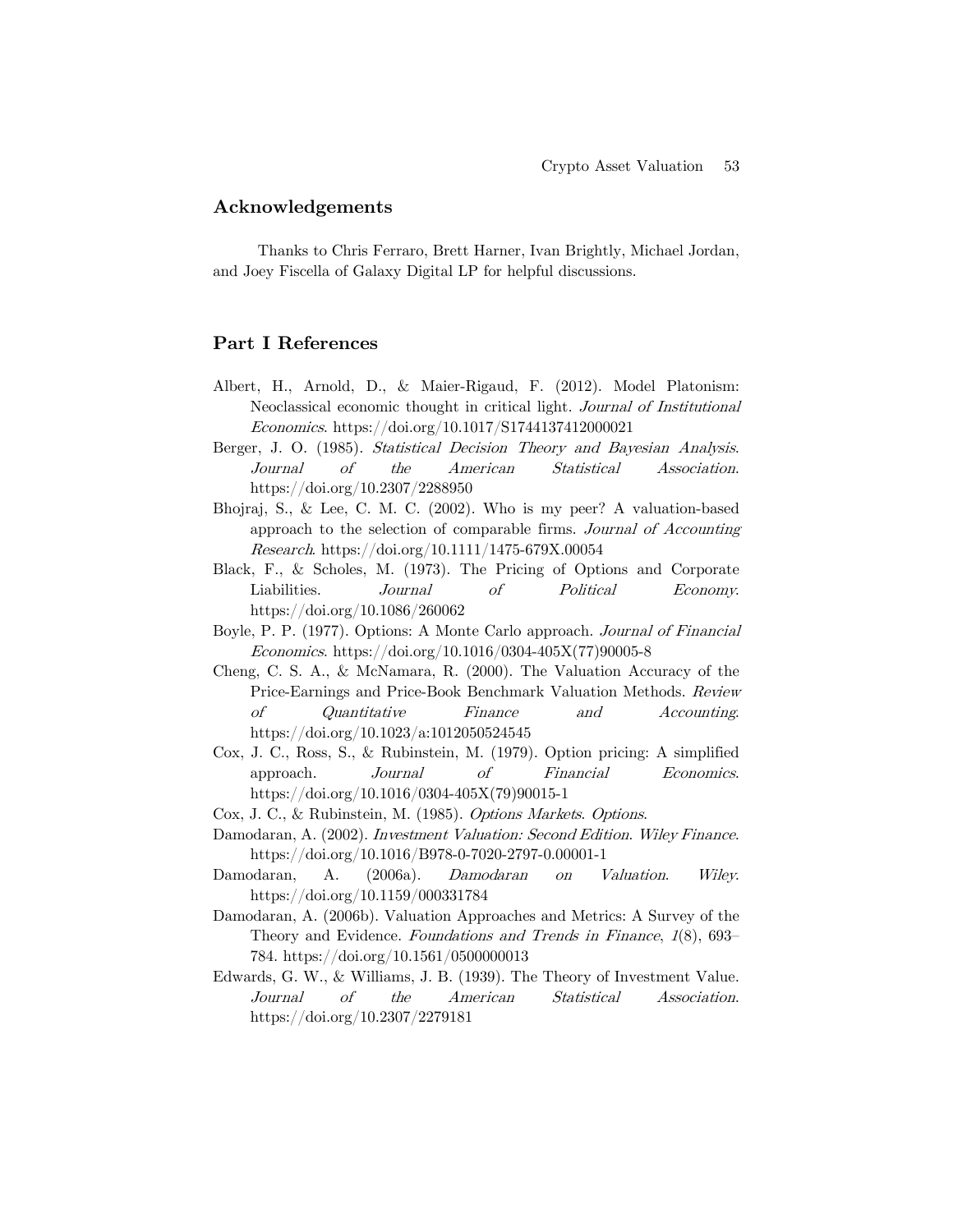- Ellsberg, D. (1954). Classic and Current Notions of "Measurable Utility." The Economic Journal, 64(255), 528–556. Retrieved from http://www.jstor.org/stable/2227744
- Fabozzi, F. J. (2005). The Handbook of Fixed Income Securities. Mcgraw-hill. Retrieved from https://books.google.com/books?id=2Rk3A0B4epwC
- Fernandez, P. (2001). Valuation Using Multiples: How Do Analysts Reach Their Conclusions? SSRN. https://doi.org/10.2139/ssrn.274972
- Friedman, M. (1956). Studies in the Quantity Theory of Money: A Restatement. University of Chicago Press.
- Friedman, M. (2017). Quantity Theory of Money. In The New Palgrave Dictionary of Economics (pp. 1–31). London: Palgrave Macmillan UK. https://doi.org/10.1057/978-1-349-95121-5\_1640-2
- Fuller, R. J., & Hsia, C.-C. (1984). A Simplified Common Stock Valuation Model. Financial Analysts Journal. https://doi.org/10.2469/faj.v40.n5.49
- Graham, B., & Dodd, D. (1934). Security Analysis. Security Analysis. https://doi.org/10.1036/0071592539
- Keynes, J. M. (1923). A Tract on Monetary Reform. Macmillan and Co., Limited.
- Keynes, J. M. (1937). The General Theory of Employment. The Quarterly Journal of Economics. https://doi.org/10.2307/1882087
- Lie, E., & Lie, H. J. (2002). Multiples Used to Estimate Corporate Value. Financial Analysts Journal. https://doi.org/10.2469/faj.v58.n2.2522
- Liu, J., Nissim, D., & Thomas, J. (2002). Equity valuation using multiples. Journal of Accounting Research. https://doi.org/10.1111/1475- 679X.00042
- Marshall, A. (1920). Principles of Economics: An introductory volume. London: McMillan and Co. 8th Ed. https://doi.org/10.1057/9781137375261
- Marx, K. (1887). Capital: A Critique of Political Economy. Kapital English. https://doi.org/10.1002/ejoc.201200111
- Michaud, R., & L Davis, P. (1982). Valuation Model Bias and the Scale Structure of Dividend Discount Returns\*\*. Journal of Finance, 37, 563– 573.
- Mill, J. (1863). Utilitarianism.
- Modigliani, F., & Miller, M. H. (1958). The Cost of Capital, Corporation Finance and the Theory of Investment. The American Economic Review . https://doi.org/10.4013/base.20082.07
- Neugebauer, O. (1969). The Exact Sciences in Antiquity. Dover Publications. Retrieved from https://books.google.com/books?id=JVhTtVA2zr8C
- Pareto, V. (1906). Manuale di economia politica. Società Editrice Libraria.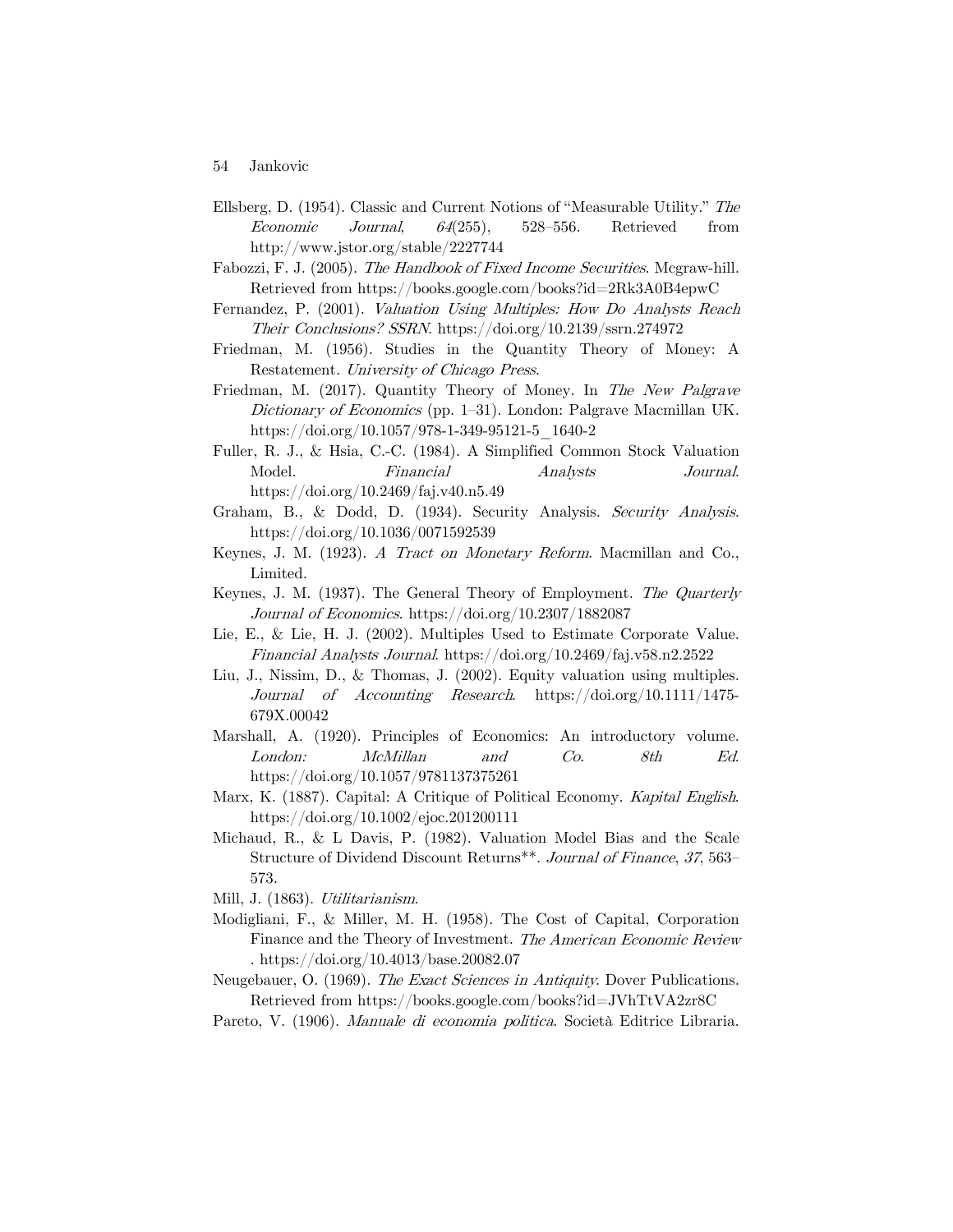Retrieved from https://books.google.com/books?id=\_oJIAAAAYAAJ

- Parker, R. H. (1968). Discounted Cash Flow in Historical Perspective. Journal of Accounting Research. https://doi.org/10.2307/2490123
- Ricardo, D. (1817). On the Principles of Political Economy and Taxation. The Principles of Political Economy and Taxation. https://doi.org/10.2307/2593726
- Robinson, J. (1962). Economic Philosophy. Harmondsworth, Middle-sex, UK: Penguin Books.
- Schwartz, E. S. (1977). The valuation of warrants: Implementing a new approach. *Journal of Financial Economics*. https://doi.org/10.1016/0304-405X(77)90037-X
- Smith, A. (1776). The Wealth of Nations. Book. https://doi.org/10.2307/2221259
- Varian, H. (2004). Economic Scene; Paper currency can have value without government backing, but such backing adds substantially to its value. The New York Times. Retrieved from https://www.nytimes.com/2004/01/15/business/economic-scene-papercurrency-can-have-value-without-government-backing-but-such.html
- Wellington, A. M. (1914). The Economic Theory of the Location of Railways: An Analysis of the Conditions Controlling the Laying Out of Railways to Effect the Most Judicious Expenditure of Capital. Wiley. Retrieved from https://books.google.com/books?id=G4aI\_l5N1qwC

# **Part II References**

- Adamic, L., & Huberman, B. (2002). Zipf's Law and the Internet. Glottometrics.
- Alabi, K. (2017). Digital blockchain networks appear to be following Metcalfe's Law. Electronic Commerce Research and Applications. https://doi.org/10.1016/j.elerap.2017.06.003
- Becker, M. J., & Turfa, J. M. I. (2017). The Etruscans and the History of Dentistry: The Golden Smile through the Ages. Taylor & Francis. Retrieved from https://books.google.com/books?id=XU0lDgAAQBAJ
- Becker, W. E., Shapiro, C., & Varian, H. R. (1999). Information Rules: A Strategic Guide to the Network Economy. The Journal of Economic Education. https://doi.org/10.2307/1183273
- Bitcoin.com. (2018). Bitcoin Data. Retrieved from https://charts.bitcoin.com/btc/chart/price
- Blockchain Luxembourg S.A. (2018). Hashrate Distribution. Retrieved from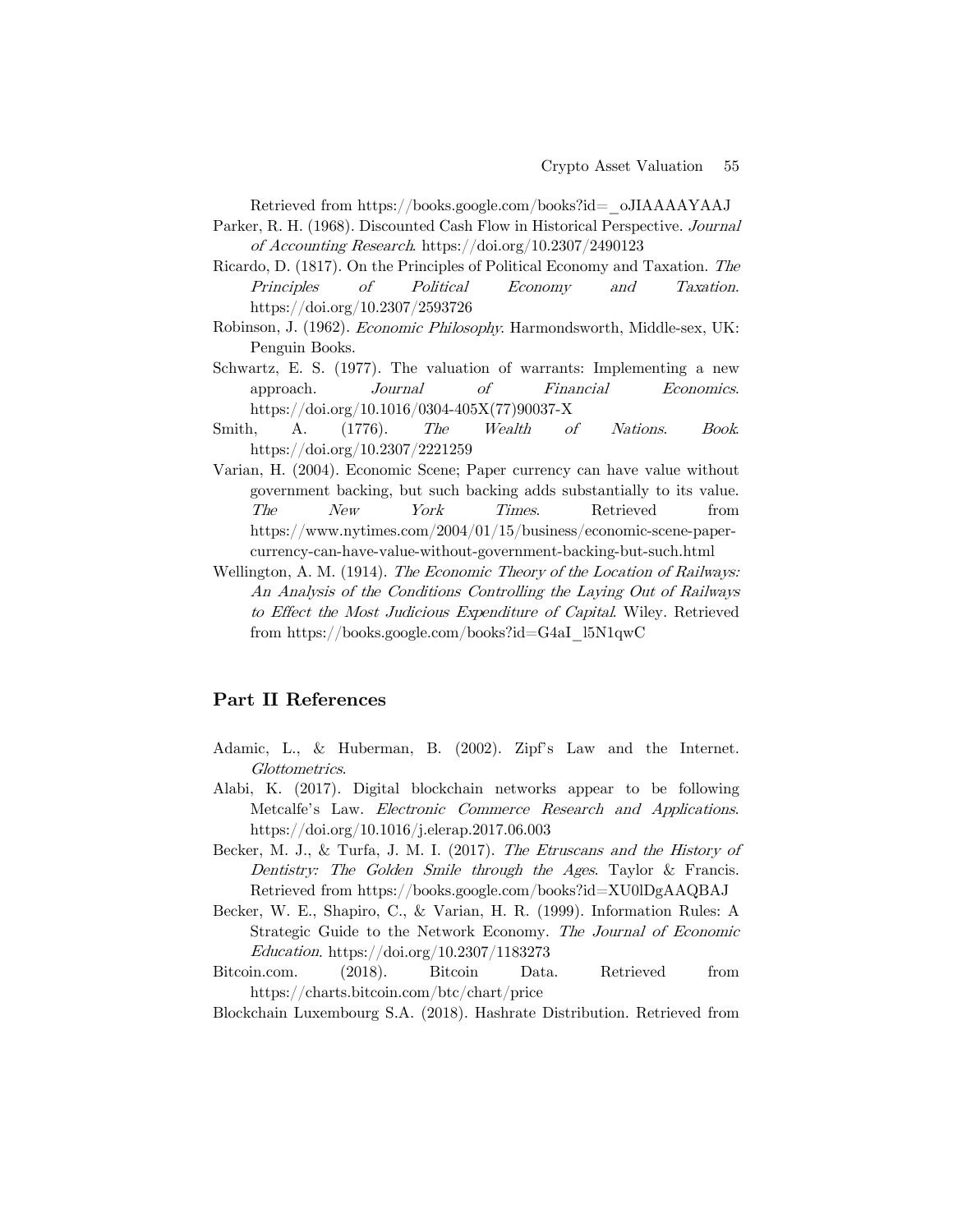https://www.blockchain.com/pools

- Briscoe, B., Odlyzko, A., & Tilly, B. (2006). Metcalfe's law is wrong. IEEE Spectrum. https://doi.org/10.1109/MSPEC.2006.1653003
- Buterin, V. (2017). The Meaning of Decentralization. Retrieved from https://medium.com/@VitalikButerin/the-meaning-of-decentralizationa0c92b76a274
- Coin Metrics. (2018). Coin Metrics Data Downloads. Retrieved from https://coinmetrics.io/data-downloads/
- Dixon, C. (2018). Why Decentralization Matters. Retrieved from https://medium.com/s/story/why-decentralization-matters-5e3f79f7638e
- Etherscan. (2018). Ethereum Top 25 Miners by Block. Retrieved from https://etherscan.io/stat/miner?range=7&blocktype=blocks
- Jankovic, L., & Brightly, I. (2018). Crypto Assets: Extending Permissionless Innovation.
- Madureira, A., den Hartog, F., Bouwman, H., & Baken, N. (2013). Empirical validation of metcalfe's law: How Internet usage patterns have changed over time. *Information Economics and Policy*. https://doi.org/10.1016/j.infoecopol.2013.07.002
- Metcalfe, R. (2006). Guest Blogger Bob Metcalfe: Metcalfe's Law Recurses Down the Long Tail of Social Networks. Retrieved from https://vcmike.wordpress.com/2006/08/18/metcalfe-social-networks/
- Metcalfe, R. (2013). Metcalfe's law after 40 years of ethernet. Computer. https://doi.org/10.1109/MC.2013.374
- Mises, L. von. (1954). The Theory of Money and Credit. Yale University Press.
- Nakamoto, S. (2008). Bitcoin: A Peer-to-Peer Electronic cash system. Bitcoin.Org. https://doi.org/10.1007/s10838-008-9062-0
- Perl, L., & Weihs, E. (1987). Mummies, Tombs, and Treasure: Secrets of Ancient Egypt. Scholastic. Retrieved from https://books.google.com/books?id=FsGvAtadUtoC
- Srinivasan, B. (2017). Quantifying Decentralization. Retrieved from https://news.earn.com/quantifying-decentralization-e39db233c28e
- Thoreau, H. D. (1854). Walden. Political Science. https://doi.org/0031- 9384(94)90272-0 [pii]
- Wheatley, S., Sornette, D., Huber, T., Reppen, M., & N. Gantner, R. (2018). Are Bitcoin Bubbles Predictable? Combining a Generalized Metcalfe's Law and the LPPLS Model. SSRN Electronic Journal. https://doi.org/10.2139/ssrn.3141050
- Zhang, X. Z., Liu, J. J., & Xu, Z. W. (2015). Tencent and Facebook Data Validate Metcalfe's Law. Journal of Computer Science and Technology. https://doi.org/10.1007/s11390-015-1518-1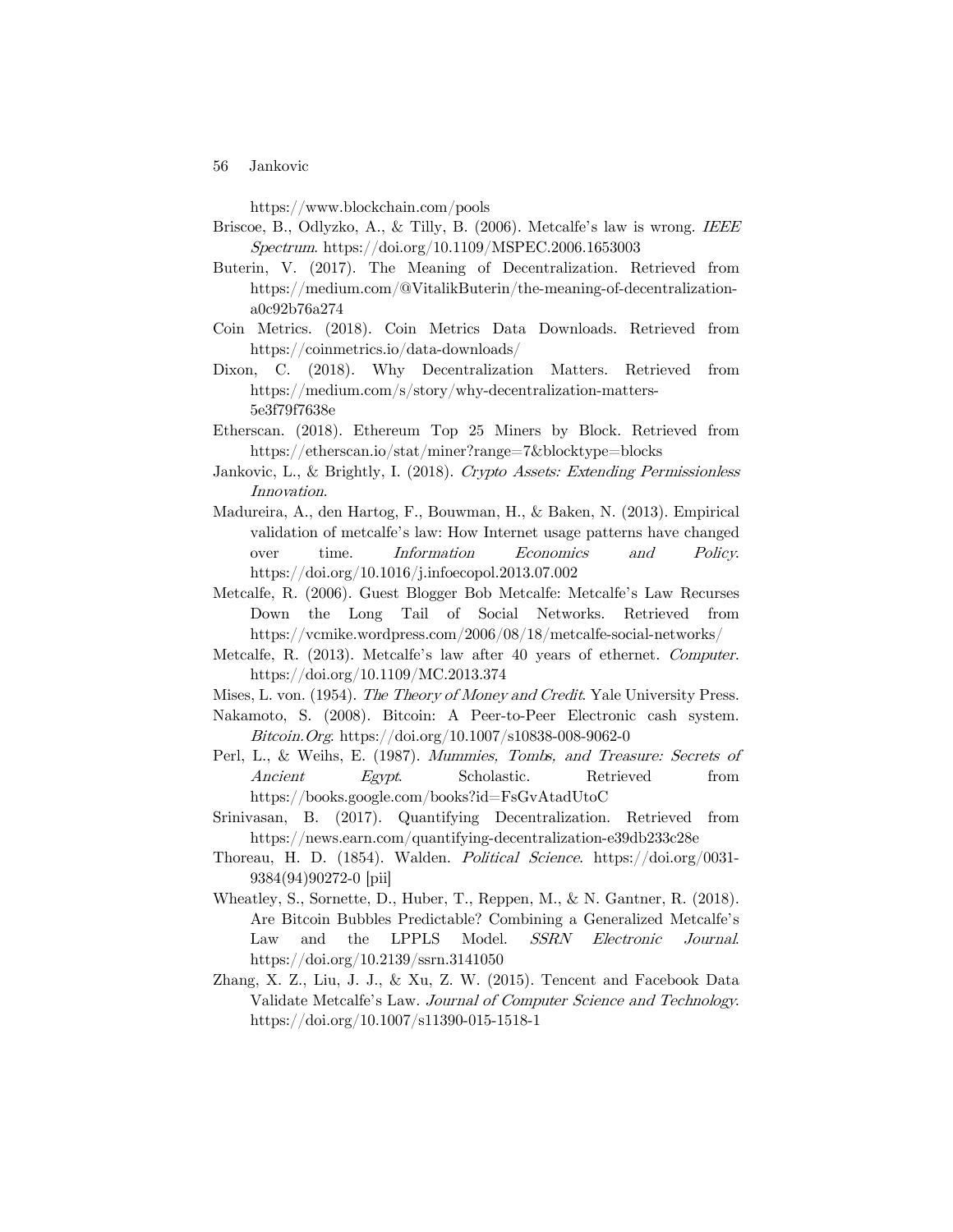# **Part III References**

- Baumol, W. J. (1952). The Transactions Demand for Cash: An Inventory Theoretic Approach. The Quarterly Journal of Economics. https://doi.org/10.2307/1882104
- Baur, D. G., & McDermott, T. K. (2010). Is gold a safe haven? International evidence. *Journal of Banking and Finance*. https://doi.org/10.1016/j.jbankfin.2009.12.008
- Bloomberg LP. (2018). GC1:COM Gold. Retrieved from https://www.bloomberg.com/quote/GC1:COM
- Capie, F., Mills, T. C., & Wood, G. (2005). Gold as a hedge against the dollar. Journal of International Financial Markets, Institutions and Money. https://doi.org/10.1016/j.intfin.2004.07.002
- Desjardins, J. (2017). Comparing the World's Money & Markets. Retrieved from http://money.visualcapitalist.com/worlds-money-markets-onevisualization-2017/
- Federal Reserve Bank of St. Louis. (2018). Velocity of M1 Money Stock. Retrieved October 4, 2018, from https://fred.stlouisfed.org/series/M1V
- Friedman, M. (1956). Studies in the Quantity Theory of Money: A Restatement. University of Chicago Press.
- Friedman, M. (2017). Quantity Theory of Money. In The New Palgrave Dictionary of Economics (pp. 1–31). London: Palgrave Macmillan UK. https://doi.org/10.1057/978-1-349-95121-5\_1640-2
- Keynes, J. M. (1923). A Tract on Monetary Reform. Macmillan and Co., Limited.
- Keynes, J. M. (1937). The General Theory of Employment. The Quarterly Journal of Economics. https://doi.org/10.2307/1882087
- Mises, L. von. (1949). Human Action: A Treatise on Economics. The Ludwig von Mises.
- Rothbard, M. N. (2014). What has government done to our money? Ludwing von Mises Institute. https://doi.org/10.1007/s13398-014-0173-7.2
- Sjaastad, L. A., & Scacciavillani, F. (1996). The price of gold and the exchange rate. Journal of International Money and Finance, 15(6), 879–897. https://doi.org/https://doi.org/10.1016/S0261-5606(96)00045-9
- Tobin, J. (1956). The Interest-Elasticity of Transactions Demand For Cash. The Review of Economics and Statistics. https://doi.org/10.2307/1925776
- Tully, E., & Lucey, B. M. (2007). A power GARCH examination of the gold market. Research in International Business and Finance. https://doi.org/10.1016/j.ribaf.2006.07.001